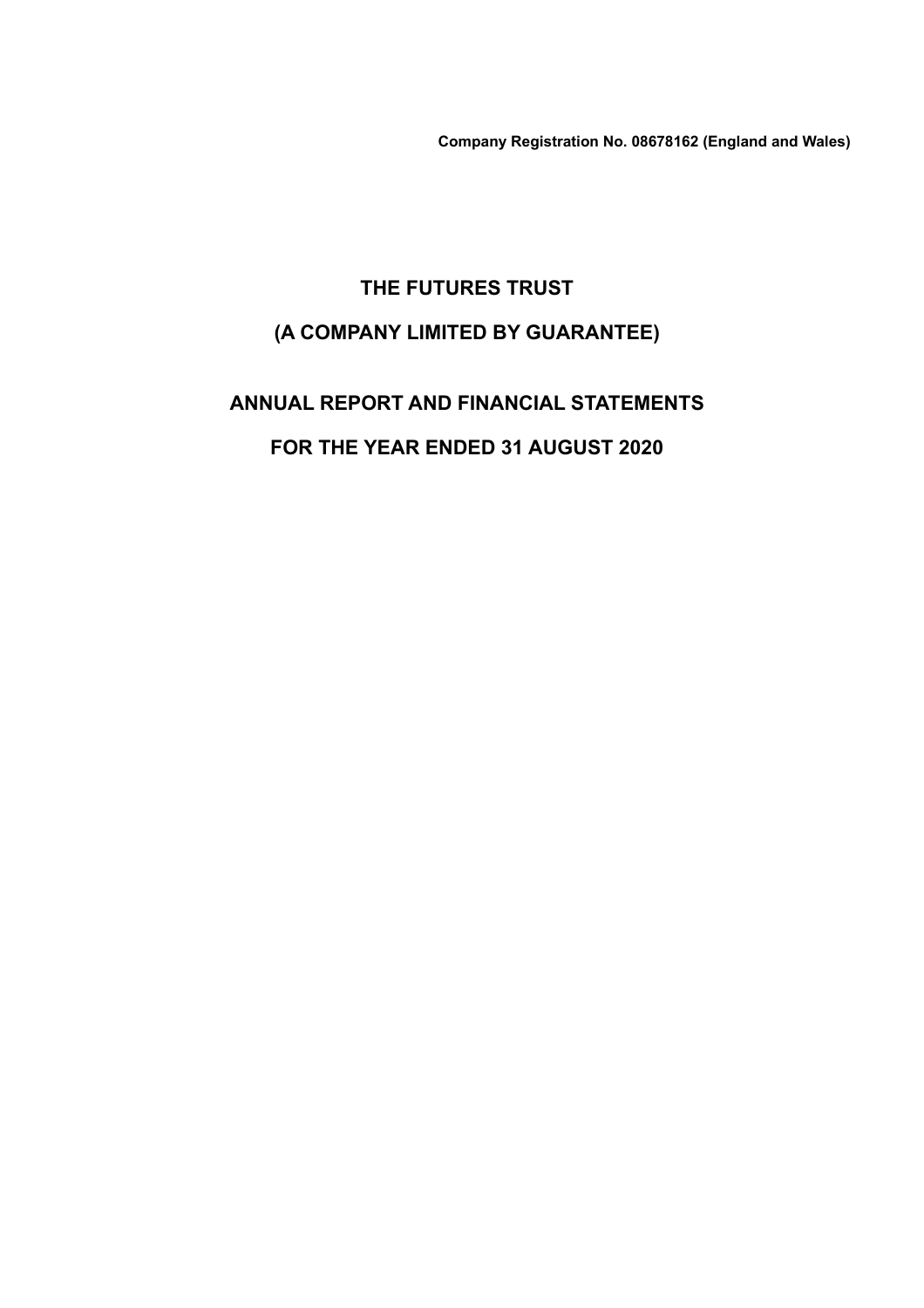### **REFERENCE AND ADMINISTRATIVE DETAILS**

| <b>Members</b>                            |                                                                                                              |                  |  |  |  |  |
|-------------------------------------------|--------------------------------------------------------------------------------------------------------------|------------------|--|--|--|--|
| Mr A Fitzpatrick (from 11 September 2019) |                                                                                                              |                  |  |  |  |  |
|                                           | Mr P Crisp<br>Mrs K Ireland                                                                                  |                  |  |  |  |  |
|                                           | <b>Rev A Randle-Bissell</b>                                                                                  |                  |  |  |  |  |
|                                           | Dr D Wood                                                                                                    |                  |  |  |  |  |
|                                           | Mr N Coupland                                                                                                |                  |  |  |  |  |
|                                           |                                                                                                              |                  |  |  |  |  |
| <b>Trustees</b>                           | Mr P Crisp (Chair of the Board of Trustees to 11 September 2019)<br>Mr D Belcher (Resigned 17 August 2020)   |                  |  |  |  |  |
|                                           | Mr W Copeland (Resigned 11 September 2019)                                                                   |                  |  |  |  |  |
|                                           | Mr A Fitzpatrick (Chair of the Board of Trustees from 11 September 2019,<br>Vice Chair from 21 October 2020) |                  |  |  |  |  |
|                                           | Mr M Moseley                                                                                                 |                  |  |  |  |  |
|                                           | Mr P Thomas (Chief Executive Officer)<br>Mr F Weston                                                         |                  |  |  |  |  |
|                                           | <b>Ms K Morris</b>                                                                                           |                  |  |  |  |  |
|                                           | Mrs P Heer                                                                                                   |                  |  |  |  |  |
|                                           | Mrs C Blair (Appointed 29 October 2019)                                                                      |                  |  |  |  |  |
|                                           | Mr D Loudon (Appointed 18 October 2019)                                                                      |                  |  |  |  |  |
|                                           | Ms E Tomlinson (Appointed 7 November 2019)                                                                   |                  |  |  |  |  |
|                                           | Mrs C Assheton (Chair of the Board of Trustees from 21 October 2020)                                         |                  |  |  |  |  |
|                                           | (Appointed 17 December 2019)                                                                                 |                  |  |  |  |  |
| Senior management team                    |                                                                                                              |                  |  |  |  |  |
| - Trust HR Director                       | Miss C Bayliss                                                                                               |                  |  |  |  |  |
| - Trust Finance Director                  | Mr M Baker                                                                                                   |                  |  |  |  |  |
| - Trust Development Director              | Ms E Rowlands                                                                                                |                  |  |  |  |  |
| - Chief Executive Officer                 | Mr P Thomas                                                                                                  |                  |  |  |  |  |
| - Deputy Chief Executive Officer          | Mr S Toor                                                                                                    |                  |  |  |  |  |
| <b>Company secretary</b>                  | Ms T Galland                                                                                                 |                  |  |  |  |  |
| <b>Company registration number</b>        | 08678162 (England and Wales)                                                                                 |                  |  |  |  |  |
| <b>Registered office</b>                  | President Kennedy School                                                                                     |                  |  |  |  |  |
|                                           | Rookery Lane                                                                                                 |                  |  |  |  |  |
|                                           | Coventry                                                                                                     |                  |  |  |  |  |
|                                           | <b>West Midlands</b>                                                                                         |                  |  |  |  |  |
|                                           | CV64GL                                                                                                       |                  |  |  |  |  |
| <b>Academies operated</b>                 | Location                                                                                                     | <b>Principal</b> |  |  |  |  |
| Keresley Newland Primary Academy          | Keresley, Coventry, CV7 8JZ                                                                                  | Mr P Thomas      |  |  |  |  |
| <b>President Kennedy School</b>           | Rookery Lane, Coventry, CV6 4GL                                                                              | Mr N Clayton     |  |  |  |  |
| <b>Barr's Hill School</b>                 | Radford Road, Coventry, CV1 4BU                                                                              | Mr C Jupp        |  |  |  |  |
| Parkgate Primary School                   | Parkgate Road, Coventry, CV6 4GF                                                                             | Mrs Z Richards   |  |  |  |  |
| Keresley Grange Academy                   | Keresley, Coventry, CV6 2EM                                                                                  | Mrs N Penlington |  |  |  |  |
| <b>Stoke Park School</b>                  | Dane Road, Coventry, CV2 4JW<br>Ms N Rock                                                                    |                  |  |  |  |  |
|                                           |                                                                                                              |                  |  |  |  |  |
|                                           |                                                                                                              |                  |  |  |  |  |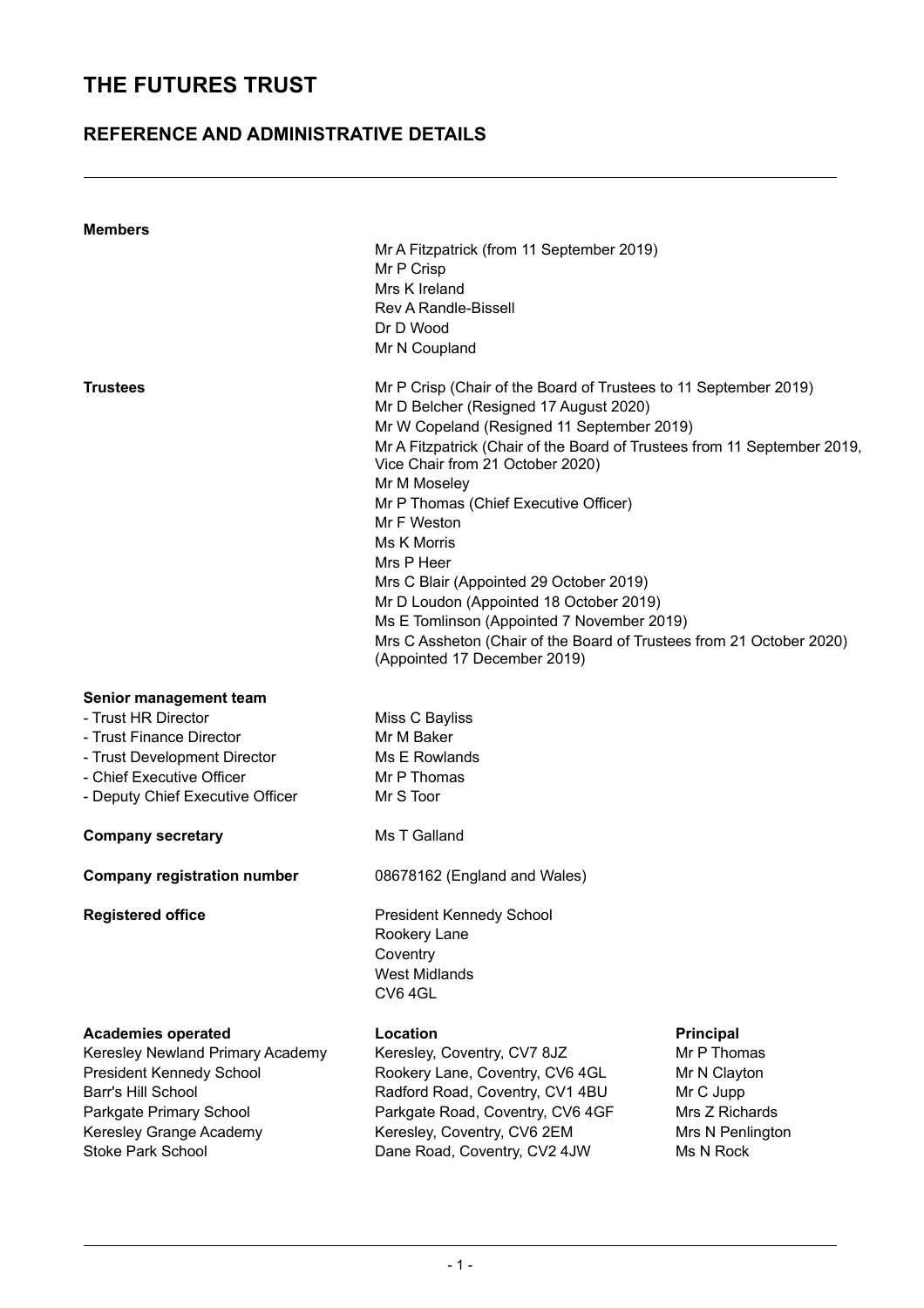### **REFERENCE AND ADMINISTRATIVE DETAILS**

| Independent auditor | <b>RSM UK Audit LLP</b><br><b>St Philips Point</b><br><b>Temple Row</b><br>Birmingham<br>West Midlands<br><b>B2 5AF</b> |
|---------------------|-------------------------------------------------------------------------------------------------------------------------|
| <b>Bankers</b>      | Lloyds Bank plc<br>30 High Street<br>Coventry<br><b>CV1 5RE</b>                                                         |
| <b>Solicitors</b>   | Stone King LLP<br>13 Queen Square<br><b>Bath</b><br>BA12HJ                                                              |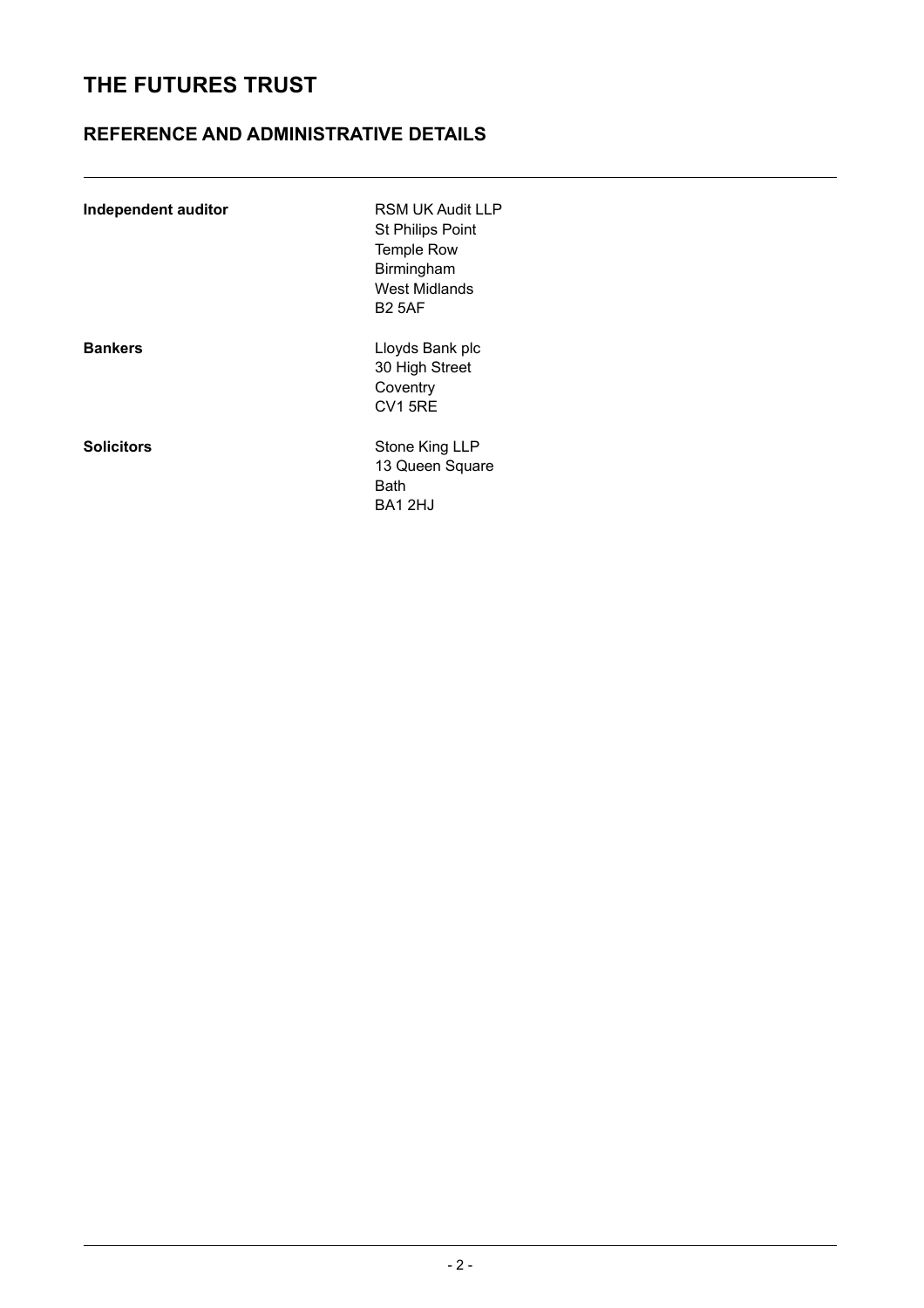### **TRUSTEES' REPORT**

The trustees (who are also directors of the charity for the purposes of the Companies Act) present their annual report together with the financial statements and auditors' report of The Futures Trust (the trust) for the period 1 September 2019 – 31 August 2020. The trustees confirm that the annual report and financial statements of the trust comply with the current statutory requirements, the requirements of the trust's governing document and the provisions of the Statement of Recommended Practice (SORP) "Accounting and Reporting by Charities" issued in 2019.

#### **THE FUTURES TRUST BACKGROUND**

The Futures Trust is a Multi Academy Trust (MAT) established on 24 July 2015.

The MAT was established by the Governing Body of President Kennedy School, an outstanding academy school, serving a catchment area in north west Coventry. The rationale for the conversion of President Kennedy School into a MAT was to work collaboratively with other local schools in order to improve the educational outcomes for young people. President Kennedy School caters for learners aged 11 to 19 serving adjacent catchment areas in Coventry. President Kennedy School has a capacity of 1,600 and a roll of 1,717 in the school census in 2020.

Barr's Hill School, a nearby secondary school serving a catchment area close to the centre of Coventry, converted to academy status and joined The Futures Trust on 1 October 2015. Barr's Hill School caters for learners aged 11 to 19 serving adjacent catchment areas in Coventry. Barr's Hill School has a capacity of 805 and a roll of 769 in the school census in 2020.

Parkgate Primary School and Keresley Grange Academy, two nearby primary schools serving a catchment area close to the centre of Coventry, converted to academy status and joined The Futures Trust on 1 February 2017. Both Parkgate Primary School and Keresley Grange Academy cater for learners aged from 3 to 11 and serve adjacent catchment areas in Coventry. Parkgate Primary School has a capacity of 630 and a roll of 683 in the school census in 2020. Keresley Grange Academy has a capacity of 311 and a roll of 289 in the school census in 2020.

Stoke Park School, a nearby secondary school serving a catchment area close to the centre of Coventry, converted to academy status and joined The Futures Trust on 1 October 2017. Stoke Park School caters for learners aged 11 to 19 serving adjacent catchment areas in Coventry. Stoke Park School has a capacity of 1,116 and a roll of 1,005 in the school census in 2020.

Keresley Newland Primary Academy, a small primary school located in Keresley Village, close to President Kennedy School and Keresley Grange Primary School, transferred from NET Academies Trust and joined The Futures Trust on 1 December 2018. Keresley Newland Primary Academy caters for learners aged 3 to 11 serving adjacent catchment areas in Coventry. Keresley Newland Primary Academy has a capacity of 210 and a roll of 118 in the school census in 2020.

Hinckley Academy and John Cleveland Sixth Form College, an academy serving students aged 11-19, joined The Futures Trust as a sponsored school on 1st December 2020.

#### **STRUCTURE, GOVERNANCE AND MANAGEMENT**

#### **Constitution**

The Futures Trust is a company limited by guarantee and an exempt charity. The Charitable Company's Memorandum and Articles of Association are the primary governing document of the trust.

The trustees act as directors of the charitable company for the purposes of company law, as well as fulfilling their obligations as trustees for the charitable activities of The Futures Trust. The charitable company is known as The Futures Trust. Details of the trustees are included in the Reference and Administrative Details on page 1.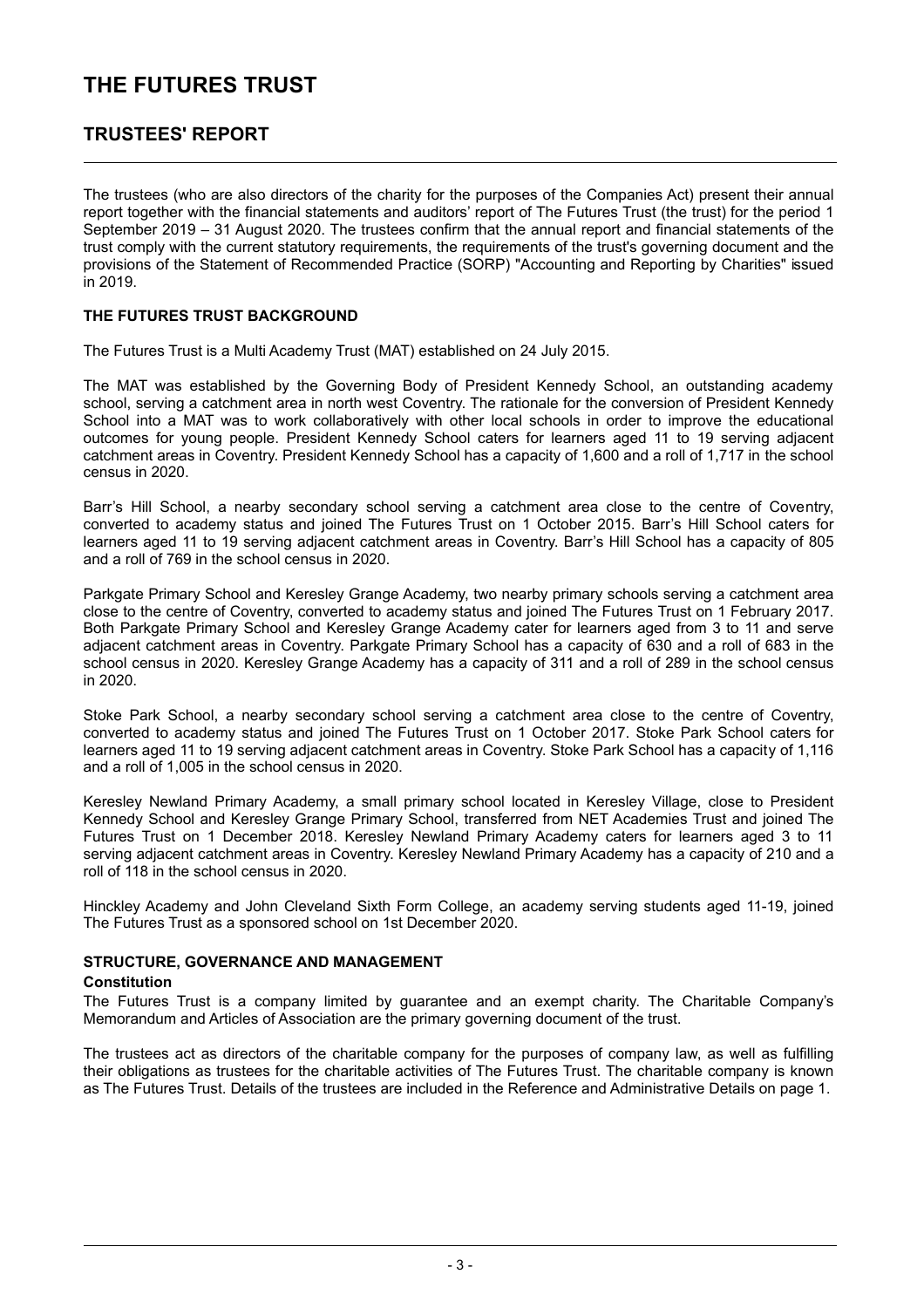### **TRUSTEES' REPORT (CONTINUED)**

#### **Members' liability**

Each member of the Charitable Company undertakes to contribute to the assets of the Charitable Company in the event of it being wound up while they are a member, or within one year after they cease to be a member, such amount as may be required, not exceeding £10, for the debts and liabilities contracted before they ceased to be a member.

#### **Trustees' indemnities**

In accordance with normal commercial practice, the trust has purchased insurance to protect trustees, governors and Officers from claims arising from negligent actions, errors or omissions occurring whilst on trust business. The insurance provides cover up to £2,000,000 for any single claim.

#### **Method of recruitment and appointment or election of trustees**

The trustees are responsible for:

- The strategic management of The Futures Trust
- Agreeing the strategic plans for The Futures Trust including the Development Plans of schools within the trust and monitoring educational standards
- Setting and agreeing trust policy
- Reviewing the trust's major risks and ensuring that these are managed within agreed limits
- Agreeing and monitoring the trust's budget and financial health
- Appointing the Chief Executive Officer and holding him or her to account

The Board of Trustees have established procedures that enable regular reviews of mix of skills and experience that should be available to the board. New trustees with the appropriate skills and experience are sought either as replacements for trustees who retire from the board, or as additional trustees. The majority of Local Governing Body governors are drawn from the community served by the school and are often parents or carers of students who attend the school. Trustees and governors are recruited by advertising in school newsletters, by direct approaches or where specific skills are sought, via Inspiring Governance and Academy Ambassadors.

The method of appointment, election and removal of trustees and governors is set out in The Futures Trust's Articles of Association.

#### **Policies and procedures adopted for the induction and training of trustees**

Induction and training provided for new trustees is adapted according to their skills and experience. Upon appointment, all trustees receive an induction pack, the content of which has been approved by the Members. The pack outlines the roles and responsibilities of a Company Director and Charity Trustee and includes key documents such as the Governors' Handbook and Competency Framework for Governance (published by the Department of Education (DfE)) and the most recent Academies Financial Handbook (issued by the Education and Skills Funding Agency (ESFA)). New trustees meet with key personnel from the Central Team to gain an understanding of training opportunities are provided throughout the year at Board meetings and, where appropriate, include education, charity, legal and financial training.

All trustees and governors receive an Induction Pack relevant to the individual school and updates from RSM, legal firm Stone King, the National Governance Association and The Key for School Governors. A thorough Induction and Training Programme for governors and trustees was delivered during the academic year. Training sessions included Governor Induction, Changes to the Ofsted Framework, Financial and Budget management and Safeguarding.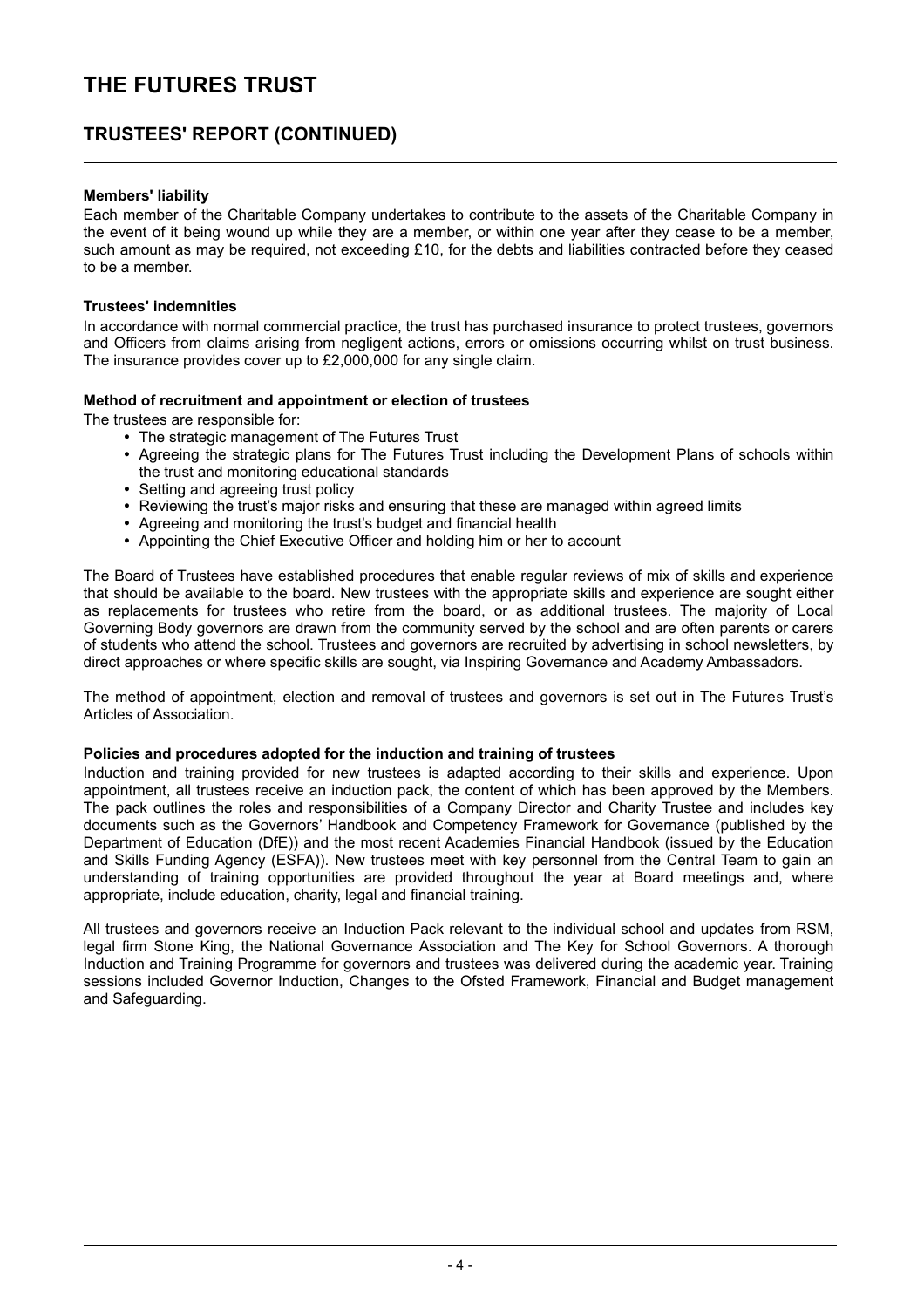### **TRUSTEES' REPORT (CONTINUED)**

#### **The Futures Trust Governance Framework**

The Futures Trust is governed by a Board of Trustees who are responsible for, and oversee, the management and administration of the trust and its schools.

The Futures Trust is the only legal entity accountable for all the schools within the trust. The Futures Trust has entered into one set of Articles of Association with the Secretary of State which govern all schools in the trust.

The trustees are accountable to external government agencies including the Charity Commission and the Department for Education for the quality of the education they provide and they are required to have systems in place through which they can assure themselves of quality, safety, probity and good practice. In order to discharge these responsibilities, the trustees appoint individuals to serve on committees which focus on specific matters such as Education and Standards, Finance, Resources, Risk and Audit.

A Local Governing Body oversees each school in the trust. The Local Governing Body is focused on the day to day running of each school specifically the educational outcomes for the pupils it serves.

A Scheme of Delegation outlines the ways in which the trustees fulfil their responsibilities for the leadership and management of The Futures Trust, the respective roles and responsibilities of the Board of Trustees, their Committees, the Chief Executive Officer, Head teacher and the Local Governing Body of each school and the commitments to each other to ensure the success of The Futures Trust.

Local Governing Bodies are responsible for:

- The day to day oversight of the school
- Formulating the school's Development Plan and monitoring educational standards
- Ensuring the school complies with statutory requirements and trust policy
- Reviewing the school's major risks and ensuring that these are managed within agreed limits
- Agreeing and monitoring the school's budget and financial health
- Appointing the school's head teacher in consultation with the trust and holding him or her to account

The CEO is the appointed Accounting Officer of The Futures Trust and has the overall responsibility for the day to day financial management of the schools. The CEO has delegated responsibility to specific budget holders for expenditure within strictly controlled limits. These limits are monitored by the trust's Finance Director and items of expenditure with a total BACS payment above £5,000 must be authorised by the CEO.

The head teacher manages the day to day running of the school supported by a leadership team. The leadership team meets regularly to review the school's progress and consider issues, risks and trends which affect the school. The leadership team assist the head teacher to develop and implement school plans. Individual members of the leadership team are allocated specific management responsibility by the head teacher.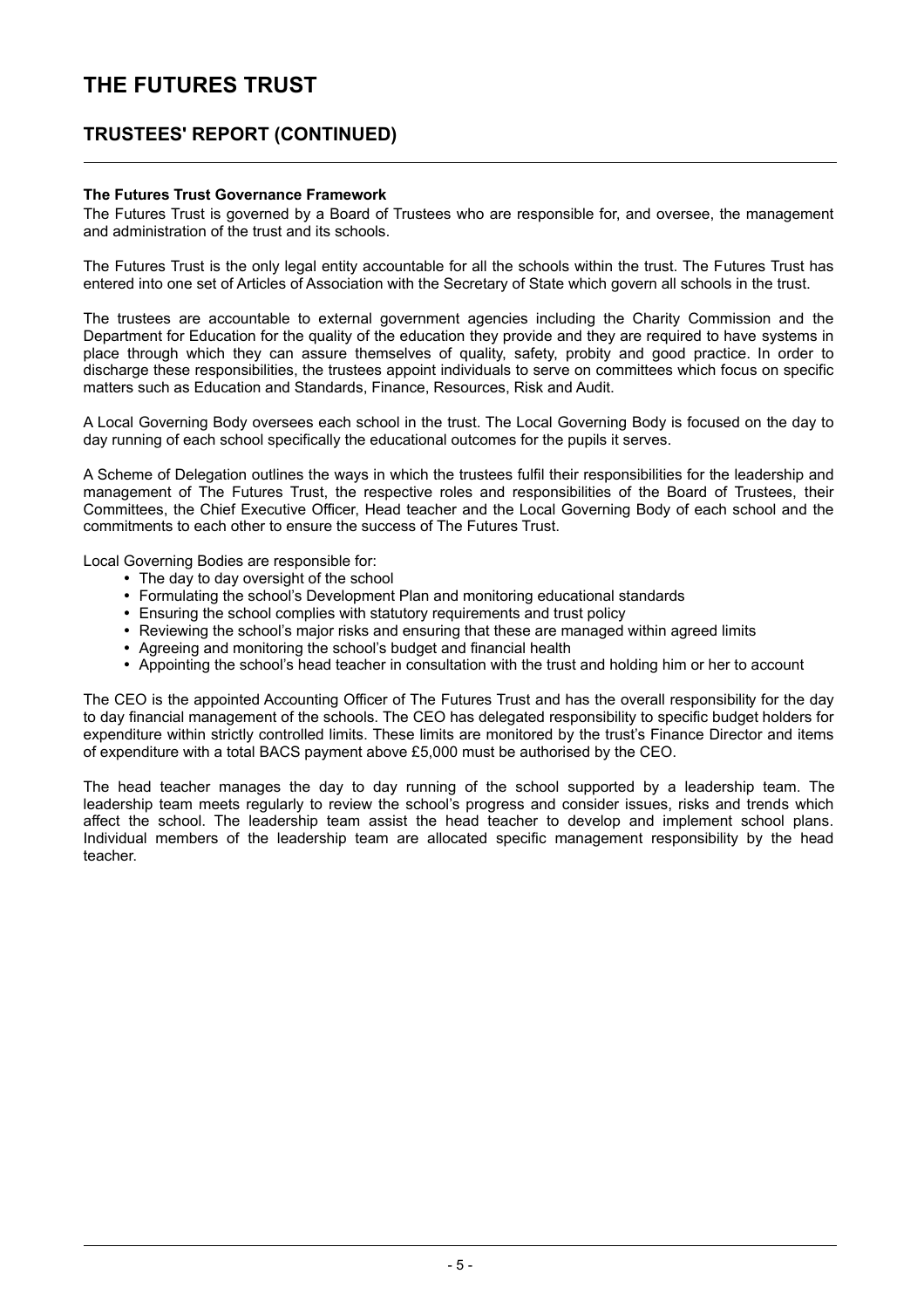### **TRUSTEES' REPORT (CONTINUED)**

#### **Risk Management**

The trustees are responsible for the management of risks to which The Futures Trust is exposed. The trust has formulated its own Risk Management Policy and put in place sound systems of internal governance and control.

The controls used by the trust include:

- Formal agendas for trust and committee meetings
- A detailed Scheme of Delegation
- Detailed terms of reference for all committees
- School Development Plans for each school within the trust identifying key strategic planning objectives and the resources required to achieve them
- Budget planning, monitoring and review
- Clear financial delegation levels
- Formal written policies reviewed on a regular basis
- Clear safeguarding and vetting procedures as required by law to protect children and young people
- Rigorous review of educational achievement to ensure continuing high standards
- Comprehensive planning and review of admissions processes
- A risk based programme of audits throughout the year

The trustees, together with the MAT Central team and the leaders of the trust's schools have identified and assessed material financial, operational and strategic risks which, if unmanaged, could impact educational standards, the trust's reputation and/or financial well-being. These are regularly monitored and updated.

A comprehensive list of these risks has been compiled within the trust's 'Risk Register'. Mitigating actions have been identified and policies have been put in place and are reviewed regularly. Risk factors which are beyond the Academy Trust's control such as a rising staff costs and the national funding formula, are monitored and planned for.

A disclosure of the trust's material risks are made within the Strategic Report later in this document.

The Futures Trust recognises potential threats which could lead to business interruption and has created a Business Continuity Plan to ensure that its critical activities can be maintained within agreed recovery time objectives.

The Futures Trust has procured comprehensive insurance cover to ensure that if risks materialise the impact is limited within quantifiable limits.

The Board of Trustees is satisfied that the major risks identified have been adequately mitigated where necessary. It is recognised, however, that systems can only provide reasonable but not absolute assurance that major risks have been adequately managed.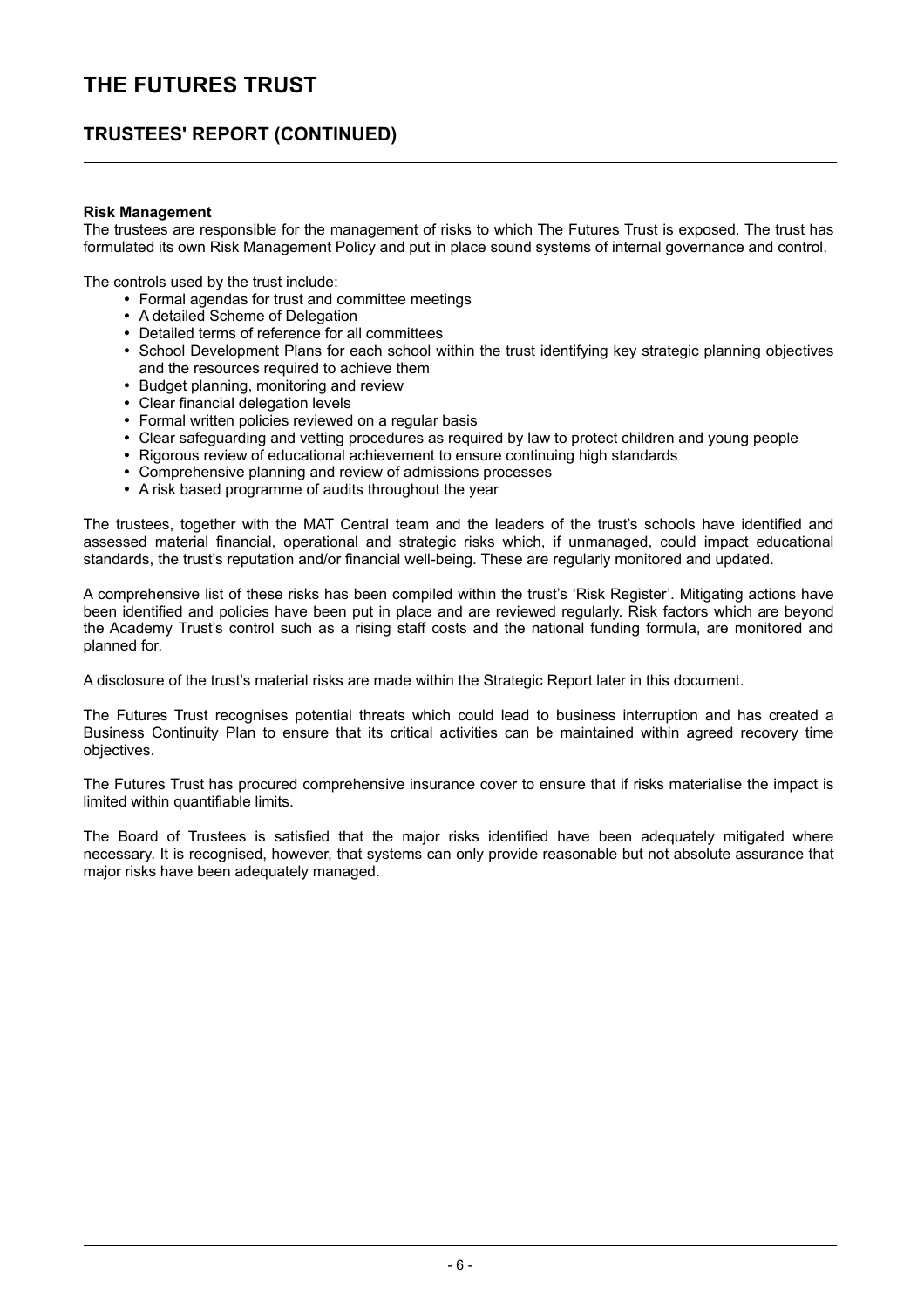### **TRUSTEES' REPORT (CONTINUED)**

#### **Arrangements for setting pay and remuneration of key management personnel**

The Board of Trustees makes decisions regarding the setting of pay and remuneration for key management personnel working across the trust. The Board directly considered the pay of the CEO and all Head teachers on an annual basis, and delegates the performance management of the trust's Central Team to the CEO who makes recommendations to the Board regarding pay. When considering senior pay, the Board takes account of the need to secure the knowledge, experience, skills and personal capabilities required to enable the trust to achieve its educational objectives, the price of such skills in the labour market and the need to ensure equality and the effective use of public money. To that effect, the Board commissions external independent advisors where it deems necessary.

#### **Section 172 Statement**

In accordance with Section 172 of the Companies Act 2006, the duty to promote the success of The Futures Trust was complied with by the Directors, who form our Board of Trustees.

The Board of Trustees is committed to building brighter futures for the trust's learners, staff, communities and all its stakeholders. In order to deliver its aims, the board approves the trust's strategic plan and reviews performance against this regularly. All decisions are consistent with The Futures Trust's strategic plan and the best long term interests of the charity and its stakeholders in mind.

Part of the trust's plan is focused on the importance of its employees and staff well-being strategy and initiatives are in train. The issue of staff workload is regularly reviewed and appropriate actions are taken to address any concerns. The trust enjoys productive working relationships with the trade unions.

Trustees understand the importance of maintaining productive relationships with stakeholders, underlined by a strong sense of purpose. The CEO and his staff proactively collaborate with a variety of stakeholders across the education sector and share knowledge and best practice.

The Futures Trust's impact on the community and environment is a priority for Trustees. The trust is engaged in raising educational standards across all its schools which raise the aspirations and life chances of all its learners, which in turn, has a profound impact on those around them. Environmental concerns are addressed through capital investment in more efficient buildings and estates facilities and engaging with environmentally friendly schemes, such as Salix loans for energy saving lighting.

As a trust with charitable status, we are committed to 'learners first' in everything we do, both within and beyond the classroom. Our learners take priority in all things and their progress is monitored in detail and senior leaders are held to account.

The Futures Trust's reputation and business conduct are paramount to its future success and ability to deliver value to its various stakeholders. The Board of Trustees comprises a wealth of experience including a National Leader of Governance. Trustees understand their role in ensuring corporate governance best practice is followed and are supported in their work by the Finance, Resources, Audit and Risk Committee and the Education, Standards and Performance Committee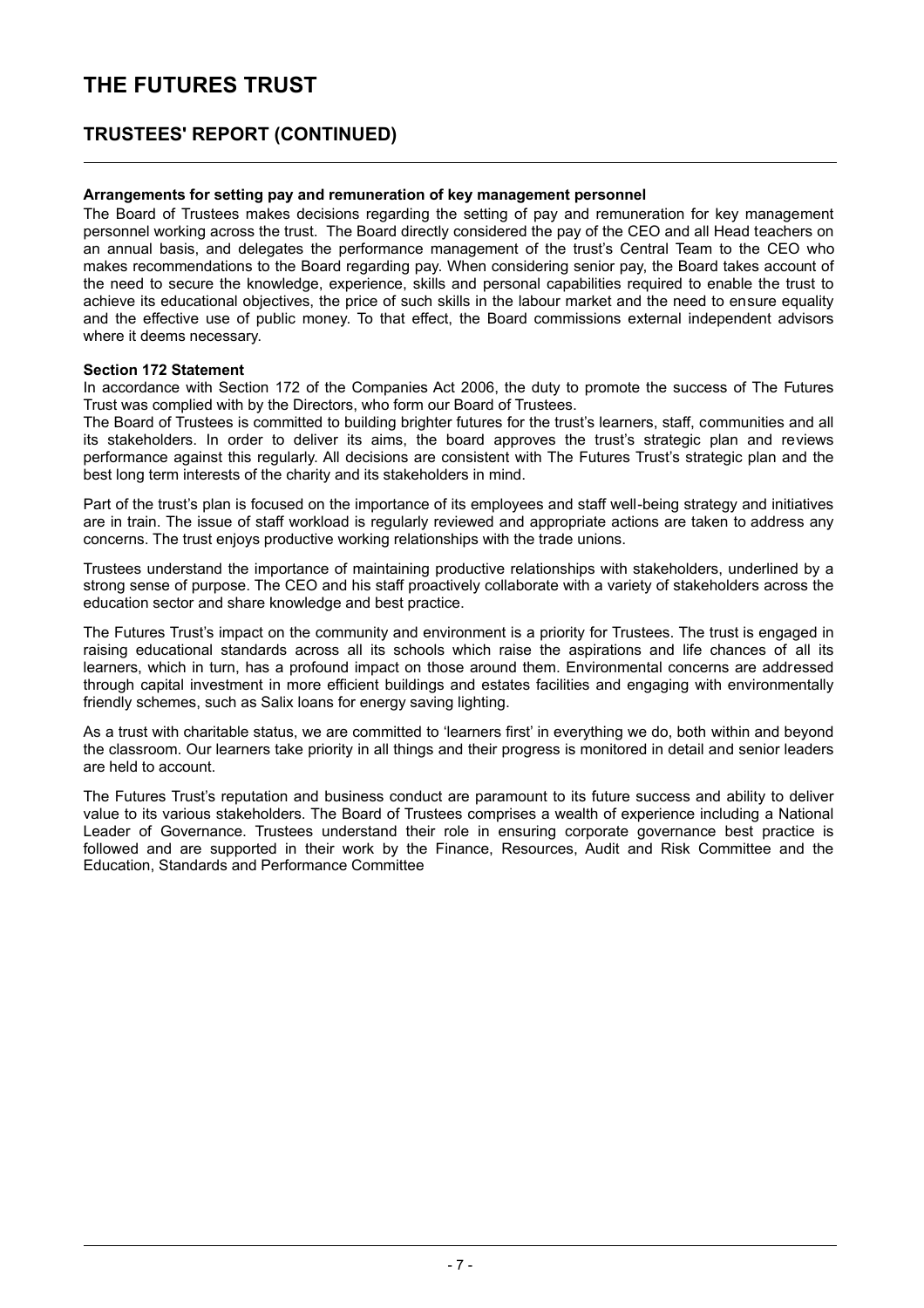### **TRUSTEES' REPORT (CONTINUED)**

| Trade union facility time<br>Relevant union officials<br>Number of employees who were relevant union officials<br>during the relevant period<br>Full-time equivalent employee number | 6<br>6.00           |  |
|--------------------------------------------------------------------------------------------------------------------------------------------------------------------------------------|---------------------|--|
| Percentage of time spent on facility time                                                                                                                                            |                     |  |
| Percentage of time                                                                                                                                                                   | Number of employees |  |
| 0%                                                                                                                                                                                   | 6                   |  |
| 1%-50%                                                                                                                                                                               |                     |  |
| 51%-99%                                                                                                                                                                              |                     |  |
| 100%                                                                                                                                                                                 |                     |  |
| Percentage of pay bill spent on facility time                                                                                                                                        |                     |  |
| Total cost of facility time                                                                                                                                                          |                     |  |
| Total pay bill                                                                                                                                                                       | 16.65m              |  |
| Percentage of the total pay bill spent on facilty time                                                                                                                               |                     |  |
| Paid trade union activities                                                                                                                                                          |                     |  |
| Time spent on paid trade union activities as a percentage of<br>total paid facility time hours                                                                                       |                     |  |

#### **Related parties and co-operation with other organisations**

All members, trustees and governors complete a business and pecuniary interests declaration form annually which sets out the relationship with The Futures Trust that is not directly related to their duties as trustees. The entries on the Register are checked, confirmed or updated at every meeting. Trustees are required to declare any potential conflicts of interest as they arise and take no further part in any decision relating to the matter declared.

The Register of Business & Pecuniary Interests for members, trustees and governors in available on The Futures Trust's website. The Register of Business & Pecuniary Interests for Local Governing Bodies can also be found on the respective school's website.

#### **OBJECTIVES AND ACTIVITIES**

#### **Objects and aims**

The charitable objectives for which the trust was formed are set out in its Articles of Association. The MAT's ('the Object') is specifically restricted to the following: to advance for the public benefit education in the United Kingdom, in particular but without prejudice to the generality of the foregoing by establishing, maintaining, carrying on, managing and developing a school offering a broad and balanced curriculum ('the Academy Trust').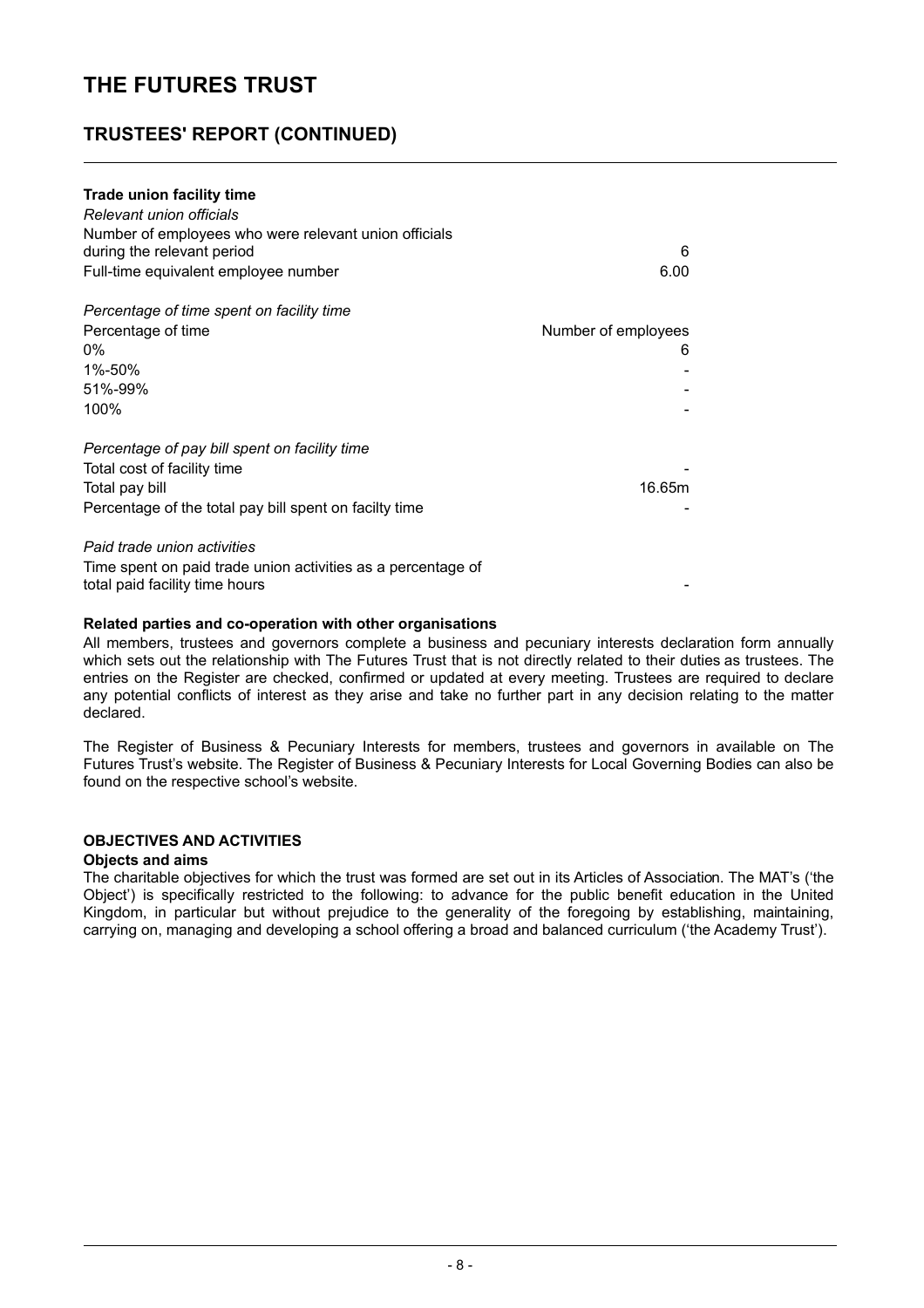### **TRUSTEES' REPORT (CONTINUED)**

#### **Objectives, strategies and activities**

The Futures Trust is committed to building brighter futures for everybody within its community. The trust is passionate about seeking to raise the horizons and ambitions of our students in order that they move beyond their existing environment. The trust endeavours to make a difference to their lives, and in the most profound sense, through their own ability to make a difference to themselves and others.

The trust's decision-making and actions focus upon three clear values:

- 1. Learners First teachers and leaders totally focused upon the educational benefit of our learners
- 2. It's about learning learners, teachers and leaders focused upon developing and improving their learning

3. No Barriers – no excuses, only support to ensure learners, teachers and leaders maximise their performance

The trust's Strategic Plan, Building Brighter Futures, has four key fundamentals. They are:

- 1. Exceptional educational experiences
- 2. Leading, Teaching, Learning and Assessment
- 3. Investment and Sustainability
- 4. Leadership and Governance

The four fundamentals are supported by a series of challenging milestones and KPIs to ensure that outcomes are achieved. The Board of Trustees and its Committees regularly monitor progress against the KPIs.

The Futures Trust is committed to the principle of excellence through collaboration and partnership. Our community is committed to a common desire to learn from each other, share experiences and be mutually supportive in order that outstanding learning outcomes and exceptional educational experiences are provided for all our students. From this shared commitment and belief in mutual support we gain our sense of belonging. The trust's ambition is to achieve the following:

- Improve upon all school OFSTED ratings and ensure all students go to Outstanding schools
- Students make outstanding progress and achieve targets that place their schools in at least the top 10% in the country
- Students are confident, well rounded and have a clear and strong purpose in life
- Teaching and leadership are outstanding and sustainable
- Staff are clear about their responsibilities and are motivated, recognised and rewarded appropriately
- Current and prospective parents engage effectively with schools via a well thought through marketing plan
- Develop an extensive and successful enrichment programme
- Invest in buildings and facilities to provide outstanding learning environments

The trust's approach to school improvement is based upon developing and sharing practical strategies that work in the classroom as well as support all students to achieve their potential. The trust is constantly seeking ways to improve the following:

- 1. Learner Outcomes
- 2. Teaching and Learning Quality in the Classroom
- 3. Communication Skills
- 4. Support Systematic Monitoring and Intervention
- 5. Experience Curriculum Design
- 6. Leadership of learning
- 7. Professional Development

#### **Public benefit**

The trustees confirm that they have referred to the guidance contained in the Charity Commission's general guidance on public benefit when reviewing the trust's objectives and aims and in planning future activities for the year. In accordance with its charitable objectives, the primary purpose of The Futures Trust is to ensure that students who attend the trust's schools achieve the best possible educational outcomes and life chances beyond school. The students are therefore the beneficiaries of the trust and benefits to students are provided by ensuring the highest standard of teaching and learning in all the trust's schools.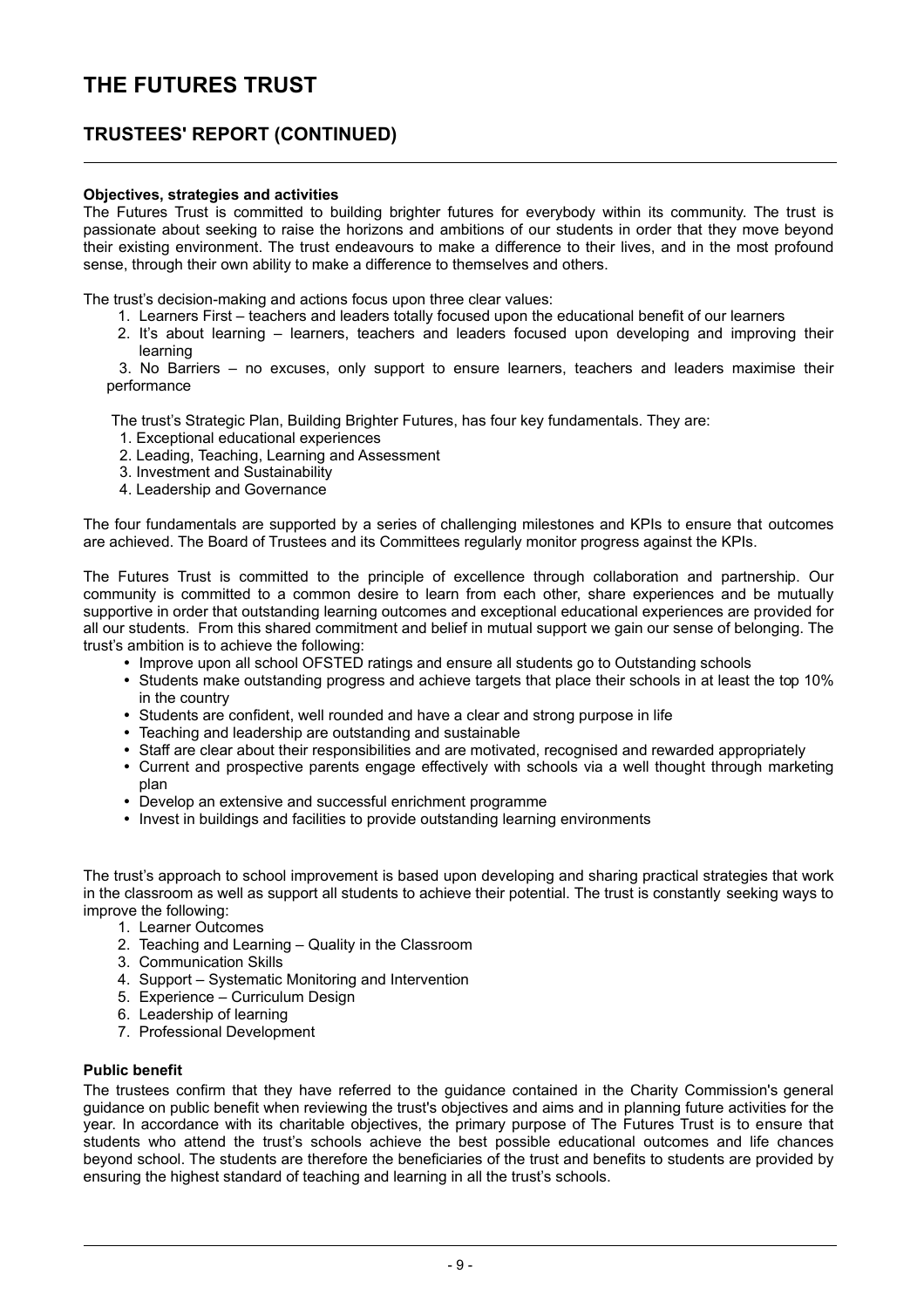### **TRUSTEES' REPORT (CONTINUED)**

#### **STRATEGIC REPORT Achievements and performance**

#### **Educational Achievements and Key Performance Indicators**

For the accounting year ending 31 August 2020, The Futures Trust controlled six schools:

In the academic year 2019-20, due to the cancellation of public examinations, schools were required to submit centre assessed grades for GCSE and P16 students in their examination year. These grades were based on teachers' professional judgement and informed by a range of evidence. Rigorous quality assurance ensured that schools submitted grades that would most plausibly have been achieved had students sat the exam.

Academic performance across the trust in 2019-20, therefore, is very close to the outcomes expected had public examination gone ahead. Due to the very limited national data available to 2019-20, all national comparisons below are based on 2018-19.

#### **President Kennedy School**

In 2020, President Kennedy School produced another strong set of Key Stage 4 results with students on average performing over one half of a GCSE grade better in each of their subjects compared to an average school. Pupil Premium students once again outperformed all students nationally and significantly better than other Pupil Premium students in terms of progress.

Standards at GCSE are well above the city average across headline attainment measures. The standard pass in English and maths was achieved by over 70% of students; 11% achieved strong EBACC (5+ in English, Maths, and at least a good pass in two sciences, humanities and MFL) and Attainment 8 score of 4.9 (average grade across the best eight qualifying subjects).

At Level 3, students achieved a 100% pass rate. The proportion of students achieving A\*/A in academic A levels was 29% with the school having an intake amongst the most inclusive in the city. The majority of students studying Level 3 Vocational courses achieved the very top grades Distinction and Distinction\*. A large number of Professional Pathway students have been accepted onto competitive Degree Courses and apprenticeships.

Attendance in 2019/20 (up to national lockdown 23rd March 2020) was above the 2019 national average at 94.7%.

**Barr's Hill School** was judged Good by Ofsted in September 2018.

In 2020, students once again made exceptional progress at KS4 from their starting points with the school achieving national thresholds across headline measures. Pupil Premium students again performed very well; their performance being broadly in line with all students nationally and significantly above other Pupil Premium students.

At Level 3, standards in the small number of academic subjects and the vocational subjects improved upon last year. Pass rates and the proportion of students achieving top grades A\*-B remained broadly in line with last year which represent a significant improvement upon previous years.

The quality of teaching continued to improve with consistently high expectations across all subjects.

Attendance in 2019/20 (up to national lockdown 23rd March 2020) was at the 2019 national average 94.5%.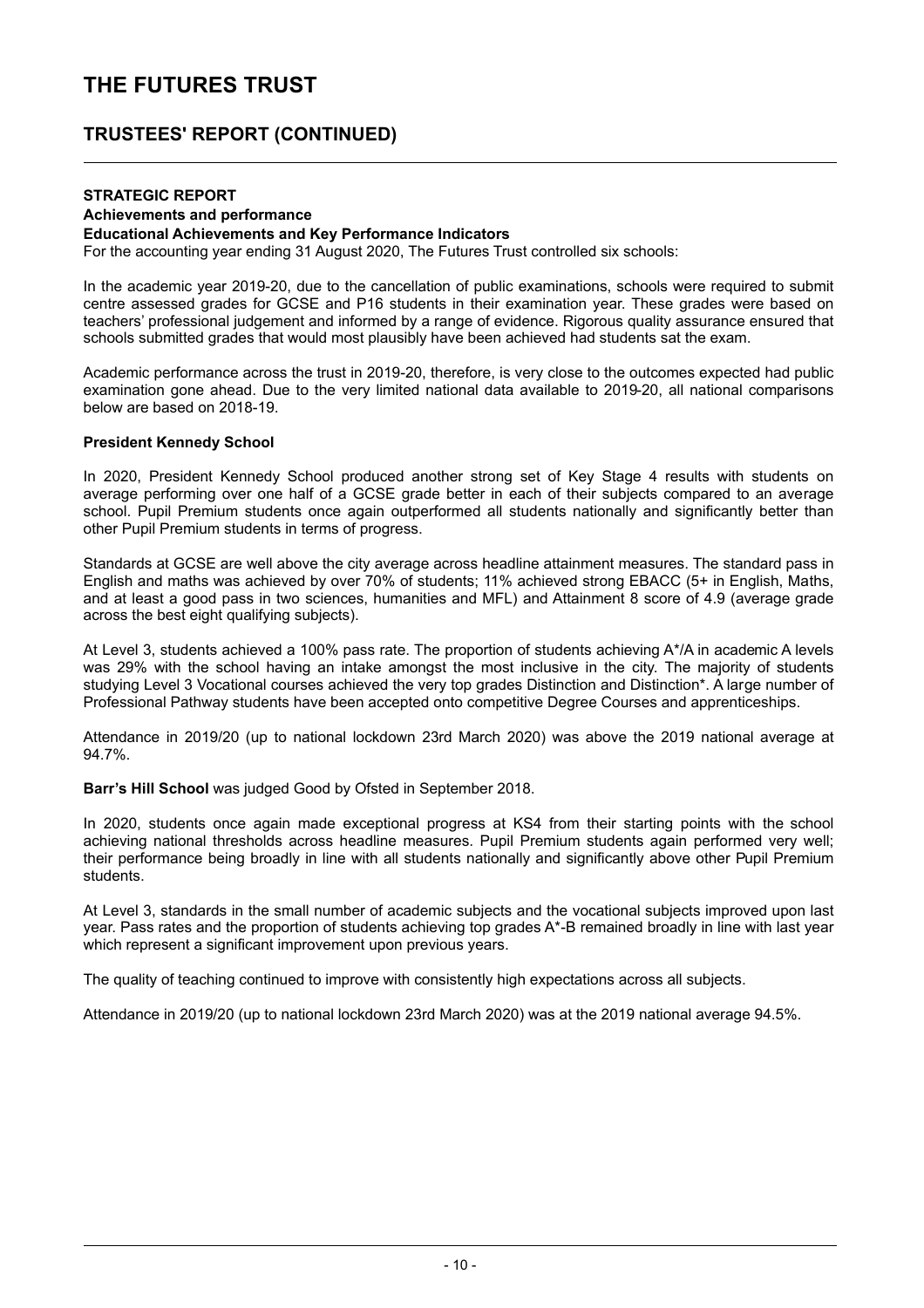### **TRUSTEES' REPORT (CONTINUED)**

**Stoke Park School** was judged Special Measures by Ofsted in February 2017 and joined The Futures Trust as a Sponsored School on 1 October 2017.

Standards at GCSE have continued their upwards trajectory with the school now at national average in the headline attainment measures: 42% achieved strong pass (grade 5+) in English and maths and 4.6 at Attainment 8 (average grade across best eight qualifying subjects). Progress made by students was above the national average. Pupil Premium students made strong progress from their starting points.

At Level 3, students achieved a 100% pass rate. The proportion of students achieving A\*/A in academic A levels was 20%. The majority of students studying Level 3 Vocational courses achieved very well with a large number of students having been accepted onto competitive Degree Courses and apprenticeships.

The quality of teaching continued to improve and by the end of the year was consistently high across the vast majority of subjects.

Attendance in 2019/20 (up to national lockdown 23rd March 2020) was broadly in line with the 2019 national average at 94.4%.

**Parkgate Primary School** was judged Good by Ofsted in January 2020.

At KS1 pupils performed broadly in line with national in the proportional achieving the expected standard in Reading and maths. They performed slightly below national in Writing. Overall in the combined Reading and maths measure, pupils made more progress from their starting points than national.

At KS2 pupils performed above 2019 national in the proportional achieving the expected standard in Reading and maths. They performed below national in Writing. Their overall progress as measured from their starting points was broadly in line with national.

The quality of teaching was consistently high across the Key Stages.

Attendance in 2019/20 (up to national lockdown 23rd March 2020) was broadly in line with the 2019 national average at 94.8%.

**Keresley Grange Primary School** was judged Good by Ofsted in January 2020.

At KS1 pupils performed broadly in line with national in the proportional achieving the expected standard in Reading, writing and maths. Overall in the combined Reading and maths measure, pupils made more progress from their starting points than national.

At KS2 pupils performed above 2019 national in the proportional achieving the expected standard in Reading and maths. They performed below in Writing.

The quality of teaching was consistently high across the Key Stages.

Attendance in 2019/20 (up to national lockdown 23rd March 2020) was above the 2019 national average at 95.8%.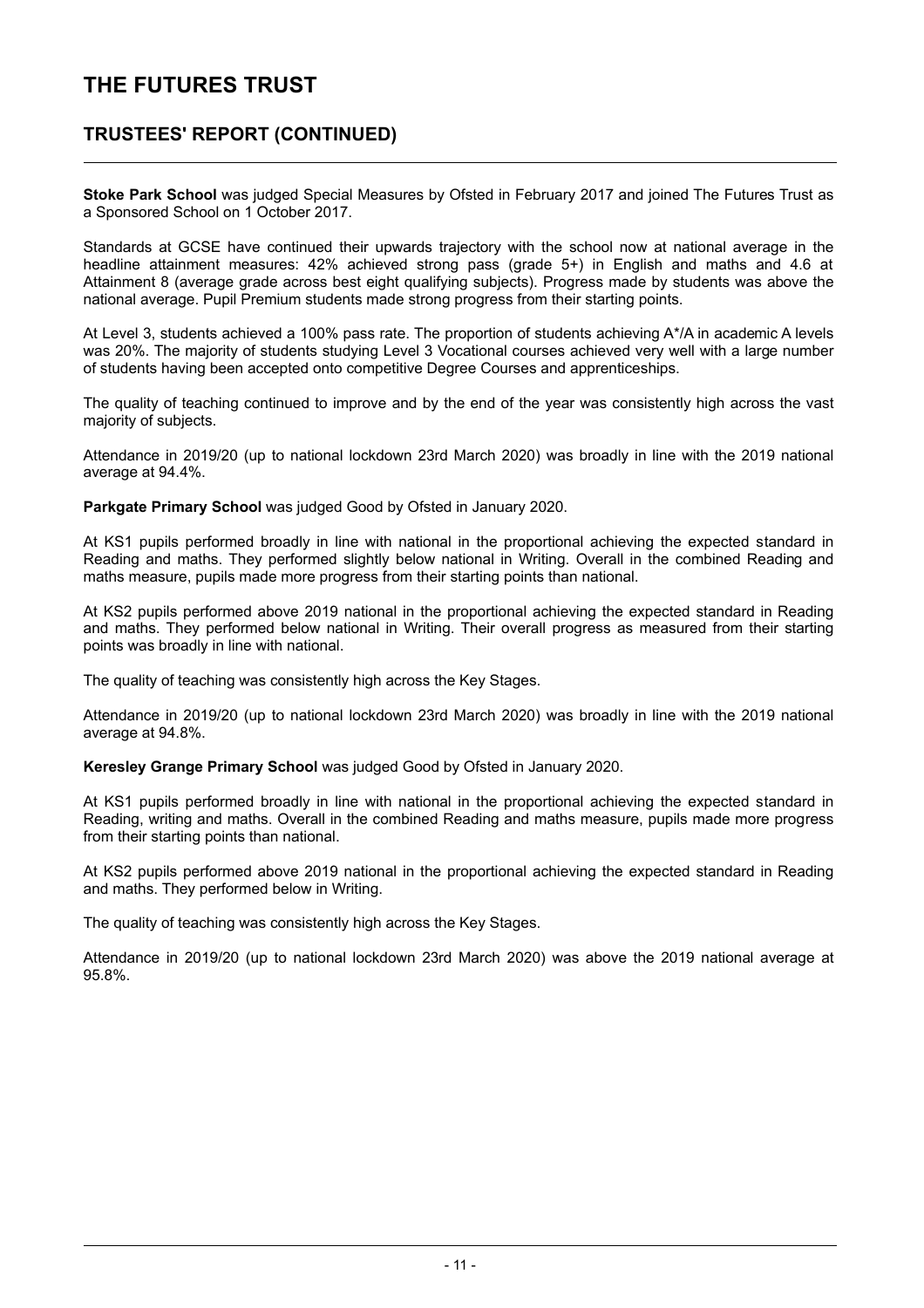### **TRUSTEES' REPORT (CONTINUED)**

**Keresley Newland Primary Academy** was judged Special Measures by Ofsted in January 2018 and transferred to The Futures Trust as a Sponsored School on 1 December 2018.

At KS1 pupils performed significantly below national in the proportion achieving the expected standard.

At KS2 pupil attainment was significantly below national in Reading, Writing and Maths.

The quality of teaching and leadership capacity have improved significantly across the Key Stages but legacy issues has meant that standards are only now starting to rise.

Attendance in 2019/20 (up to national lockdown 23rd March 2020) was below the 2019 national average at 93.1%.

#### **Key Performance Indicators**

The key performance indicators monitored by the Central Team and Board of Trustees on a regular basis are as follows:

- Employee costs as a percentage of income
- Pupil numbers versus capacity and opportunity cost
- Quarterly management accounts versus budget
- Forecast management accounts up to period end versus budget
- GAG income versus expenditure
- Days lost due to employee absence and percentage of funding spent on supply staff
- Employee and other costs per student benchmarked against national medians
- Average teacher cost benchmarked against national medians
- Average support staff cost benchmarked against national medians
- Monthly cash flow forecasts for each school and for the trust

#### **Financial review**

Most of the trust's income is obtained from the ESFA in the form of recurrent grants, the use of which is restricted to particular purposes. The grants received from the ESFA during the period ended 31 August 2020, and the associated expenditure, are shown as restricted funds in the statement of financial activities.

Unrestricted income includes sports centre, other lettings and departmental sales, which have fallen during the year as a result of the closure of school sites due to the Covid outbreak.

During the year ended 31 August 2020, the trust's total expenditure was £28,701k compared to £27,851k total incoming resources including grant funding from the DfE together with other incoming resources. Excluding the impact of schools converted in the prior years figures, pension scheme movements and capital funding expenditure was £27,112k compared to incoming resources of £26,960k.

Total staff costs represent approximately 83% (2019: 72%) of available income. The increases in staff costs have been driven by nationally agreed pay rises, and by progression within pay scales.

Educational funding received from DfE/ESFA grants during the year was £26.5m (2019: £26.5m), consistent with prior year (2019: increase of 13% in comparison to the previous year). From the pupil number censuses, total pupil numbers in the relevant years have increased by 2% (2019: 8%).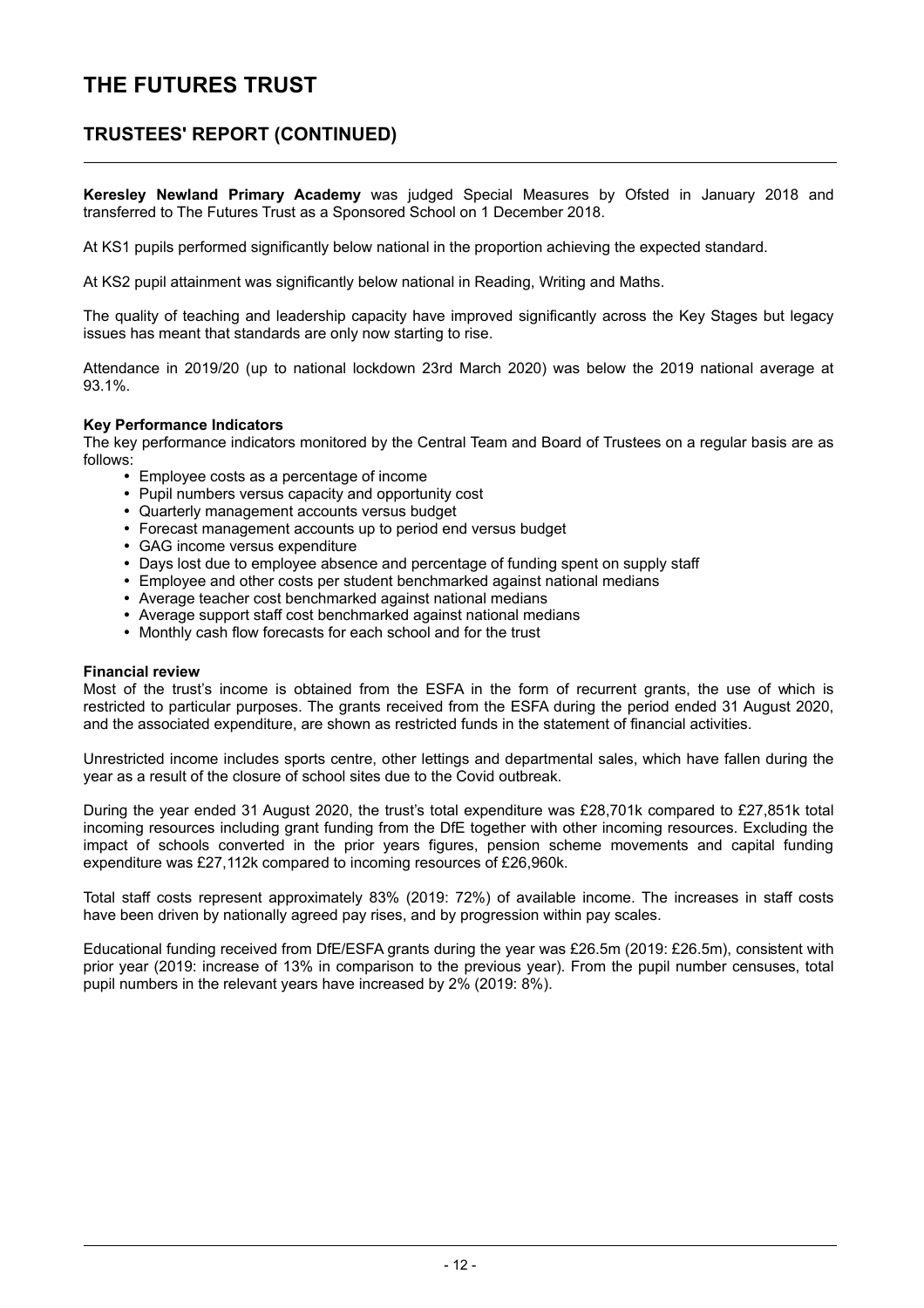### **TRUSTEES' REPORT (CONTINUED)**

During the year ended 31 August 2020, there was a decrease in cash of £499k (2019: decrease of £607k). The net movement in cash included a £705k outflow in respect of operating cash flows (2019: £45k) after adjusting for cash transferred in for converting schools), offset by inflows of £ £206k (2019: outflows of £562k) in respect of investing activities.

In accordance with correct disclosure requirements, the financial information which is presented in the consolidated statement of financial activities includes assets and liabilities transferred from local authorities upon conversion and transactions in the restricted fixed asset fund. Such presentation can obscure an overview of the operating performance of the trust. Under the accounting standards, it is necessary to charge projected deficits on the Local Government Pension Scheme (LPGS), provided to support staff, to the restricted fund. This resulted in reducing the reserves in the restricted fund. It should be noted that this does not present the trust with any current liquidity problems.

The trustees consider that the financial position is appropriate in light of the need to balance the immediate expenditure of the trust with their longer term commitments and current cash reserves.

#### Reserves policy

The trusts' policy is to generate reserves in order to fund future projects which will improve the educational experiences and outcomes for students. The level and use of reserves are reviewed at least annually by the Board of Trustees.

At 31 August 2020, the trust's reserves totalled £18,258k the majority of which are held as fixed assets and therefore not available to be spent by the Trust.

#### Investment policy

The Trustees' powers to invest cash reserves are set out in the trust's Memorandum and Articles of Association, which permit the investment of funds that, are not immediately required for educational purposes subject to any restrictions which may from time to time be imposed by law.

Trustees are firmly committed to ensuring that all funds under their control are administered in such a way as to maximise return while minimising risk. Trustees consider the investment of surplus funds as a primary activity, but rather a requirement for the effective management of the various funds entrusted to the Board.

Trustees' management of cash flow should ensure that there are always sufficient funds in the main bank accounts to cover operational costs. Banks must be selected from the FSA Approved List included in the Financial Services Compensation Scheme (FSCS).

The trust's current policy is to invest in low risk, short term cash deposits. Cash reserves are currently deposited within Lloyds Bank plc.

#### **Plans for future periods**

The trust remains committed to building brighter futures for everybody within our community and improving the educational outcomes, destinations and life chances for those students that attend its schools.

The trustees are committed to a policy of measured strategic expansion of the number of primary and secondary schools which are welcomed into the trust. Particular priority will be given to new schools in Coventry and adjacent counties.

At a time of heightened regulation and increasingly constrained resources, it is essential that schools work together to share business best practice and benefit from economies of scale in areas such as H.R., ICT, facilities, finance and procurement. The Futures Trust will continue to develop effective and efficient professional business services that are fit for purpose, compliant with standards required from academy schools and add real value to the educational outcomes for the young people served by each and every school.

On 1 December 2020, Hinckley Academy and John Cleveland Sixth Form Centre transferred into the trust. All of the operations, assets and liability of the academy were transferred into the trust at that date.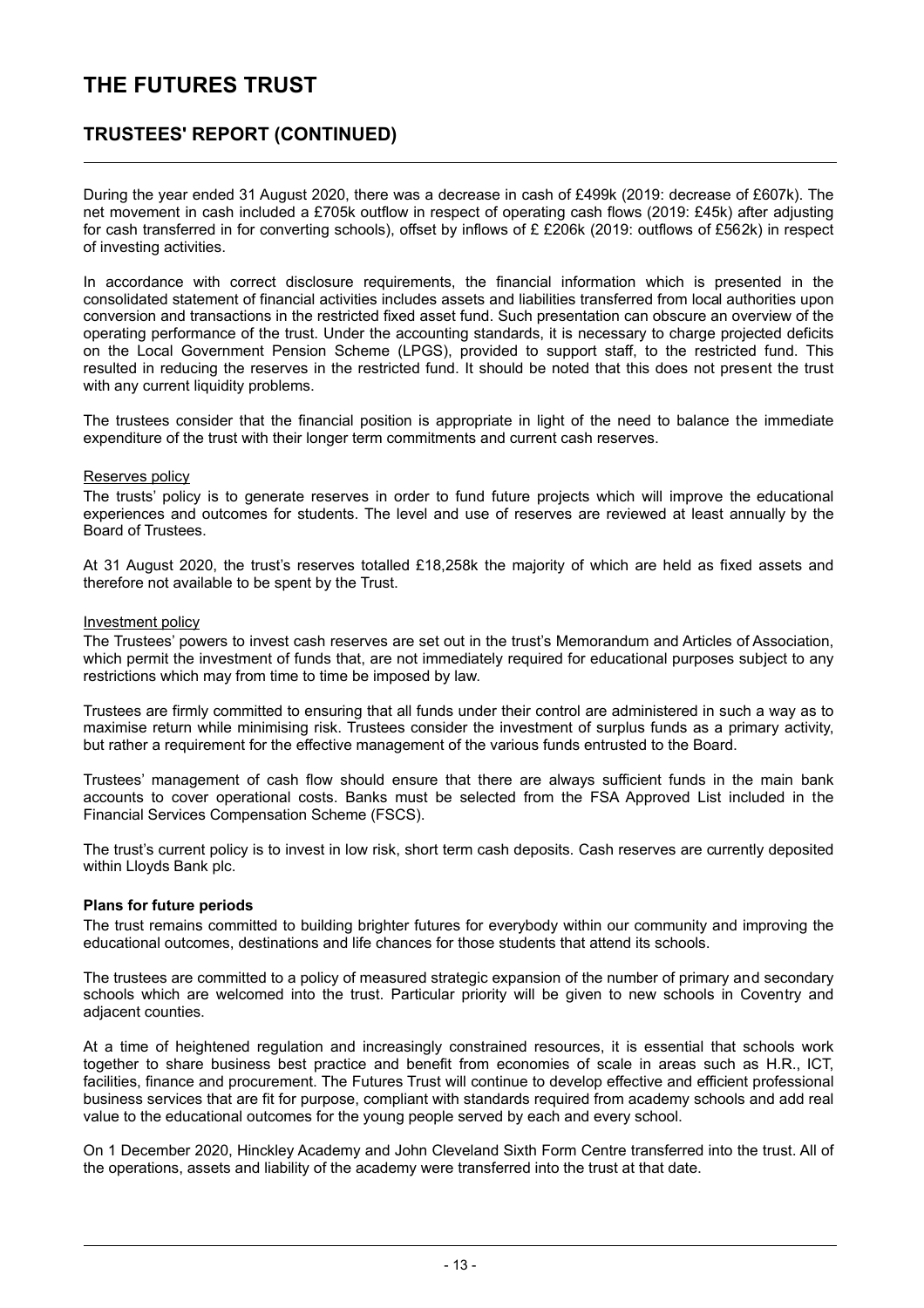### **TRUSTEES' REPORT (CONTINUED)**

#### **Principal risks and uncertainties**

The period ending 31 August 2020, saw the onset of the national pandemic (Covid 19) which changed the risk profile of the Trust and its schools from March 2020. From March 2020, the Trust immediately recognised that the national pandemic increased both safeguarding risks for its learners whilst adversely impacting their learning.

Trustees, the Trust's Central Team and school leaders worked closely with the Local Authority to ensure that all national guidance was understood and implemented.

Virtual learning strategies were quickly put in place to ensure that teaching and learning continued remotely. Laptops and devices were provided to learners where needed.

During the national 'lockdowns', Trust schools remained open for vulnerable learners and the children of key workers. Free School Meals were provided via vouchers provided to families.

In May 2020, as schools prepared to reopen, detailed Risk Assessments were undertaken at each school and validated by the Trust's external Health and Safety consultants. Risk assessments are updated regularly and published on schools' websites. Trust employees and their Trade Union representatives were consulted regarding the preparations made for reopening schools. Individual wellbeing risk assessments were undertaken for all staff. Extensive site modifications and operating practices were undertaken to ensure schools reopened safely and where appropriate specialised equipment including PPE was procured.

In addition to managing the specific risks presented by the national pandemic, the following significant financial and business risks have been identified and continue to be managed by the trustees:

- Safeguarding students continues to be the trust's number one priority.
- Securing outstanding educational outcomes for all students given changes to national curriculum and measures of success.
- Recruitment and retention of outstanding teachers and support staff.
- Maintaining the growing reputation of the trust.
- Securing 'Outstanding' Ofsted judgements for all schools.
- Undersubscribed schools and a reduction in funding per learner.
- Increase in teacher salary costs.
- Health and Safety.
- $\cdot$  ICT.
- Failure to comply with statutory requirements of the Academies Financial Handbook.
- Brexit related interruption to teaching and learning.
- Large capital projects underway simultaneously across multiple schools.

Trust and individual school Risk Registers are in place and, where appropriate, systems or processes have been established to mitigate the risks each school faces. Internal control risks are reduced by the implementation of procedures for authorisation of all transactions and projects. The Board of Trustees has assessed the major risks to which the Trust is exposed, in particular those relating to quality teaching, the provision of facilities and other operational areas including the control of finances. Procedures are in place to ensure compliance with health and safety of staff, visitors and pupils.

The Trust has an effective system of internal financial controls which is explained in detail in the Governance Statement.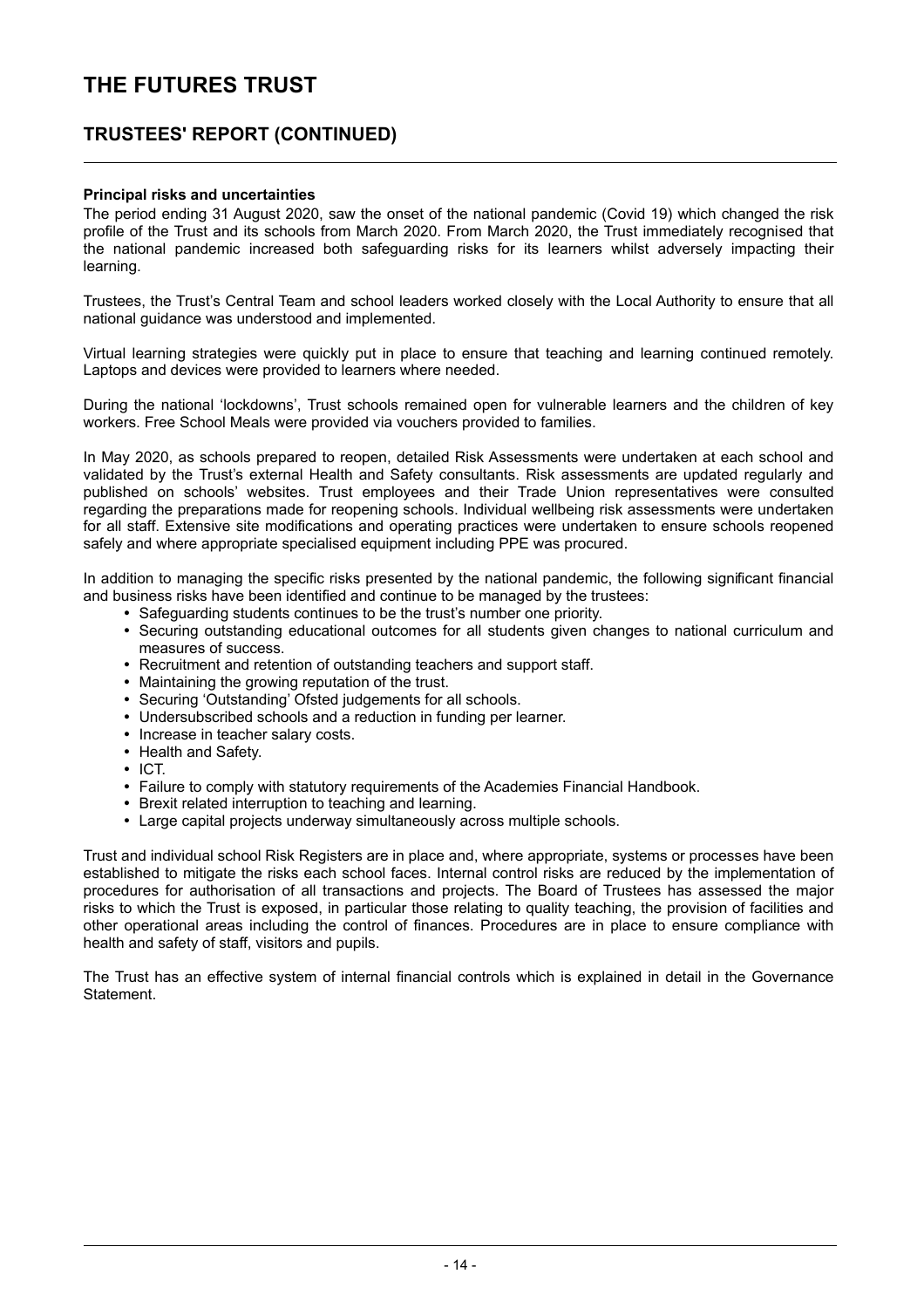### **TRUSTEES' REPORT (CONTINUED)**

#### **Financial and risk management objectives and policies**

The trustees have assessed the major risks to which the Trust is exposed, in particular those relating to the specific teaching, provision of facilities and other operational areas of the academies within the Trust, and its finances. The trustees have implemented a number of systems to assess these risks as well as operational procedures and internal controls to manage these risks. Where significant financial risk remains they have ensured they have adequate insurance cover.

The Trust is party to a PFI agreement is respect of the school buildings at President Kennedy School. This agreement runs to a period of 25 years under terms agreed between the department of education and Coventry City Council.

#### **GOING CONCERN**

After making appropriate enquiries, the Board of Trustees has a reasonable expectation at the time of approving the financial statements, that the Trust has adequate resources to continue in operational existence for the foreseeable future. Following the uncertainty presented by Covid-19, management has reassessed the going concern assumption and confirms that it remains appropriate based on the strong cash and net asset position which enables it to meet its liabilities as they fall due. The Trustees make this assessment in respect of a period of at least one year from the date of authorisation for issue of the financial statements and have concluded that the Trust has adequate resources to continue in operational existence for the foreseeable future and there are no material uncertainties about the Trust's ability to continue as a going concern. Thus they continue to adopt the going concern basis of accounting in preparing the financial statements.

Further details regarding the adoption of the going concern basis can be found in the Statement of Accounting Policies.

#### **Fundraising**

Fundraising has been undertaken through a salaried member of the Trust's team. No professional fund-raisers or commercial participator have been engaged.

The Trust abides by the Code of Fundraising practice. Fundraising activity in this financial year consisted of applications to grant making trusts and National Lottery funded organisations. No appeals to members of the public have been made.

The fundraising function of the Trust is monitored through regular line management, the review of grant applications and the monitoring and evaluation of grants received.

#### **Employee consultation and disabled employees**

The Trust consults employees and their recognised representatives regarding matters of concern to them, and employees are kept informed and given the opportunity to provide feedback on specific matters directly by management. The Trust has a range of policies in place in relation to personnel matters which are made available to staff in each of the trust schools, and the Trust encourages and values employee voice and participation. Forums for communication include staff briefings, school portals, meetings with representatives, website postings, training and professional development activities, exit interviews and direct mail and hard copy communications.

The Trust is committed to equality of opportunity and values diversity and the different contributions that the people who become members of our staffing community are able to make. All staff are selected on the basis of their knowledge, experience, skills, abilities and potential, and are chosen because they will successfully and positively add value, raise standards and bring the Trust's values to life. The Trust's recruitment, selection, retention and professional development activities are implemented with due regard to the Equality Act 2010, the Equality Duty, and the duty to make reasonable adjustments, and no person will be discriminated against on the basis of age, sex or sexual orientation. The Trust recognised that people's needs will change throughout their working lives and is committed to developing and delivering working practices and policies that are responsive to this.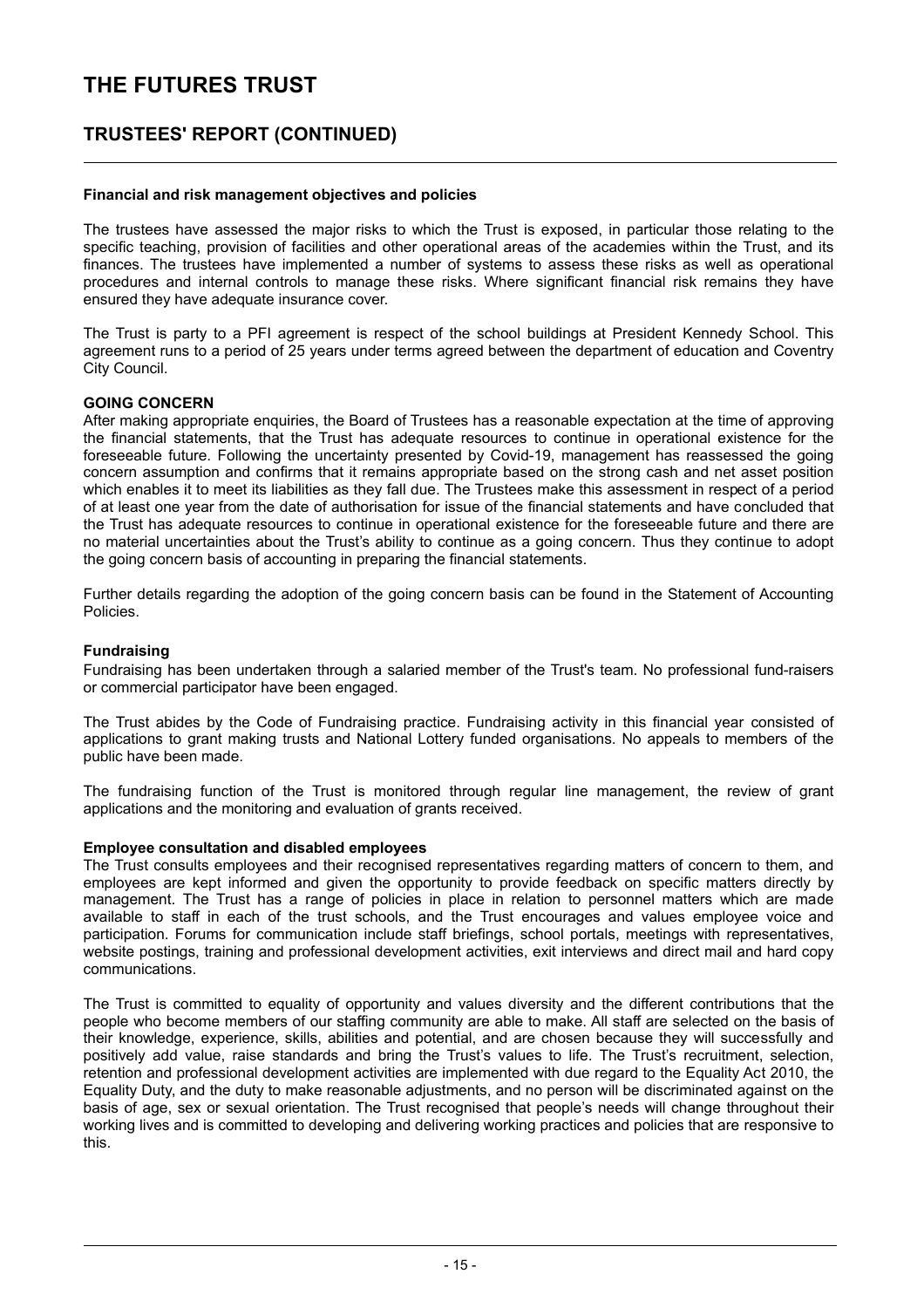### **TRUSTEES' REPORT (CONTINUED)**

#### **Streamlined energy and carbon reporting**

The Futures Trust as determined by sections 465 and 466 of the Companies Act 2006 and because it consumes more than 40,000 kWh of energy in a reporting period must include within the Trustee report the following information.

UK Greenhouse gas emissions and energy use data for the accounting period 01 September 2019 to 31st August 2020.

| <b>Energy consumption</b>                      |               | kWh           |
|------------------------------------------------|---------------|---------------|
| Aggregate of energy consumption in the year    |               | 6,224,201     |
| Emissions of CO2 equivalent                    | metric tonnes | metric tonnes |
| Scope 1 - direct emissions<br>- Gas combustion | 3,123         |               |
| - Fuel consumed for owned transport            |               |               |
|                                                |               | 3,122.92      |
| Scope 2 - indirect emissions                   |               | 449.88        |
| - Electricity purchased                        |               |               |
| Scope 3 - other indirect emissions             |               |               |
| - Fuel consumed for transport not owned by the |               |               |
| academy trust                                  |               |               |
| Total gross emissions                          |               | 3,572.80      |
|                                                |               |               |
| Intensity ratio<br>Tonnes CO2e per pupil       |               | 0.77          |
|                                                |               |               |
|                                                |               |               |

#### *Quantification and reporting methodology*

We have followed the 2019 HM Government Environmental Reporting Guidelines. We have also used the GHG Reporting Protocol – Corporate Standard and have used the 2020 UK Government's Conversion Factors for Company Reporting.

#### *Intensity measurement*

The chosen intensity measurement ratio is total gross emissions in metric tonnes CO2 equivalent per pupil, the recommended ratio for the sector.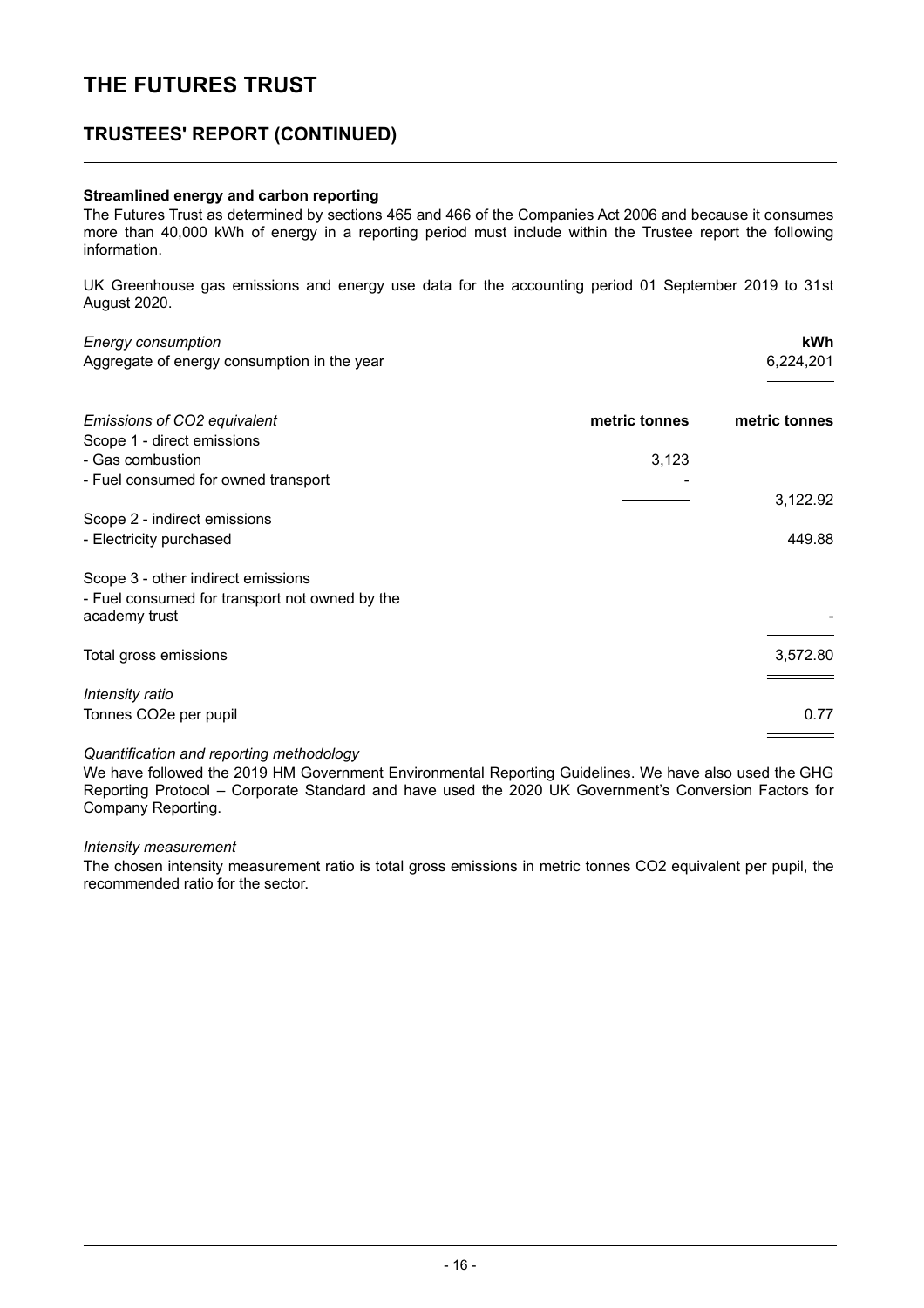### **TRUSTEES' REPORT (CONTINUED)**

#### *Measures taken to improve energy efficiency*

L.E.D lighting has been installed in one school. Applications have been made at three further schools this year for L.E.D lighting. Electric car power charging points are schedules to be installed at one school as part of expansion works. Plant room boilers have been replaced at one school with new modern and efficient boilers.

#### **AUDITOR**

RSM UK Audit LLP were re-appointed as the Trust's external auditors.

#### **Statement as to disclosure of information to auditor**

The trustees have confirmed that, as far as they are aware, there is no relevant audit information of which the auditor is unaware. Each of the trustees have confirmed that they have taken all the steps that they ought to have taken as trustees in order to make themselves aware of any relevant audit information and to establish that it has been communicated to the auditor.

The trustees' report is approved by order of the board of trustees and the strategic report (included therein) is approved by the board of trustees in their capacity as the directors at a meeting on 22 February 2021 and signed on its behalf by:

shqa

Mrs C Assheton **Chair of the Board**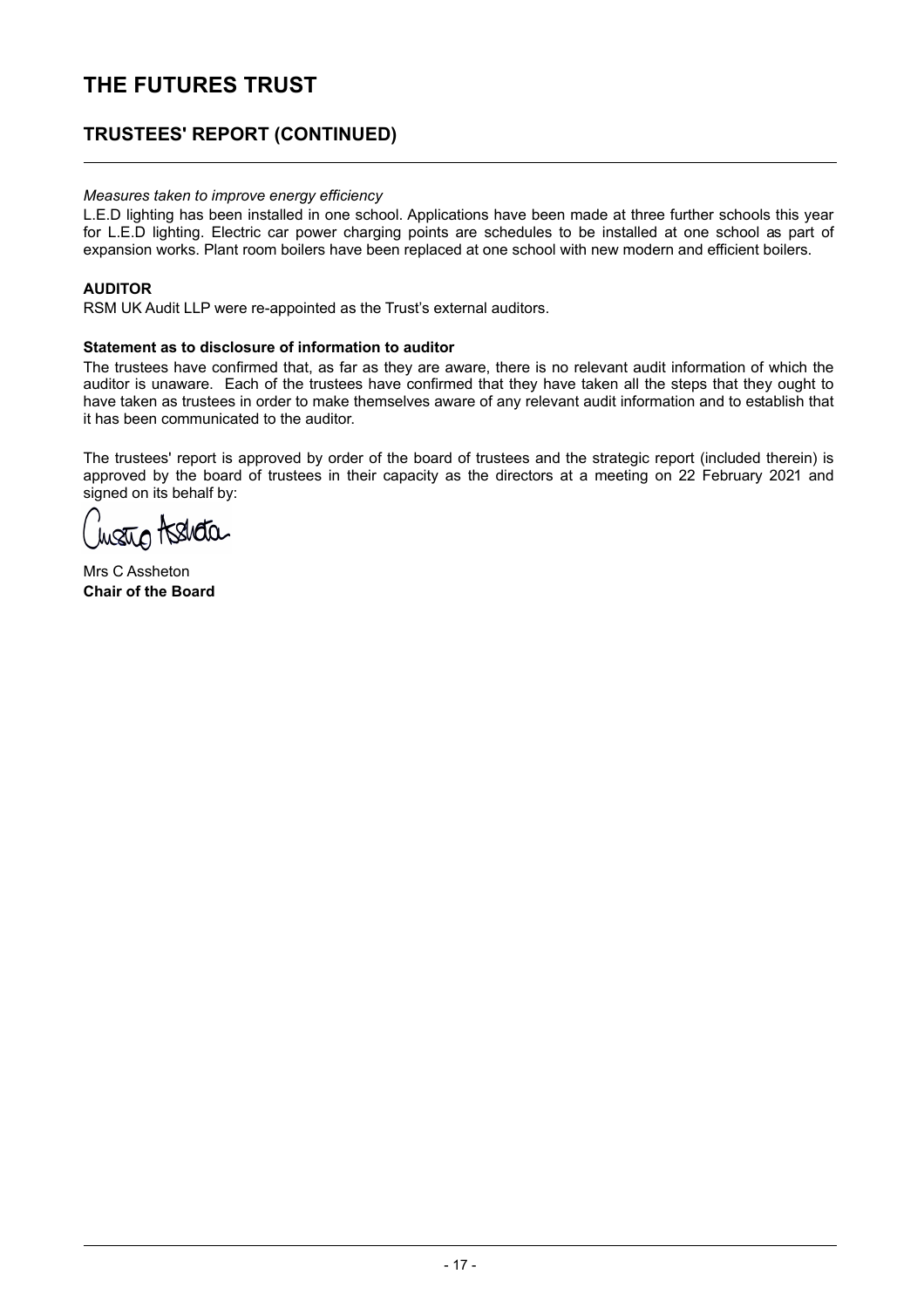### **GOVERNANCE STATEMENT**

#### **Scope of responsibility**

As trustees, we acknowledge we have overall responsibility for ensuring that The Futures Trust has an effective and appropriate system of control, financial and otherwise. However, such a system is designed to manage rather than eliminate the risk of failure to achieve business objectives, and can provide only reasonable and not absolute assurance against material misstatement or loss.

The Board of Trustees has delegated the day-to-day responsibility to the Chief Executive Officer, as Accounting Officer, for ensuring financial controls conform with the requirements of both propriety and good financial management and in accordance with the requirements and responsibilities assigned to it in the Funding Agreement between The Futures Trust and the Secretary of State for Education. They are also responsible for reporting to the Board of Trustees any material weaknesses or breakdowns in internal control.

#### **Governance**

The information on governance included here supplements that described in the Trustees' Report and in the Statement of Governors' Responsibilities. There were nine Board meetings during 2019/20. Attendance during the year at meetings of the Board of Trustees was as follows:

| <b>Trustees</b>                                                    | <b>Meetings attended</b> | Out of possible |
|--------------------------------------------------------------------|--------------------------|-----------------|
| Mr P Crisp (Chair of the Board of Trustees to 11 September 2019)   | 8                        | 9               |
| Mr D Belcher (Resigned 17 August 2020)                             |                          | 9               |
| Mr W Copeland (Resigned 11 September 2019)                         |                          |                 |
| Mr A Fitzpatrick (Chair of the Board of Trustees from 11 September |                          |                 |
| 2019, Vice Chair from 21 October 2020)                             | 9                        | 9               |
| Mr M Moseley                                                       |                          | 9               |
| Mr P Thomas (Chief Executive Officer)                              |                          | 9               |
| Mr F Weston                                                        |                          | 9               |
| Ms K Morris                                                        |                          | 9               |
| Mrs P Heer                                                         |                          | 9               |
| Mrs C Blair (Appointed 29 October 2019)                            |                          | 6               |
| Mr D Loudon (Appointed 18 October 2019)                            | 6                        | 6               |
| Ms E Tomlinson (Appointed 7 November 2019)                         |                          | 6               |
| Mrs C Assheton (Chair of the Board of Trustees from 21 October     |                          |                 |
| 2020) (Appointed 17 December 2019)                                 |                          | 4               |

In order to discharge their responsibilities effectively, the Board of Trustees appoint individuals to serve on Committees which focus on specific matters such as education, standards, academic performance, finance and resources, risk and audit.

The Board of Trustees has two Committees:

- y Finance, Resources, Audit & Risk Committee
- y Education, Standards & Performance Committee

The purpose of the Finance, Resources, Audit & Risk Committee is to exercise responsibility for, and oversight of, the finances, assets and staff within the Trust and its academies. In addition, the Committee shall oversee all systems of governance and internal control and ensure risk management processes and audit functions are in place and fit for purpose across the Trust and its academies.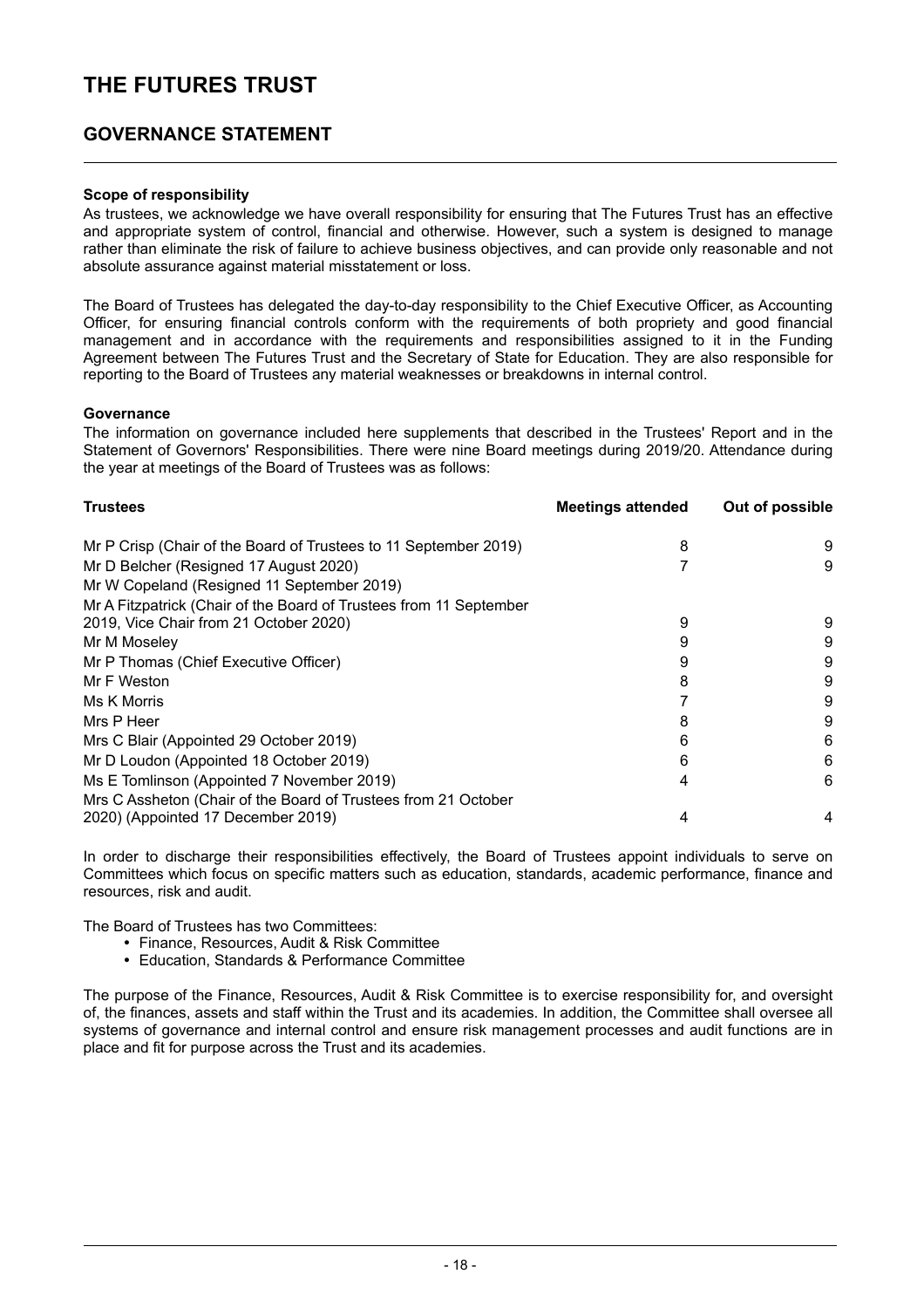### **GOVERNANCE STATEMENT (CONTINUED)**

Attendance at meetings in 2019/20 was as follows:

| <b>Trustees</b>                                                    | <b>Meetings attended</b> | Out of possible |  |
|--------------------------------------------------------------------|--------------------------|-----------------|--|
| Mr P Crisp (11 December 2019)                                      | 2                        | 2               |  |
| Mr A Fitzpatrick (Chair of the Board of Trustees from 11 September |                          |                 |  |
| 2019)                                                              | 5                        | 5               |  |
| Mr M Moseley                                                       | 5                        | 5               |  |
| Mr P Thomas (Chief Executive Officer)                              | 5                        | 5               |  |
| Ms K Morris                                                        | 5                        | 5               |  |
| Mrs P Heer                                                         | 4                        | 5               |  |
| Mr D Loudon                                                        | 3                        | 3               |  |
| Mrs E Tomlinson                                                    |                          | 3               |  |

The purpose of the Education, Standards & Performance Committee is to ensure all schools secure a Good or better Ofsted judgement in accordance with the overarching criteria in the Ofsted Inspection Framework for the quality of education, behaviour and attitudes, personal development and leadership and management.

Attendance at meetings in the 2019/20 academic year was as follows:

| <b>Trustees</b>                                                                                      | <b>Meetings attended</b> | Out of possible |
|------------------------------------------------------------------------------------------------------|--------------------------|-----------------|
| Mr P Crisp (Chair of the Board of Trustees to 11 September 2019)                                     |                          | 3               |
| Mr D Belcher (Resigned 17 August 2020)                                                               | 3                        | 3               |
| Mr P Thomas (Chief Executive Officer)                                                                | 2                        | 3               |
| Mr F Weston                                                                                          | 3                        | 3               |
| Mrs C Assheton (Chair of the Board of Trustees from 21 October<br>2020) (Appointed 17 December 2019) |                          |                 |

#### **Governance reviews**

The quality of Governance is kept under constant review and where appropriate changes to the membership of the Members, Board of Trustees, its sub committees and Local Governing Bodies are implemented. Several changes have been made during 2019-20. The company secretary ensures that governance knowledge and training is closely tracked and takes action to address any areas for development.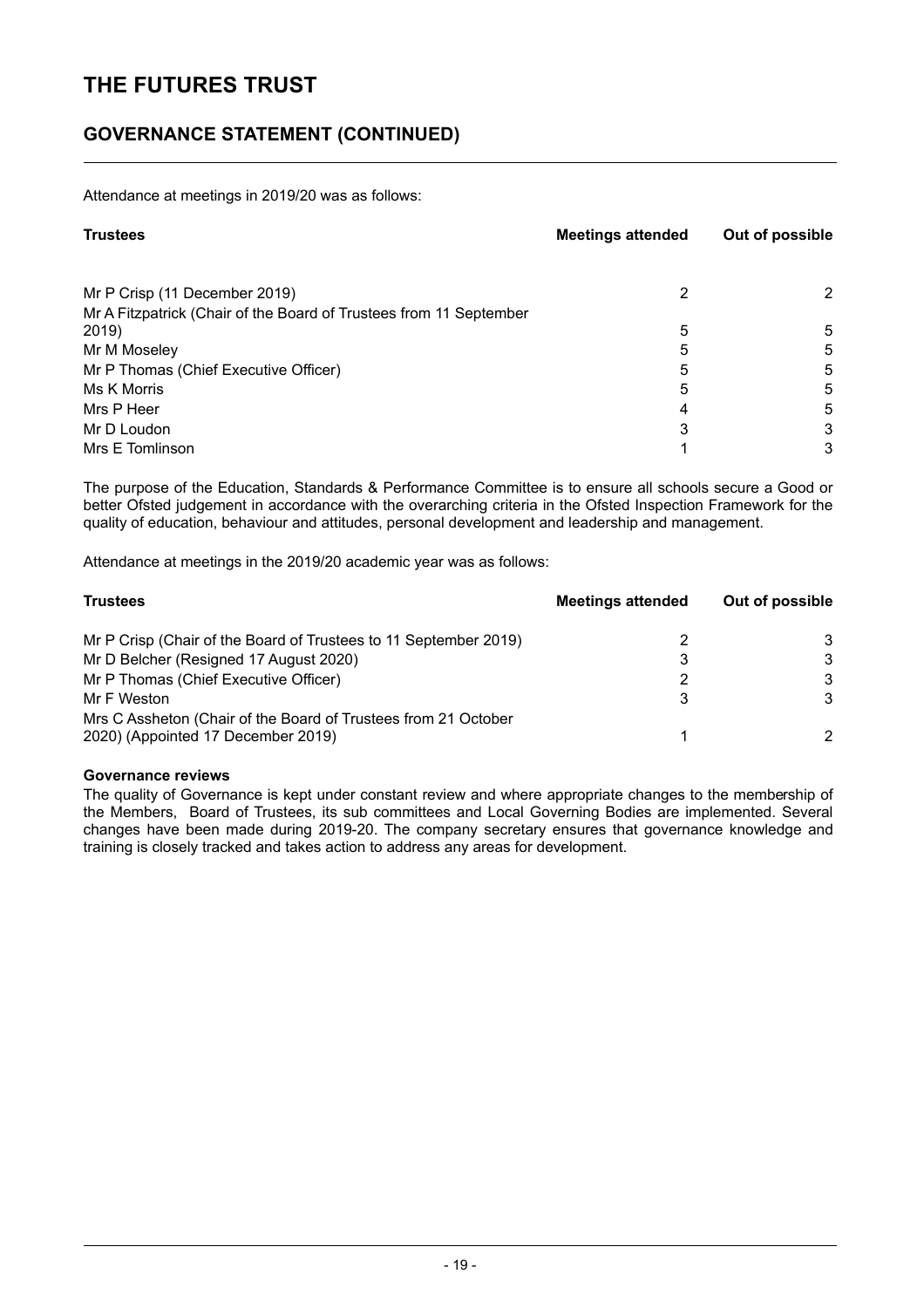### **GOVERNANCE STATEMENT (CONTINUED)**

#### **Review of value for money**

As Accounting Officer, the Chief Executive Officer has responsibility for ensuring that the Academy Trust delivers good value in the use of public resources. The Accounting Officer understands that value for money refers to the educational and wider societal outcomes achieved in return for the taxpayer resources received.

The Accounting Officer considers how the Trust's use of its resources has provided good value for money during each academic year, and reports to the Board of Trustees where value for money can be improved, including the use of benchmarking data where available. The Accounting Officer for the Academy Trust has delivered improved value for money during the year by:

- Enhancing staffing capacity and expertise both within the Central Team and at school level to ensure that it is well placed to deliver the best possible outcomes for students and deliver sustainable growth and leadership quality for the trust as a whole. Sharing best practice with schools in our trust, the local community and beyond.
- Continuous professional development and learning to develop current and future leaders across the trust.
- Investment in improving the estate and facilities at each of the Trust's schools.
- A single, transportable and scalable approach for collating and interpreting education data has been developed.
- A programme of enhanced efficiency and effectiveness which has generated significant contract savings in excess of £83,000 per annum across the Trust to August 2020 with a further possible £57,000 per annum savings identified.
- The implementation of a common ICT infrastructure across the trust enabling seamless access to systems throughout the trust whilst improving resilience and systems security. This has included an upgrade to Windows 10 and Single Authentication sign in for all staff.

An unplanned and unprecedented response to a national pandemic, which required that the Trust's resources and expertise were geared towards ensuring the continuity and quality of teaching and learning whilst addressing safeguarding and health and safety risks.

#### **The purpose of the system of internal control**

The system of internal control is designed to manage risk to a reasonable level rather than to eliminate all risk of failure to achieve policies, aims and objectives; it can therefore only provide reasonable and not absolute assurance of effectiveness. The system of internal control is based on an on-going process designed to identify and prioritise the risks to the achievement of trust policies, aims and objectives, to evaluate the likelihood of those risks being realised and the impact should they be realised, and to manage them efficiently, effectively and economically. The system of internal control has been in place in the trust for the period 1 September 2019 – 31 August 2020 and up to the date of approval of the annual report and financial statements.

#### **Capacity to handle risk**

The Board of Trustees has reviewed the key risks to which the trust is exposed together with the operating, financial and compliance controls that have been implemented to mitigate those risks. The Board of Trustees is of the view that there is a formal on-going process for identifying, evaluating and managing the trust's significant risks that has been in place for the period 1 September 2019– 31 August 2020 and up to the date of approval of the annual report and financial statements. This process is regularly reviewed by the Board of Trustees.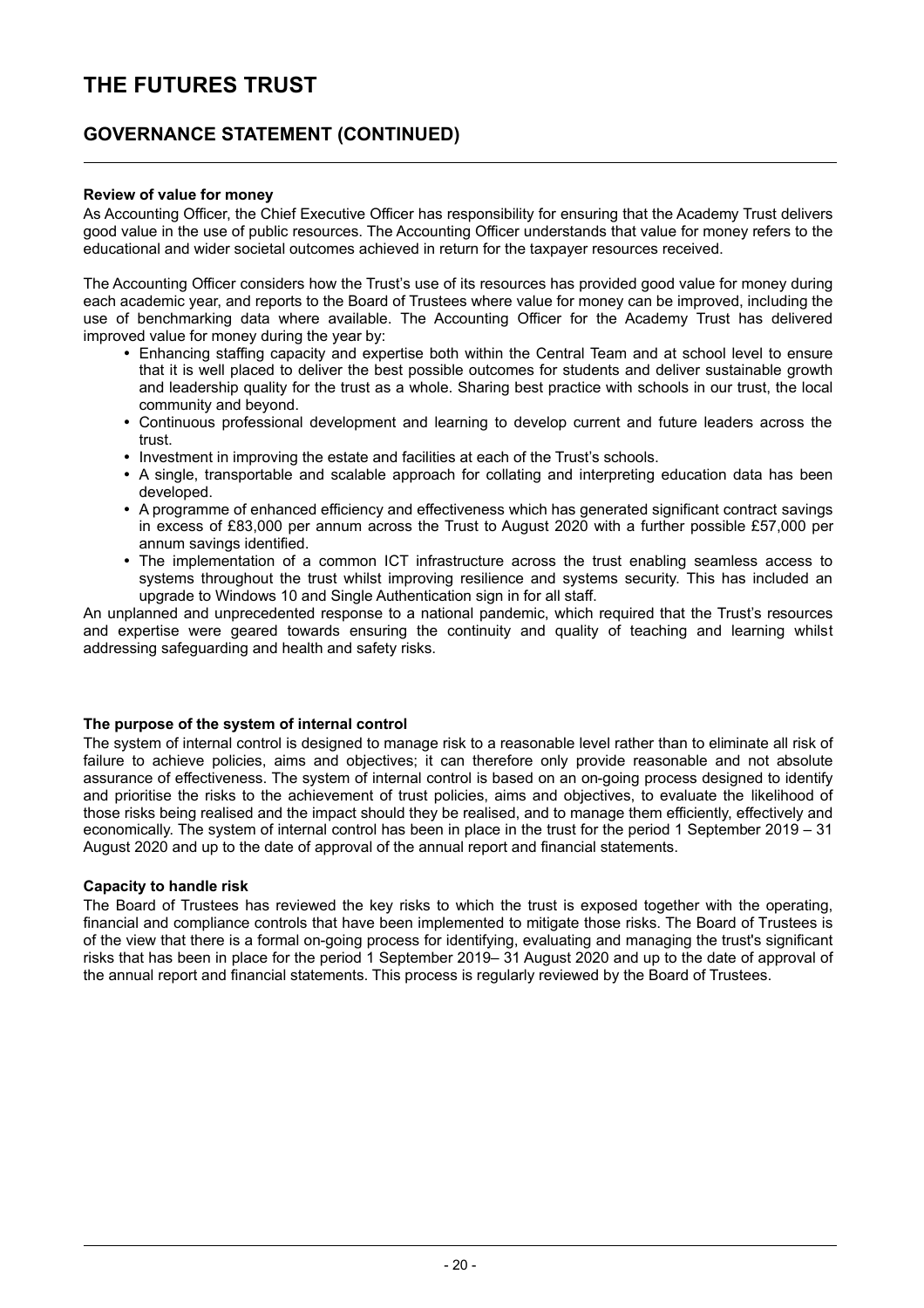### **GOVERNANCE STATEMENT (CONTINUED)**

#### **The risk and control framework**

The Futures Trust's system of internal financial control is based on a framework of regular management information and administrative procedures including the segregation of duties and a system of delegation and accountability. In particular, it includes:

- y comprehensive budgeting and monitoring systems with an annual budget and periodic financial reports which are reviewed and agreed by the Board of Trustees:
- regular reviews by trustees of reports which indicate financial performance against the forecasts and of major purchase plans, capital works and expenditure programmes;
- setting targets to measure financial and other performance:
- benchmarking performance against national standard metrics;
- clearly defined purchasing (asset purchase or capital investment) guidelines;
- delegation of authority and segregation of duties:
- identification and management of risks.

The Board of Trustees has previously considered the need for a specific internal audit function and decided to appoint a ASCL internal audit specialists to perform additional checks.

The internal auditor's role includes giving advice on financial matters and performing a range of checks on the MAT's financial systems. On an annual basis, the internal auditor reports to the trustees on the operation of the systems of control and on the discharge of the Board of Trustees' financial responsibilities. The internal auditor conducts an appraisal of the trust's system of internal controls focusing on financial management. There were no material control issues and thus no remedial action was required to be taken.

#### **Review of effectiveness**

As Accounting Officer, the Chief Executive Officer has responsibility for reviewing the effectiveness of the system of internal control. During the year in question the review has been informed by:

- the work of the reviewer:
- the work of the external auditor:
- the financial management and governance self-assessment process;
- the work of the executive managers within the Academy Trust who have responsibility for the development and maintenance of the internal control framework.

The Accounting Officer has been advised of the implications of the result of their review of the system of internal control by the finance and resources committee and a plan to address weaknesses and ensure continuous improvement of the system is in place.

Approved by order of the board of trustees on 22 February 2021 and signed on its behalf by:

Reter Nuan

Mr P Thomas Mrs C Assheton

wato tshata

**Accounting Officer Chair of the Board of Trustees**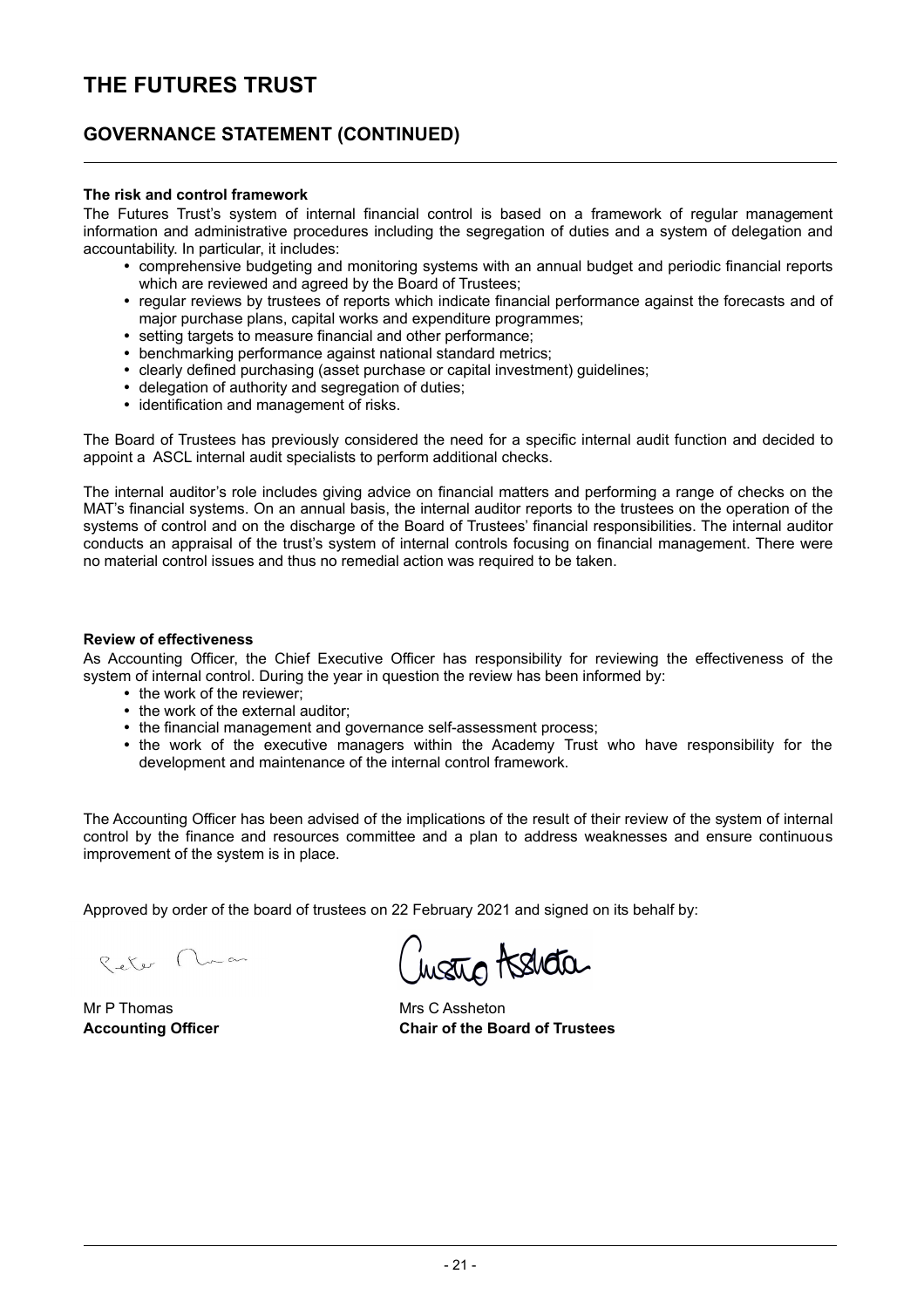### **STATEMENT OF REGULARITY, PROPRIETY AND COMPLIANCE**

As accounting officer of The Futures Trust, I have considered my responsibility to notify Board of Trustees and the Education and Skills Funding Agency (ESFA) of material irregularity, impropriety and non-compliance with terms and conditions of all funding received by the Academy Trust, under the funding agreement in place between the Academy Trust and the Secretary of State for Education. As part of my consideration I have had due regard to the requirements of the Academies Financial Handbook 2019.

I confirm that I and the Board of Trustees are able to identify any material irregular or improper use of funds by the Academy Trust, or material non-compliance with the terms and conditions of funding under the Academy Trust's funding agreement and the Academies Financial Handbook 2019.

I confirm that no instances of material irregularity, impropriety or funding non-compliance have been discovered to date. If any instances are identified after the date of this statement, these will be notified to the board of trustees and ESFA.

Peter Nuan

Mr P Thomas **Accounting Officer**

22 February 2021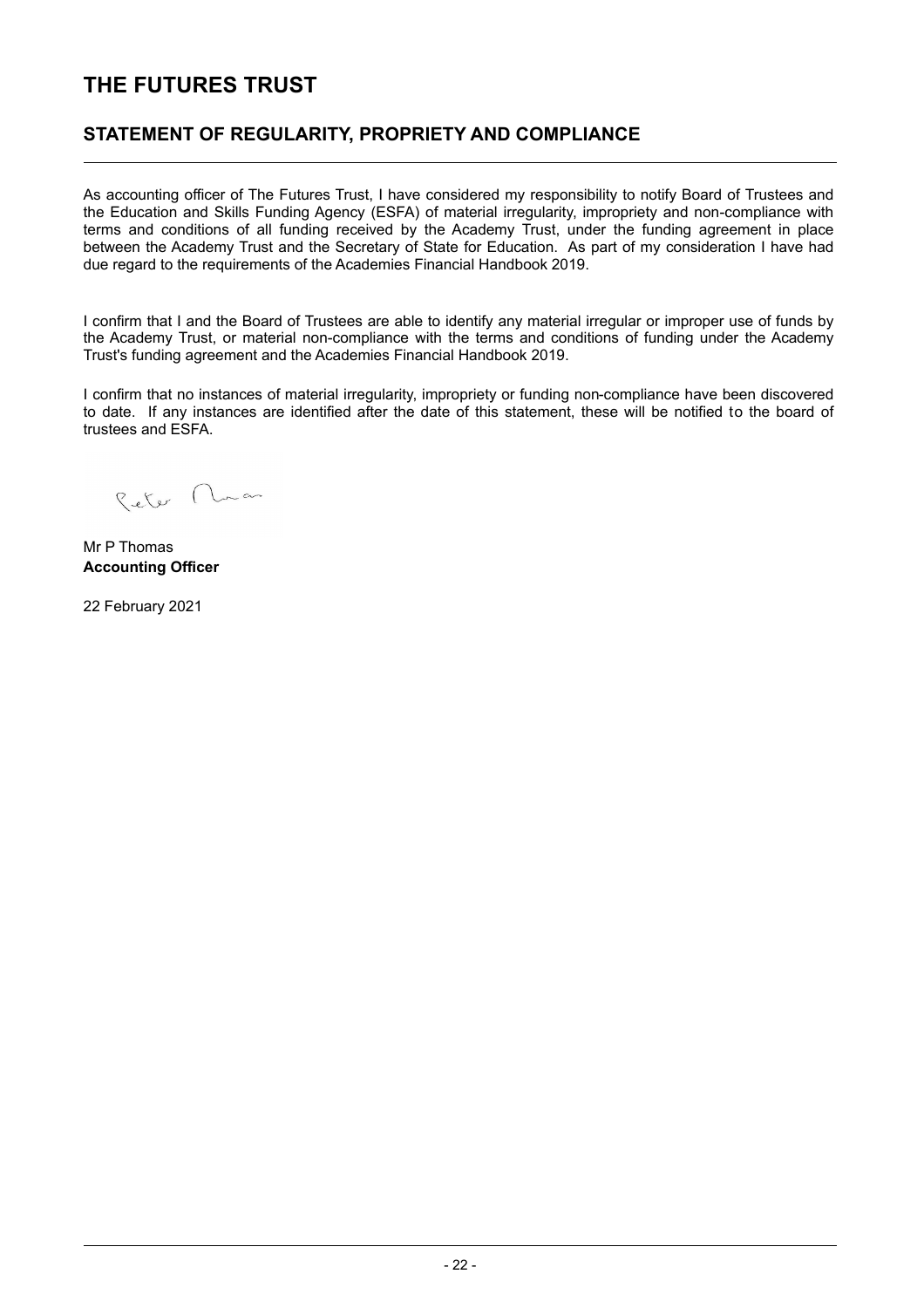### **STATEMENT OF TRUSTEES' RESPONSIBILITIES**

The trustees (who are also the directors of The Futures Trust for the purposes of company law) are responsible for preparing the trustees' report (including the strategic report) and the financial statements in accordance with the Academies Accounts Direction published by the Education and Skills Funding Agency, United Kingdom Accounting Standards (United Kingdom Generally Accepted Accounting Practice) and applicable law and regulations.

Company law requires the trustees to prepare financial statements for each financial year. Under company law, the trustees must not approve the financial statements unless they are satisfied that they give a true and fair view of the state of affairs of the charitable company and of its incoming resources and application of resources, including its income and expenditure, for that period.

In preparing these financial statements, the trustees are required to:

- select suitable accounting policies and then apply them consistently;
- observe the methods and principles in the Charities SORP 2019 and the Academies Accounts Direction 2019 to 2020;
- make judgements and accounting estimates that are reasonable and prudent;
- state whether applicable UK Accounting Standards have been followed, subject to any material departures disclosed and explained in the financial statements; and
- $\bullet$ prepare the financial statements on the going concern basis unless it is inappropriate to presume that the charitable company will continue in business.

The trustees are responsible for keeping adequate accounting records that are sufficient to show and explain the charitable company's transactions and disclose with reasonable accuracy at any time the financial position of the charitable company and enable them to ensure that the financial statements comply with the Companies Act 2006. They are also responsible for safeguarding the assets of the charitable company and hence for taking reasonable steps for the prevention and detection of fraud and other irregularities.

The trustees are responsible for ensuring that in its conduct and operation the charitable company applies financial and other controls, which conform with the requirements both of propriety and of good financial management. They are also responsible for ensuring that grants received from ESFA/DfE have been applied for the purposes intended.

The trustees are responsible for the maintenance and integrity of the corporate and financial information included on the charitable company's website. Legislation in the United Kingdom governing the preparation and dissemination of financial statements may differ from legislation in other jurisdictions.

Approved by order of the members of the board of trustees on 22 February 2021 and signed on its behalf by:

water Assida

Mrs C Assheton **Chair of the Board of Trustees**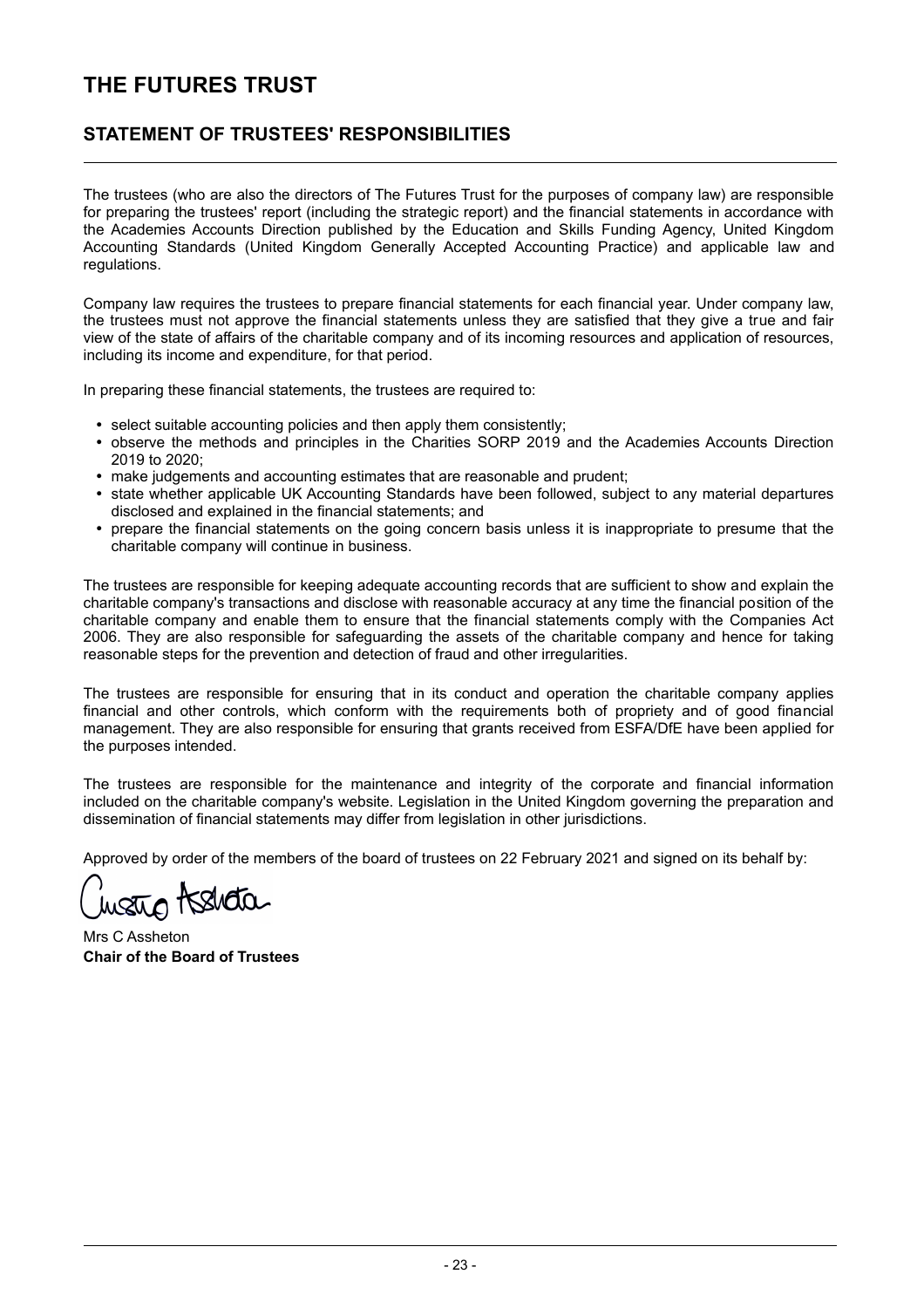#### **Opinion**

We have audited the financial statements of The Futures Trust (the "charitable company") for the year ended 31 August 2020 which comprise the Statement of Financial Activities, the Balance Sheet, the Statement of Cash Flows and the notes to the financial statements, including a summary of significant accounting policies. The financial reporting framework that has been applied in their preparation is applicable law, United Kingdom Accounting Standards, including FRS 102 "The Financial Reporting Standard applicable in the UK and Republic of Ireland" (United Kingdom Generally Accepted Accounting Practice), and the Academies: Accounts Direction 2019 to 2020 issued by the Education and Skills Funding Agency.

In our opinion the financial statements:

- give a true and fair view of the state of the charitable company's affairs as at 31 August 2020 and of its incoming resources and application of resources, including its income and expenditure, for the year then ended;
- have been properly prepared in accordance with United Kingdom Generally Accepted Accounting Practice;
- have been prepared in accordance with the requirements of the Companies Act 2006; and
- have been prepared in accordance with the Academies Accounts Direction 2019 to 2020 issued by the Education and Skills Funding Agency.

#### **Basis for opinion**

We conducted our audit in accordance with International Standards on Auditing (UK) (ISAs (UK)) and applicable law. Our responsibilities under those standards are further described in the Auditor's responsibilities for the audit of the financial statements section of our report. We are independent of the charitable company in accordance with the ethical requirements that are relevant to our audit of the financial statements in the UK, including the FRC's Ethical Standard and we have fulfilled our other ethical responsibilities in accordance with these requirements. We believe that the audit evidence we have obtained is sufficient and appropriate to provide a basis for our opinion.

#### **Conclusions relating to going concern**

We have nothing to report in respect of the following matters in relation to which the ISAs (UK) require us to report to you where:

- the trustees' use of the going concern basis of accounting in the preparation of the financial statements is not appropriate; or
- the trustees have not disclosed in the financial statements any identified material uncertainties that may cast significant doubt about the charitable company's ability to continue to adopt the going concern basis of accounting for a period of at least twelve months from the date when the financial statements are authorised for issue.

#### **Other information**

The trustees are responsible for the other information. The other information comprises the information included in the annual report other than the financial statements and our auditor's report thereon. Our opinion on the financial statements does not cover the other information and, except to the extent otherwise explicitly stated in our report, we do not express any form of assurance conclusion thereon.

In connection with our audit of the financial statements, our responsibility is to read the other information and, in doing so, consider whether the other information is materially inconsistent with the financial statements or our knowledge obtained in the audit or otherwise appears to be materially misstated. If we identify such material inconsistencies or apparent material misstatements, we are required to determine whether there is a material misstatement in the financial statements or a material misstatement of the other information. If, based on the work we have performed, we conclude that there is a material misstatement of this other information, we are required to report that fact.

We have nothing to report in this regard.

#### **Opinions on other matters prescribed by the Companies Act 2006**

In our opinion, based on the work undertaken in the course of the audit:

- The information given in the Trustees' Report, which includes the Directors' Report and the Strategic Report prepared for the purposes of company law, for the financial year for which the financial statements are prepared in consistent with the financial statements; and
- - the Directors' Report and the Strategic Report included within the Trustees' Report have been prepared in accordance with applicable legal requirements.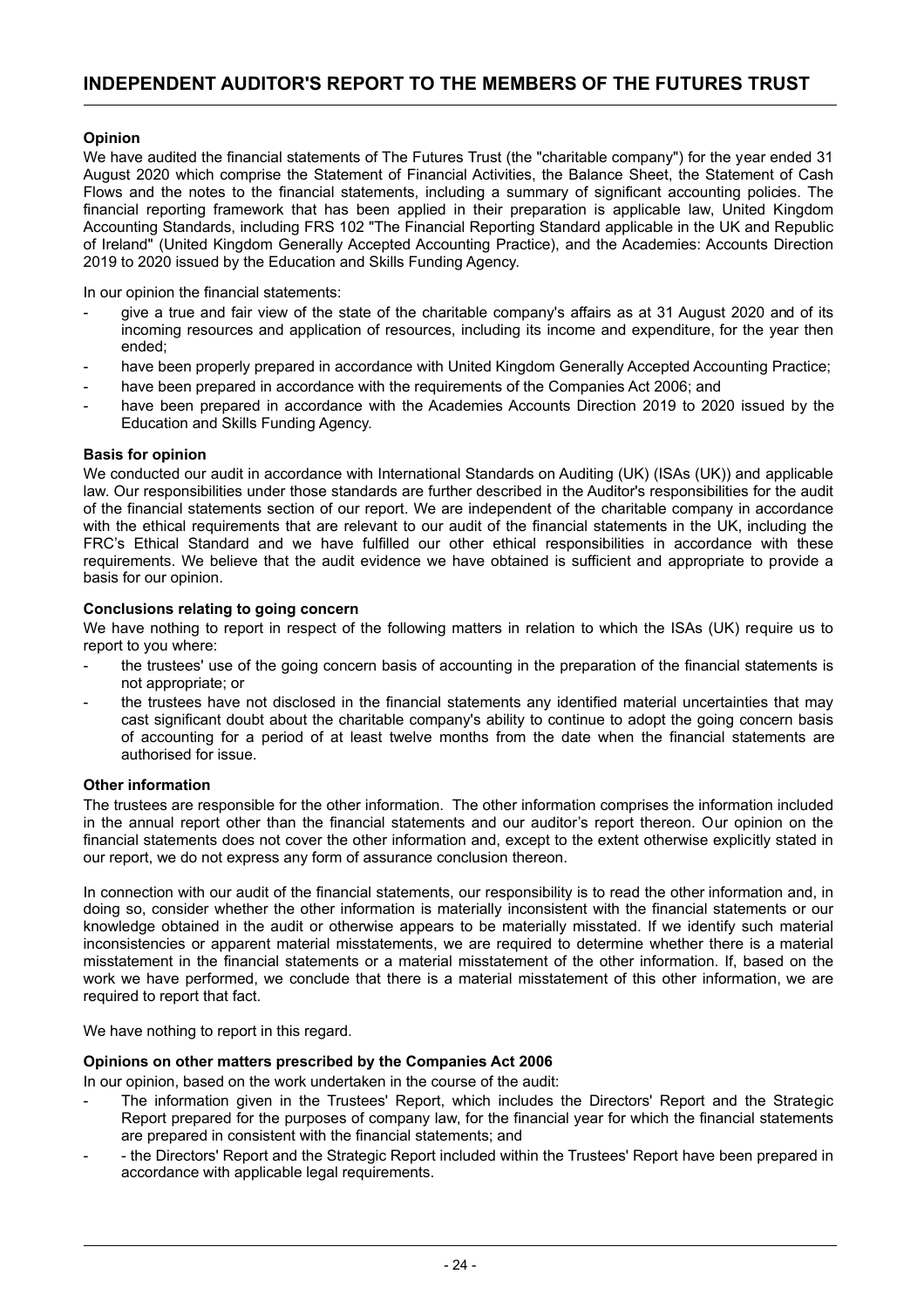#### **Matters on which we are required to report by exception**

In the light of the knowledge and understanding of the charitable company and its environment obtained in the course of the audit, we have not identified material misstatements in the Directors' Report or the Strategic Report included within the Trustees' Report.

We have nothing to report in respect of the following matters in relation to which the Companies Act 2006 requires us to report to you if, in our opinion:

- adequate accounting records have not been kept, or returns adequate for our audit have not been received from branches not visited by us; or
- the financial statements are not in agreement with the accounting records and returns; or
- certain disclosures of trustees' remuneration specified by law are not made; or
- we have not received all the information and explanations we require for our audit.

#### **Responsibilities of trustees**

As explained more fully in the Statement of Trustees' Responsibilities set out on page 23, the trustees (who act as trustees for the charitable activities of the charitable company are also the directors of the charitable company for the purposes of company law) are responsible for the preparation of the financial statements and for being satisfied that they give a true and fair view, and for such internal control as the trustees determine is necessary to enable the preparation of financial statements that are free from material misstatement, whether due to fraud or error.

In preparing the financial statements, the trustees are responsible for assessing the charitable company's ability to continue as a going concern, disclosing, as applicable, matters related to going concern and using the going concern basis of accounting unless the trustees either intend to liquidate the charitable company or to cease operations, or have no realistic alternative but to do so.

#### **Auditor's responsibilities for the audit of the financial statements**

Our objectives are to obtain reasonable assurance about whether the financial statements as a whole are free from material misstatement, whether due to fraud or error, and to issue an auditor's report that includes our opinion. Reasonable assurance is a high level of assurance, but is not a guarantee that an audit conducted in accordance with ISAs (UK) will always detect a material misstatement when it exists. Misstatements can arise from fraud or error and are considered material if, individually or in the aggregate, they could reasonably be expected to influence the economic decisions of users taken on the basis of these financial statements.

A further description of our responsibilities for the audit of the financial statements is located on the Financial Reporting Council's website at: http://www.frc.org.uk/auditorsresponsibilities. This description forms part of our auditor's report.

#### **Use of our report**

This report is made solely to the charitable company's members, as a body, in accordance with Chapter 3 of Part 16 of the Companies Act 2006. Our audit work has been undertaken so that we might state to the charitable company's members those matters we are required to state to them in an auditor's report and for no other purpose. To the fullest extent permitted by law, we do not accept or assume responsibility to anyone other than the charitable company and the charitable company's members as a body, for our audit work, for this report, or for the opinions we have formed.

Roy J ldt cul

Paul Oxtoby (Senior Statutory Auditor) For and on behalf of RSM UK Audit LLP, Statutory Auditor Chartered Accountants St Philips Point Temple Row Birmingham West Midlands, B2 5AF 23 February 2021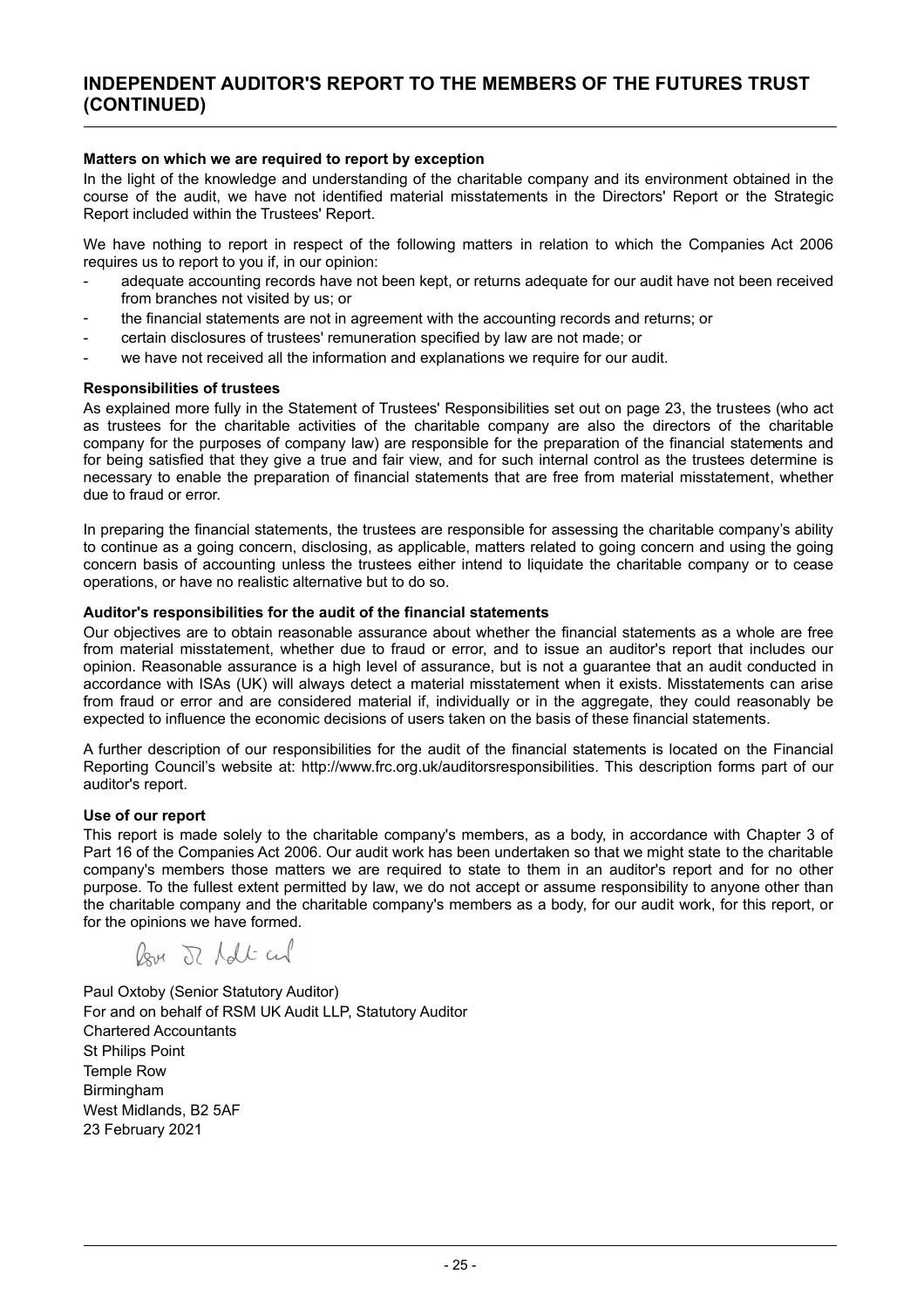#### **STATEMENT OF FINANCIAL ACTIVITIES INCLUDING INCOME AND EXPENDITURE ACCOUNT**

### **FOR THE YEAR ENDED 31 AUGUST 2020**

|                                                                                                   |                | <b>Unrestricted</b><br><b>Funds</b> | <b>Restricted</b><br><b>Funds</b> | <b>Restricted</b><br><b>General Fixed Asset</b><br><b>Funds</b> | <b>Total</b><br>2020 | <b>Total</b><br>2019 |
|---------------------------------------------------------------------------------------------------|----------------|-------------------------------------|-----------------------------------|-----------------------------------------------------------------|----------------------|----------------------|
|                                                                                                   | <b>Notes</b>   | £'000                               | £'000                             | £'000                                                           | £'000                | £'000                |
| Income and endowments from:<br>Donations and capital grants<br>Donations - transfer from previous | 3              |                                     | 22                                | 891                                                             | 913                  | 1,159                |
| trust<br>Charitable activities:                                                                   |                |                                     |                                   |                                                                 |                      | 2,101                |
| - Funding for educational operations                                                              | 4              |                                     | 26,548                            |                                                                 | 26,548               | 26,494               |
| Other trading activities                                                                          | 5              | 389                                 |                                   |                                                                 | 389                  | 558                  |
| Investments                                                                                       | 6              | 1                                   |                                   |                                                                 | 1                    | $\mathbf{1}$         |
| <b>Total</b>                                                                                      |                | 390                                 | 26,570                            | 891                                                             | 27,851               | 30,313               |
| <b>Expenditure on:</b>                                                                            |                |                                     |                                   |                                                                 |                      |                      |
| Raising funds<br>Charitable activities:                                                           | $\overline{7}$ | 133                                 | 66                                |                                                                 | 199                  | 218                  |
| - Educational operations                                                                          | 8              | 358                                 | 27,330                            | 814                                                             | 28,502               | 27,838               |
| <b>Total</b>                                                                                      | $\overline{7}$ | 491                                 | 27,396                            | 814                                                             | 28,701               | 28,056               |
| Net income/(expenditure)                                                                          |                | (101)                               | (826)                             | 77                                                              | (850)                | 2,257                |
| Transfers between funds                                                                           | 16             | (141)                               |                                   | 141                                                             |                      |                      |
| Other recognised gains/(losses)<br>Actuarial losses on defined benefit                            |                |                                     |                                   |                                                                 |                      |                      |
| pension schemes                                                                                   | 21             |                                     | (3,257)                           |                                                                 | (3, 257)             | (1, 840)             |
| Net movement in funds                                                                             |                | (242)                               | (4,083)                           | 218                                                             | (4, 107)             | 417                  |
| <b>Reconciliation of funds</b><br>Total funds brought forward                                     |                | 2,570                               | (13,808)                          | 33,603                                                          | 22,365               | 21,948               |
| Total funds carried forward                                                                       |                | 2,328                               | (17, 891)                         | 33,821                                                          | 18,258               | 22,365               |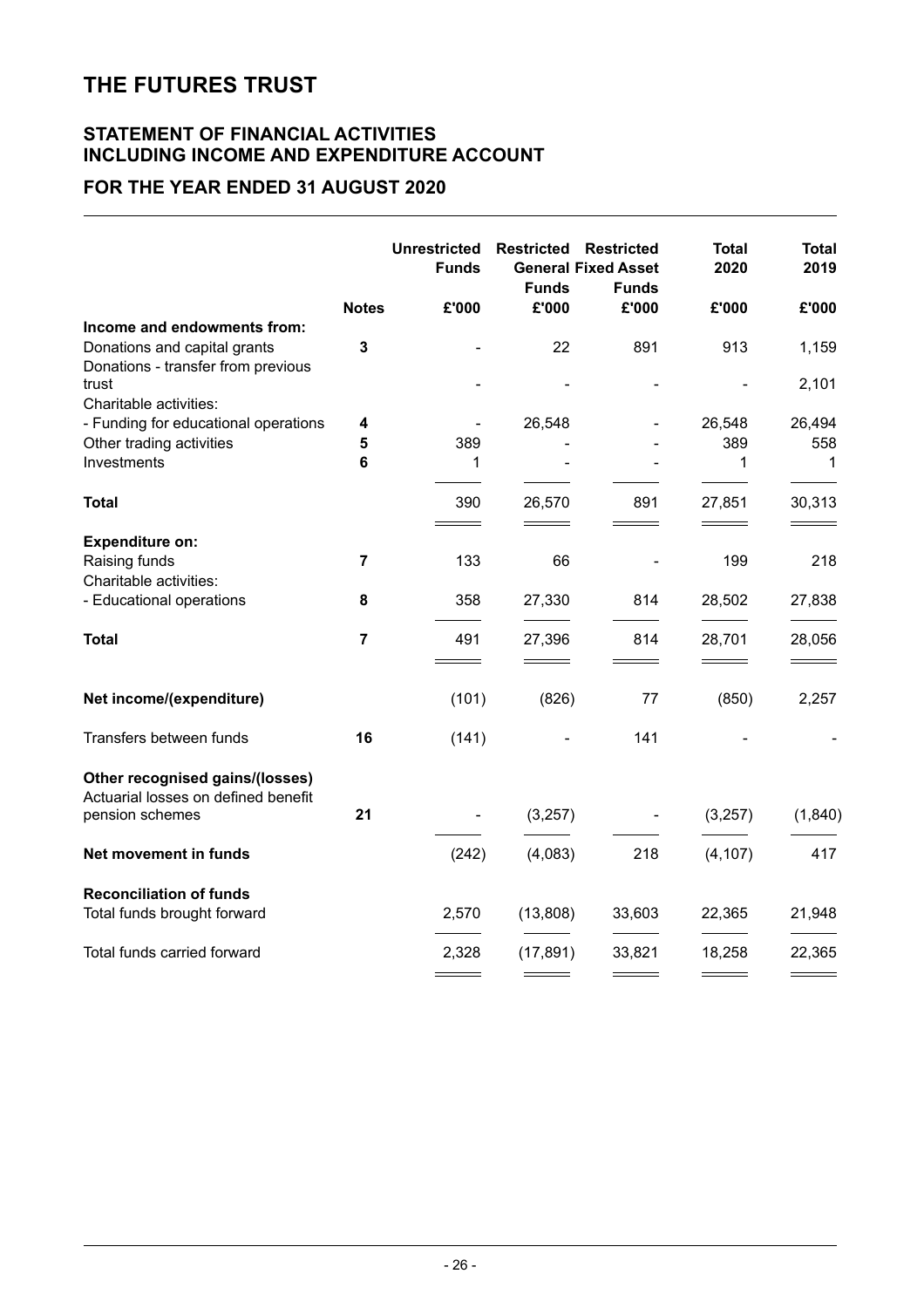### **BALANCE SHEET**

### **AS AT 31 AUGUST 2020**

|                                           |              | 2020    |           | 2019    |           |
|-------------------------------------------|--------------|---------|-----------|---------|-----------|
|                                           | <b>Notes</b> | £'000   | £'000     | £'000   | £'000     |
| <b>Fixed assets</b>                       |              |         |           |         |           |
| Tangible assets                           | 13           |         | 33,291    |         | 33,419    |
| <b>Current assets</b>                     |              |         |           |         |           |
| <b>Debtors</b>                            | 14           | 2,816   |           | 2,679   |           |
| Cash at bank and in hand                  |              | 1,325   |           | 1,824   |           |
|                                           |              |         |           |         |           |
|                                           |              | 4,141   |           | 4,503   |           |
| <b>Current liabilities</b>                |              |         |           |         |           |
| Creditors: amounts falling due within one |              |         |           |         |           |
| year                                      | 15           | (1,283) |           | (1,698) |           |
| <b>Net current assets</b>                 |              |         | 2,858     |         | 2,805     |
|                                           |              |         |           |         |           |
| Net assets excluding pension liability    |              |         | 36,149    |         | 36,224    |
| Defined benefit pension scheme liability  | 21           |         | (17, 891) |         | (13, 859) |
|                                           |              |         |           |         |           |
| <b>Total net assets</b>                   |              |         | 18,258    |         | 22,365    |
| Funds of the academy trust:               |              |         |           |         |           |
| <b>Restricted funds</b>                   | 16           |         |           |         |           |
| - Restricted fixed asset funds            |              |         | 33,821    |         | 33,603    |
| - Restricted income funds                 |              |         |           |         | 51        |
| - Pension reserve                         |              |         | (17, 891) |         | (13, 859) |
| <b>Total restricted funds</b>             |              |         | 15,930    |         | 19,795    |
|                                           |              |         |           |         |           |
| <b>Unrestricted income funds</b>          | 16           |         | 2,328     |         | 2,570     |
| <b>Total funds</b>                        |              |         | 18,258    |         | 22,365    |
|                                           |              |         |           |         |           |

The financial statements on pages 26 to 49 were approved by the board of trustees and authorised for issue on 22 February 2021 and are signed on their behalf by:

wate tselleta.

Mrs C Assheton **Chair of the Board**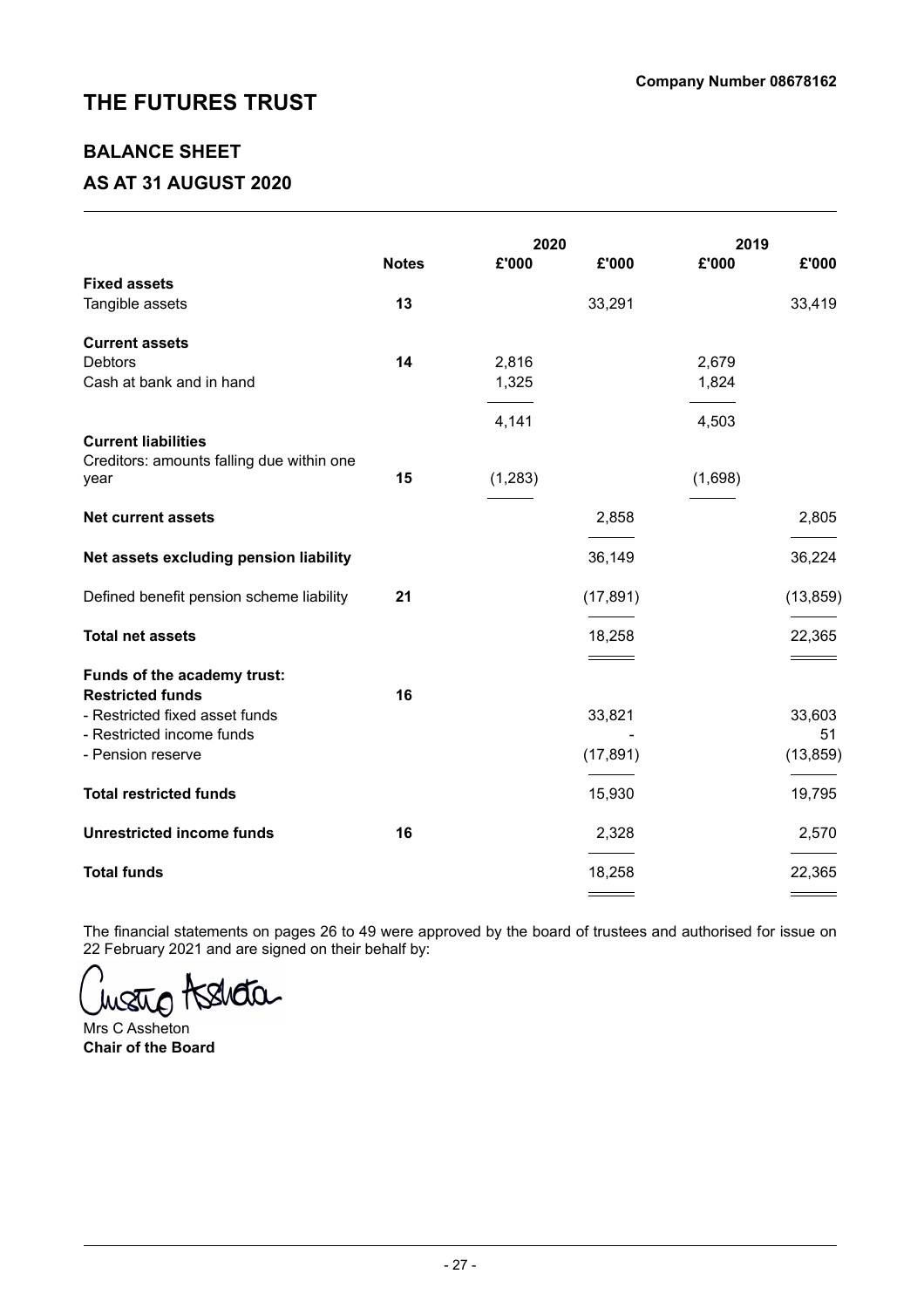# **STATEMENT OF CASH FLOWS FOR THE YEAR ENDED 31 AUGUST 2020**

|                                                                                                                                                              | <b>Notes</b> | 2020<br>£'000     | £'000 | 2019<br>£'000         | £'000 |
|--------------------------------------------------------------------------------------------------------------------------------------------------------------|--------------|-------------------|-------|-----------------------|-------|
| Cash flows from operating activities<br>Net cash used in operating activities<br>Cash funds transferred on school joining the                                | 19           |                   | (705) |                       | (115) |
| trust                                                                                                                                                        |              |                   |       |                       | 70    |
|                                                                                                                                                              |              |                   | (705) |                       | (45)  |
| Cash flows from investing activities<br>Dividends, interest and rents from investments<br>Capital grants from DfE Group<br>Purchase of tangible fixed assets |              | 1<br>891<br>(686) |       | 1<br>1,143<br>(1,706) |       |
| Net cash provided by/(used in) investing activities                                                                                                          |              |                   | 206   |                       | (562) |
| Net decrease in cash and cash equivalents in<br>the reporting period                                                                                         |              |                   | (499) |                       | (607) |
| Cash and cash equivalents at beginning of the year                                                                                                           |              |                   | 1,824 |                       | 2,431 |
| Cash and cash equivalents at end of the year                                                                                                                 |              |                   | 1,325 |                       | 1,824 |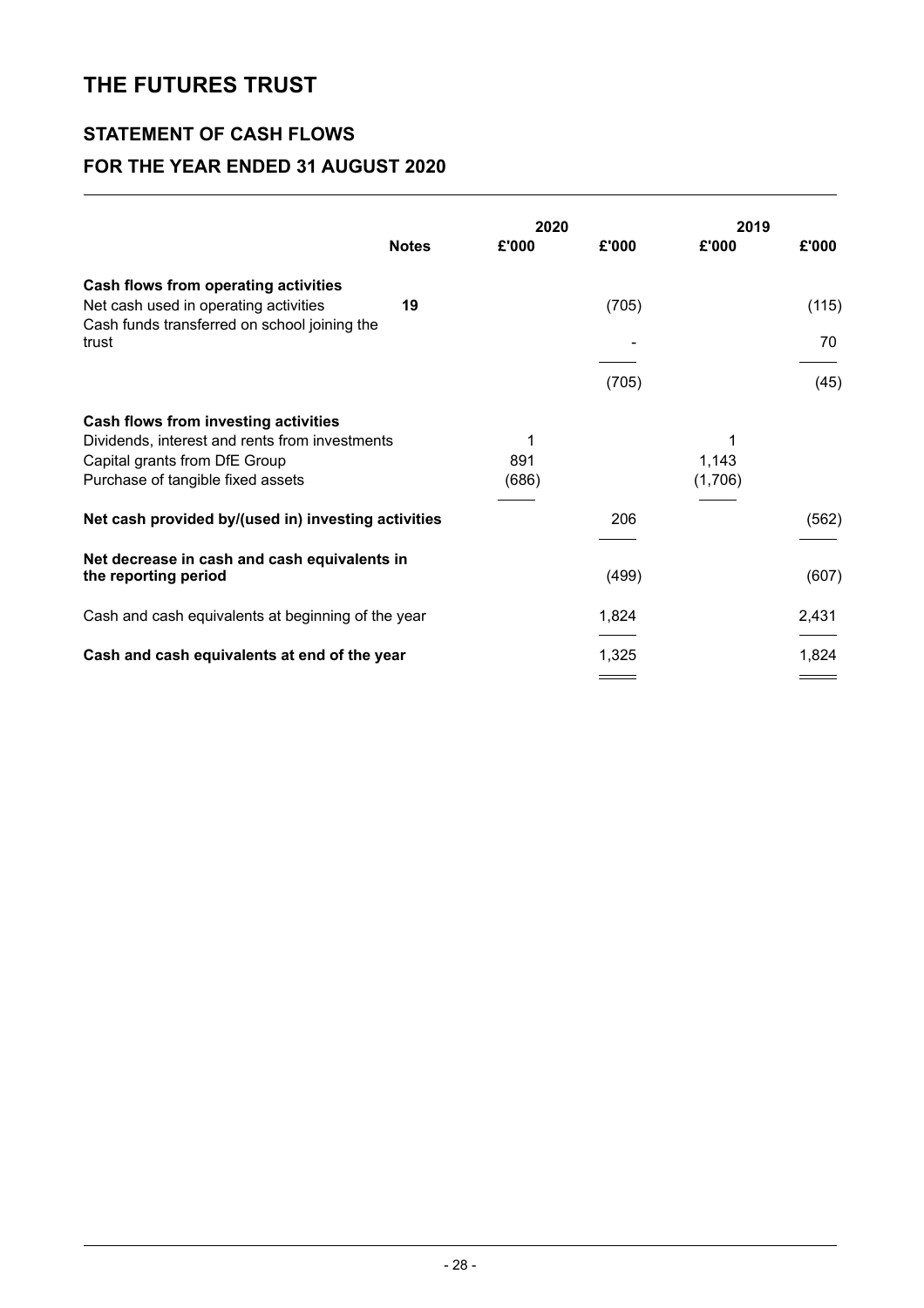### **NOTES TO THE FINANCIAL STATEMENTS FOR THE YEAR ENDED 31 AUGUST 2020**

#### **1 Accounting policies**

#### **General information**

The Futures Trust is a charitable company. The address of its principal place of business is given on page 1 and the nature of its operations are set out in the trustees' report.

A summary of the principal accounting policies adopted (which have been applied consistently, except where noted), judgements and key sources of estimation uncertainty, is set out below.

#### **Basis of preparation**

The financial statements of the academy trust have been prepared under the historical cost convention in accordance with the Financial Reporting Standard Applicable in the UK and Republic of Ireland (FRS 102), the Accounting and Reporting by Charities: Statement of Recommended Practice applicable to charities preparing their financial statements in accordance with the Financial Reporting Standard applicable in the UK and Republic of Ireland (FRS 102) (Charities SORP (FRS 102)), the Academies Accounts Direction 2019 to 2020 issued by ESFA, the Charities Act 2011 and the Companies Act 2006. The academy trust is a public benefit entity under FRS 102 and has therefore applied the relevant public benefit requirements of FRS 102.

The financial statements are presented in sterling which is also the functional currency of the academy trust.

Monetary amounts in these financial statements are rounded to the nearest whole £1,000, except where otherwise indicated.

#### **Going concern**

At the time of approving the financial statements, the Trustees have a reasonable expectation that theTrust has adequate resources to continue in operational existence for the foreseeable future. Following the uncertainty presented by Covid 19, management has reassessed the going concern assumption, including the impact of new schools joining the Trust post year end, and confirm that it remains appropriate based on the strong cash and net asset position which enables it to meet its liabilities as they fall due. The Trustees make this assessment in respect of a period of at least one year from the date of authorisation for issue of the financial statements and have concluded that the Trust has adequate resources to continue in operational existence for the, including a review of sensitised forecasts to 31 August 2022, foreseeable future and there are no material uncertainties about the Trust's ability to continue as a going concern. Thus they continue to adopt the going concern basis of accounting in preparing the financial statements.

#### **Income**

All incoming resources are recognised when the academy trust has entitlement to the funds, the receipt is probable and the amount can be measured reliably.

#### **Grants**

Grants are included in the statement of financial activities on a receivable basis. The balance of income received for specific purposes but not expended during the period is shown in the relevant funds on the balance sheet. Where income is received in advance of meeting any performance-related conditions there is not unconditional entitlement to the income and its recognition is deferred and included in creditors as deferred income until the performance-related conditions are met. Where entitlement occurs before income is received, the income is accrued.

General Annual Grant is recognised in full in the statement of financial activities in the period for which it is receivable, and any abatement in respect of the period is deducted from income and recognised as a liability.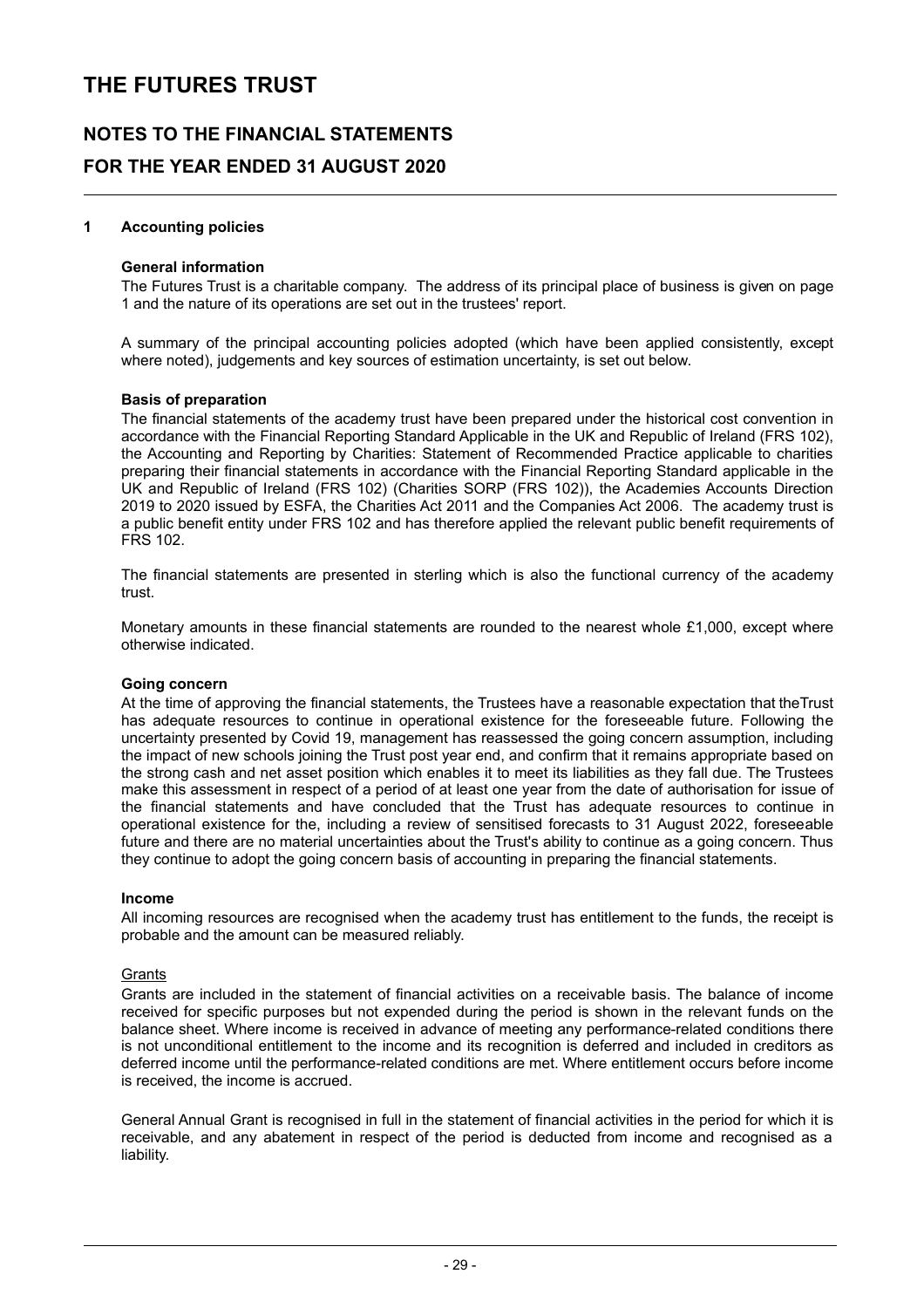# **NOTES TO THE FINANCIAL STATEMENTS (CONTINUED) FOR THE YEAR ENDED 31 AUGUST 2020**

#### **1 Accounting policies (Continued)**

Capital grants are recognised in full when there is an unconditional entitlement to the grant. Unspent amounts of capital grants are reflected in the balance sheet in the restricted fixed asset fund. Capital grants are recognised when there is entitlement, when performance-related conditions have been met, and are not deferred over the life of the asset on which they are expended.

#### Donations

Donations are recognised on a receivable basis (where there are no performance-related conditions) where the receipt is probable and the amount can be reliably measured.

#### Other income

Other income, including the hire of facilities, is recognised at fair value of the consideration received or receivable in the period it is receivable and to the extent the academy trust has provided the goods or services.

#### Transfer of assets from existing academies

Where assets and liabilities are received on the transfer of an existing academy into the academy trust, the transferred net assets are measured at fair value and recognised in the balance sheet at the point when the risks and rewards of ownership pass to the academy trust. Income equal to the net assets transferred is recognised within donations and capital grant income.

#### **Expenditure**

Expenditure is recognised once there is a legal or constructive obligation to transfer economic benefit to a third party, it is probable that a transfer of economic benefits will be required in settlement, and the amount of the obligation can be measured reliably.

Expenditure is classified by activity. The costs of each activity are made up of the total of direct costs and shared costs, including support costs involved in undertaking each activity. Direct costs attributable to a single activity are allocated directly to that activity. Shared costs which contribute to more than one activity and support costs which are not attributable to a single activity are apportioned between those activities on a basis consistent with the use of resources. Central staff costs are allocated on the basis of time spent, and depreciation charges are allocated on the portion of the asset's use.

#### Expenditure on raising funds

This includes all expenditure incurred by the academy trust to raise funds for its charitable purposes and includes costs of all fundraising activities events and non-charitable trading.

#### Charitable activities

These are costs incurred on the academy trust's educational operations to further its charitable aims for the benefit of the beneficiaries, including support costs and costs relating to the governance of the academy trust apportioned to charitable activities.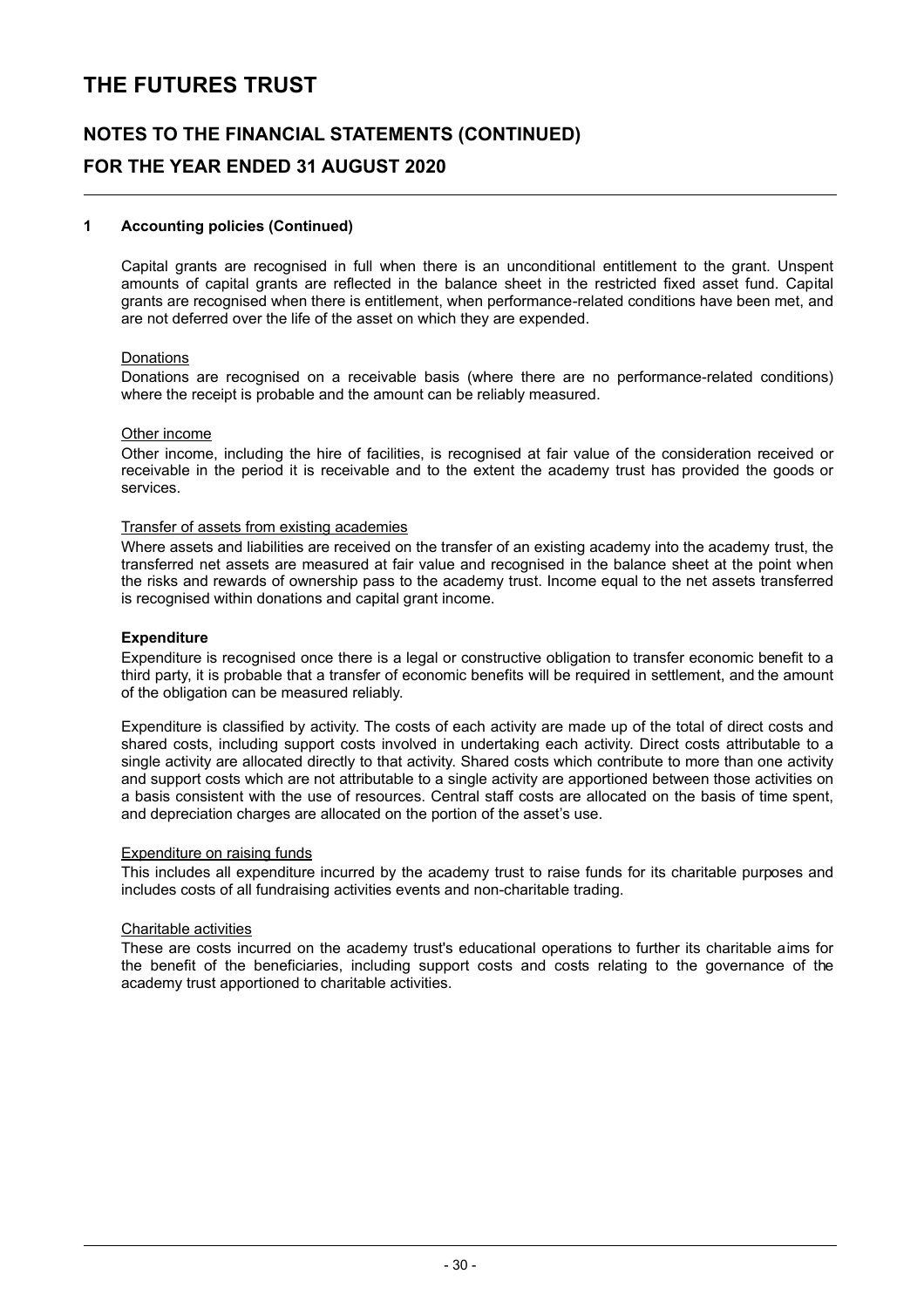# **NOTES TO THE FINANCIAL STATEMENTS (CONTINUED) FOR THE YEAR ENDED 31 AUGUST 2020**

#### **1 Accounting policies (Continued)**

#### **Tangible fixed assets and depreciation**

Assets costing £2,000 or more are capitalised as tangible fixed assets and are carried at cost, net of depreciation and any provision for impairment. Subsequent costs are capitalised only when it is probable that such costs will generate future economic benefits. All other costs of repairs and maintenance are charged to the statement of financial activities as incurred.

Where tangible fixed assets have been acquired with the aid of specific grants, either from the government or from the private sector, they are included in the balance sheet at cost and depreciated over their expected useful economic life. Where there are specific conditions attached to the funding that require the continued use of the asset, the related grants are credited to a restricted fixed asset fund in the statement of financial activities and carried forward in the balance sheet. Depreciation on the relevant assets is charged directly to the restricted fixed asset fund in the statement of financial activities. Where tangible fixed assets have been acquired with unrestricted funds, depreciation on such assets is charged to the unrestricted fund.

Depreciation is provided on all tangible fixed assets other than freehold land, so as to write off the cost of assets less their residual values over their useful lives on the following bases:

| Freehold buildings               | 50 years |
|----------------------------------|----------|
| Long leasehold property          | 50 years |
| Fixtures, fittings and equipment | 10 years |
| Motor vehicles                   | 5 years  |

A review for impairment of a fixed asset is carried out if events or changes in circumstances indicate that the carrying value of any fixed asset may not be recoverable. Shortfalls between the carrying value of fixed assets and their recoverable amounts are recognised as impairments. Impairment losses are recognised in the statement of financial activities.

With respect to the buildings from which the Trust operates which are subject to a PFI agreement, these are legally owned by the Council of the City of Coverntry and the relevant academies are able to use the buildings under the terms of a licence to occupy. The licence to occupy gives the right to use these buildings and the substance of the licence is that this will be on an ongoing basis reflecting the historic arrangements in place therefore substantially all the risks and rewards of ownership have not been transferred to the academies and the assets not have been recognised within tangible fixed assets.

#### **Liabilities**

Liabilities are recognised when there is an obligation at the balance sheet date as a result of a past event, it is probable that a transfer of economic benefit will be required in settlement, and the amount of the settlement can be estimated reliably. Liabilities are recognised at the amount that the academy trust anticipates it will pay to settle the debt or the amount it has received as advanced payments for the goods of services it must provide.

#### **Leased assets**

Rentals payable under operating leases are charged against income on a straight line basis over the period of the lease.

#### **Financial instruments**

The academy trust has chosen to adopt Sections 11 and 12 of FRS 102 in full in respect of financial instruments.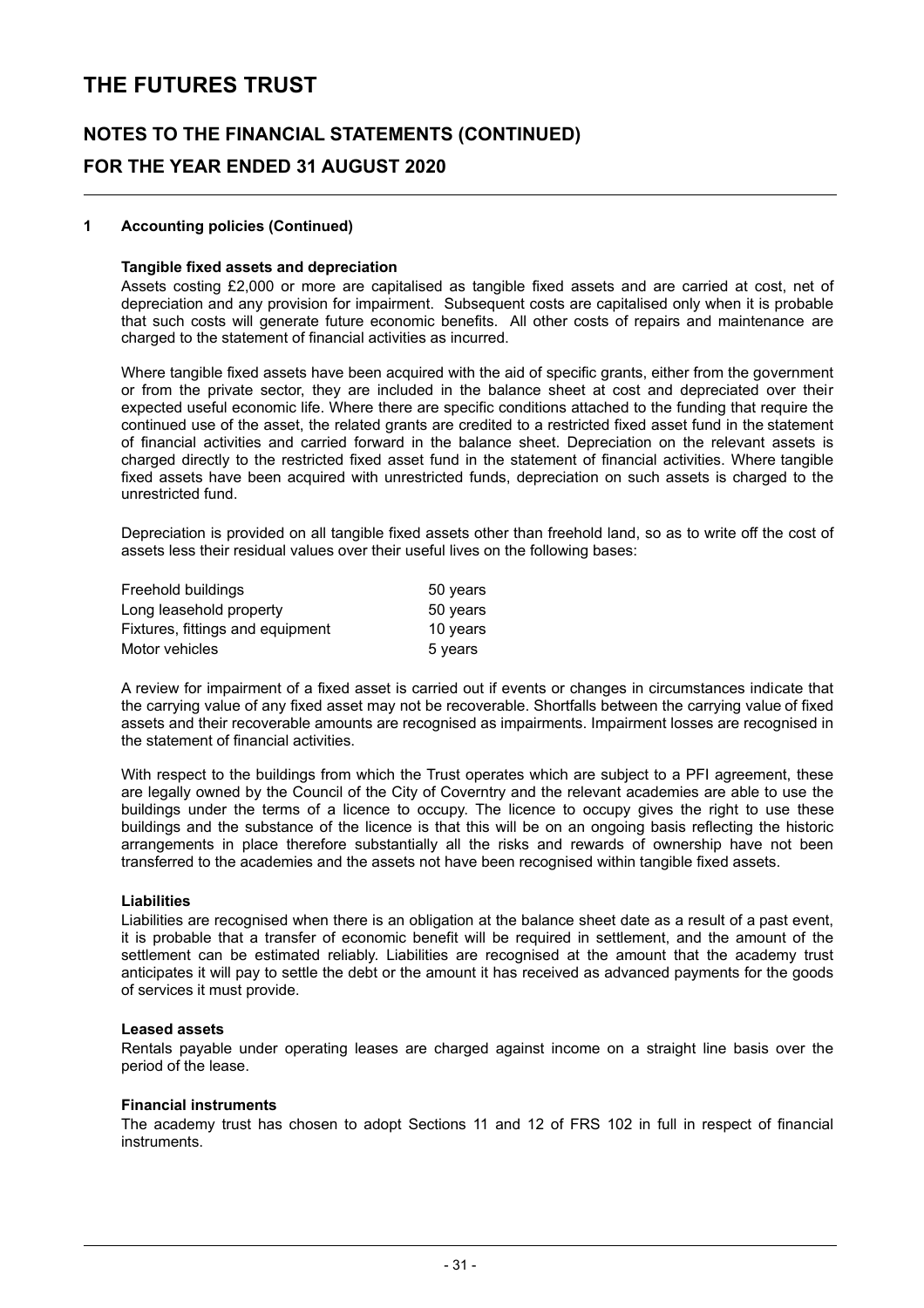### **NOTES TO THE FINANCIAL STATEMENTS (CONTINUED) FOR THE YEAR ENDED 31 AUGUST 2020**

#### **1 Accounting policies (Continued)**

#### Financial assets and liabilities

Financial assets and financial liabilities are recognised when the academy trust becomes a party to the contractual provisions of the instrument.

Financial liabilities are classified according to the substance of the financial instrument's contractual obligations, rather than the financial instrument's legal form.

All financial assets and liabilities are initially measured at transaction price (including transaction costs), unless the arrangement constitutes a financing transaction. A financial asset or financial liability that is payable or receivable in one year is measured at the undiscounted amount expected to be received or paid net of impairment, unless it is a financing transaction. If an agreement constitutes a financing transaction, the financial asset or financial liability is measured at the present value of the future payments discounted at a market rate of interest for a similar debt instrument.

Financial assets and financial liabilities are offset only when there is a current legally enforceable right to set off the recognised amounts and the intention to either settle on a net basis, or to realise the asset and settle the liability simultaneously.

#### Derecognition of financial assets and liabilities

A financial asset is derecognised only when the contractual rights to cash flow expire or are settled, or substantially all the risks and the rewards of ownership are transferred to another party, or if some significant risks and rewards of ownership are retained but control of the asset has transferred to another party that is able to sell the asset in its entirety to an unrelated third party. A financial liability (or part thereof) is derecognised when the obligation specified in the contract is discharged, cancelled or expires.

#### **Taxation**

The academy trust is considered to pass the tests set out in Paragraph 1 Schedule 6 of the Finance Act 2010 and therefore it meets the definition of a charitable company for UK corporation tax purposes. Accordingly, the academy trust is potentially exempt from taxation in respect of income or capital gains received within categories covered by chapter 3 part 11 of the Corporation Tax Act 2010 or Section 256 of the Taxation of Chargeable Gains Act 1992, to the extent that such income or gains are applied exclusively to charitable purposes.

#### **Pensions benefits**

Retirement benefits to employees of the academy trust are provided by the Teachers' Pension Scheme ('TPS') and the Local Government Pension Scheme ('LGPS'), which are multi-employer defined benefit schemes.

The TPS is an unfunded scheme and contributions are calculated so as to spread the cost of pensions over employees' working lives with the academy trust in such a way that the pension cost is a substantially level percentage of current and future pensionable payroll. The contributions are determined by the Government Actuary on the basis of quadrennial valuations using a projected unit credit method. The TPS is a projected unit credit method multi-employer scheme but there is insufficient information available to use defined benefit accounting, it is therefore treated as a defined contribution scheme for accounting purposes and the contributions recognised in the period to which they relate. Differences between contributions payable in the year and contributions actually paid are shown as either accruals or prepayments.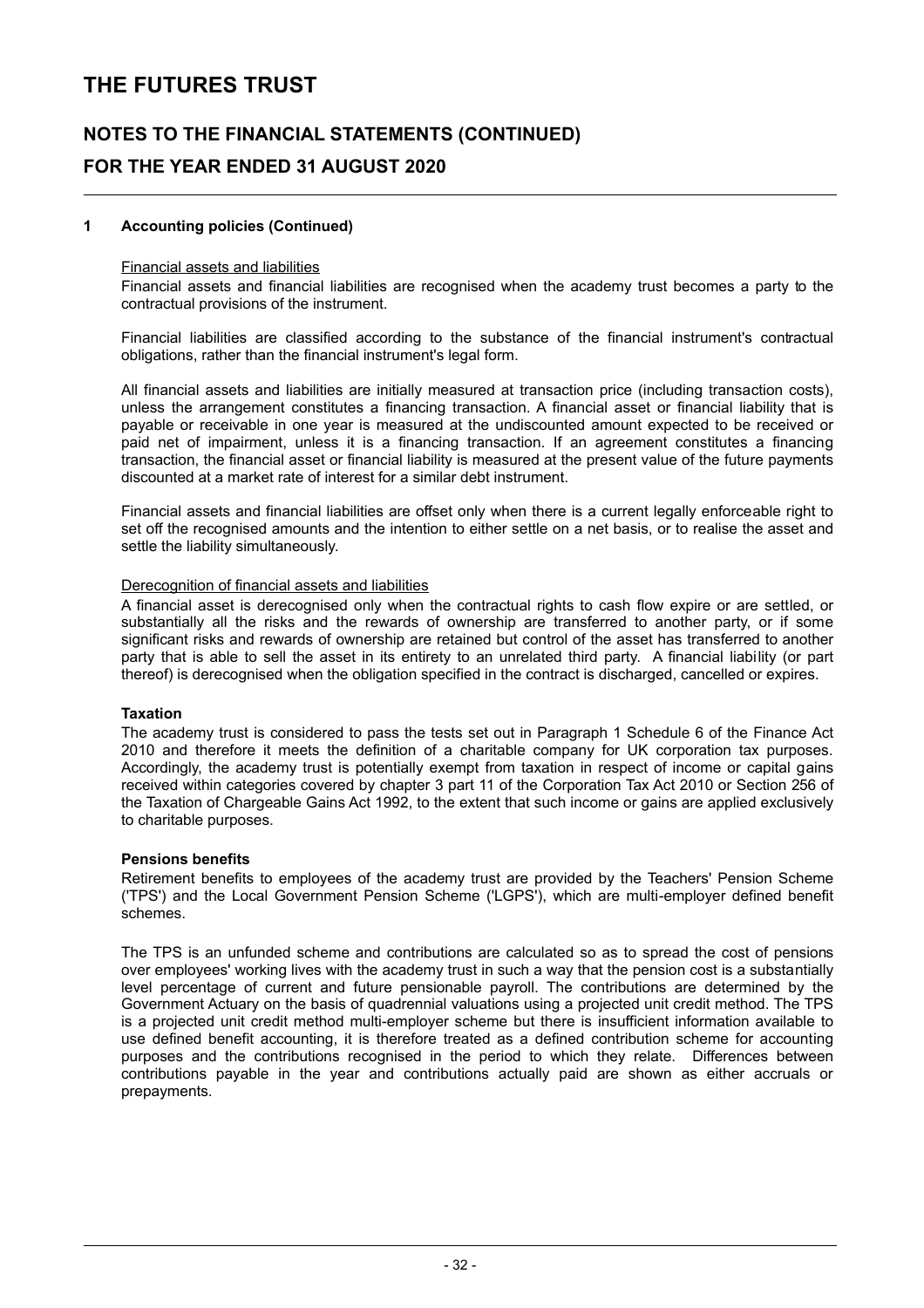# **NOTES TO THE FINANCIAL STATEMENTS (CONTINUED) FOR THE YEAR ENDED 31 AUGUST 2020**

#### **1 Accounting policies (Continued)**

The LGPS is a funded scheme and the assets are held separately from those of the academy trust in separate trustee administered funds. Pension scheme assets are measured at fair value and liabilities are measured on an actuarial basis using the projected unit credit method and discounted at a rate equivalent to the current rate of return on a high quality corporate bond of equivalent term and currency to the liabilities. The actuarial valuations are obtained at least triennially and are updated at each reporting date. The amounts charged to net income are the current service costs and the costs of scheme introductions, benefit changes, settlements and curtailments. They are included as part of staff costs as incurred. Net interest on the net defined benefit liability/asset is also recognised in the statement of financial activities and comprises the interest cost on the defined benefit obligation and interest income on the scheme assets, calculated by multiplying the fair value of the scheme assets at the beginning of the period by the rate used to discount the benefit obligations. The difference between the interest income on the scheme assets and the actual return on the scheme assets is recognised in other comprehensive income. Actuarial gains and losses are recognised immediately within other comprehensive income.

#### **Fund accounting**

Unrestricted income funds represent those resources which may be used towards meeting any of the charitable objects of the academy trust at the discretion of the trustees.

Restricted fixed asset funds are resources which are to be applied to specific capital purposes imposed by funders where the asset acquired or created is held for a specific purpose.

Restricted general funds comprise all other restricted funds received with restrictions imposed by the funder/donor and include grants from the Education and Skills Funding Agency/Department for Education.

#### **Agency arrangements**

The Academy Trust acts as an agent in distributing 16-19 bursary funds from ESFA. Payments received from ESFA and subsequent disbursements to students are excluded from the statement of financial activities as the trust does not have control over the charitable application of the funds. The trust can use up to 5% of the allocation towards its own administration costs and this is recognised in the statement of financial activities. The funds received and paid and any balances held are disclosed in note 25.

#### **2 Critical accounting estimates and areas of judgement**

Estimates and judgements are continually evaluated and are based on historical experience and other factors, including expectations of future events that are believed to be reasonable under the circumstances.

#### Critical accounting estimates and assumptions

The academy trust makes estimates and assumptions concerning the future. The resulting accounting estimates and assumptions will, by definition, seldom equal the related actual results. The estimates and assumptions that have a significant risk of causing a material adjustment to the carrying amounts of assets and liabilities within the next financial year are discussed below.

The present value of the Local Government Pension Scheme defined benefit liability depends on a number of factors that are determined on an actuarial basis using a variety of assumptions. The assumptions used in determining the net cost or income for pensions include the discount rate. Any changes in these assumptions, which are disclosed in note 21, will impact the carrying amount of the pension liability. Furthermore a roll forward approach which projects results from the latest full actuarial valuation performed at 31 March 2019 has been used by the actuary in valuing the pensions liability at 31 August 2020. Any differences between the figures derived from the roll forward approach and a full actuarial valuation would impact on the carrying amount of the pension liability.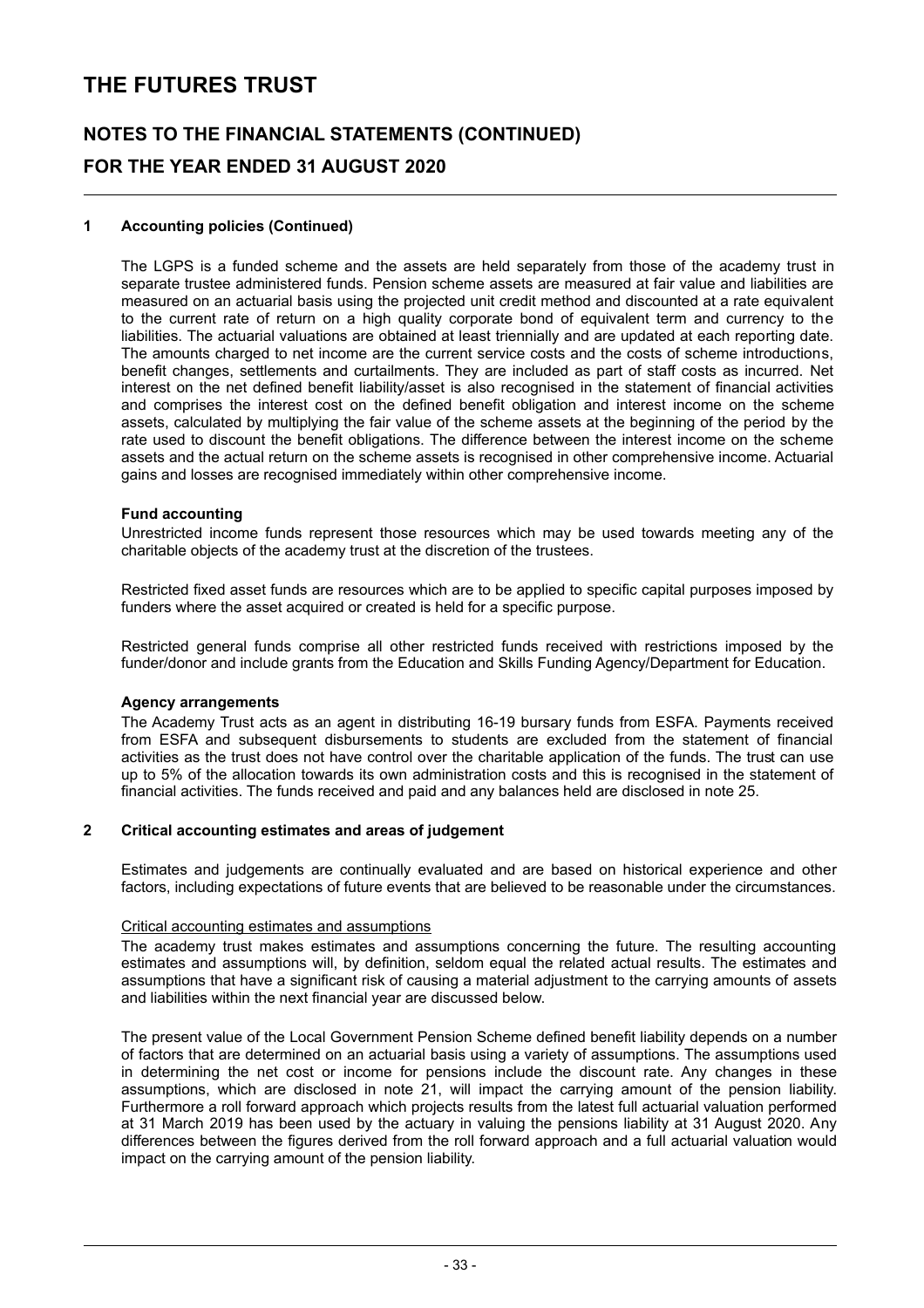# **NOTES TO THE FINANCIAL STATEMENTS (CONTINUED) FOR THE YEAR ENDED 31 AUGUST 2020**

#### **2 Critical accounting estimates and areas of judgement (Continued)**

#### Critical areas of judgement

The Trustees have reviewed the financial statements and consider that there are no critical judgements applied in these financial statements other than the assumptions detailed above, and the use of the going concern basis of accounting.

#### **3 Donations and capital grants**

|                 | <b>Unrestricted</b><br>funds<br>£'000 | <b>Restricted</b><br>funds<br>£'000 | <b>Total</b><br>2020<br>£'000 | <b>Total</b><br>2019<br>£'000 |
|-----------------|---------------------------------------|-------------------------------------|-------------------------------|-------------------------------|
| Capital grants  | ٠                                     | 891                                 | 891                           | 1,143                         |
| Other donations | ٠                                     | 22                                  | 22                            | 16                            |
|                 | $\overline{\phantom{a}}$              | 913                                 | 913                           | 1,159                         |
|                 |                                       |                                     |                               |                               |

The income from donations and capital grants was £913,000 (2019: £1,159,000) of which £22,000 was restricted (2019: £16,000) and £891,000 was restricted fixed assets (2019: £1,143,000).

#### **4 Funding for the academy trust's educational operations**

|                            | <b>Unrestricted</b><br>funds<br>£'000 | <b>Restricted</b><br>funds<br>£'000 | <b>Total</b><br>2020<br>£'000 | <b>Total</b><br>2019<br>£'000 |
|----------------------------|---------------------------------------|-------------------------------------|-------------------------------|-------------------------------|
| DfE / ESFA grants          |                                       |                                     |                               |                               |
| General annual grant (GAG) |                                       | 22,645                              | 22,645                        | 22,312                        |
| Other DfE group grants     | ۰                                     | 3,718                               | 3,718                         | 3,948                         |
|                            |                                       | 26,363                              | 26,363                        | 26,260                        |
|                            |                                       |                                     |                               |                               |
| Other government grants    |                                       |                                     |                               |                               |
| Local authority grants     |                                       | 185                                 | 185                           | 234                           |
|                            |                                       |                                     |                               |                               |
|                            |                                       | 26,548                              | 26,548                        | 26,494                        |
|                            |                                       |                                     |                               |                               |

The income from funding for educational operations was £26,548,000 (2019: £26,494,000) of which £26,548,000 was restricted (2019: £26,494,000).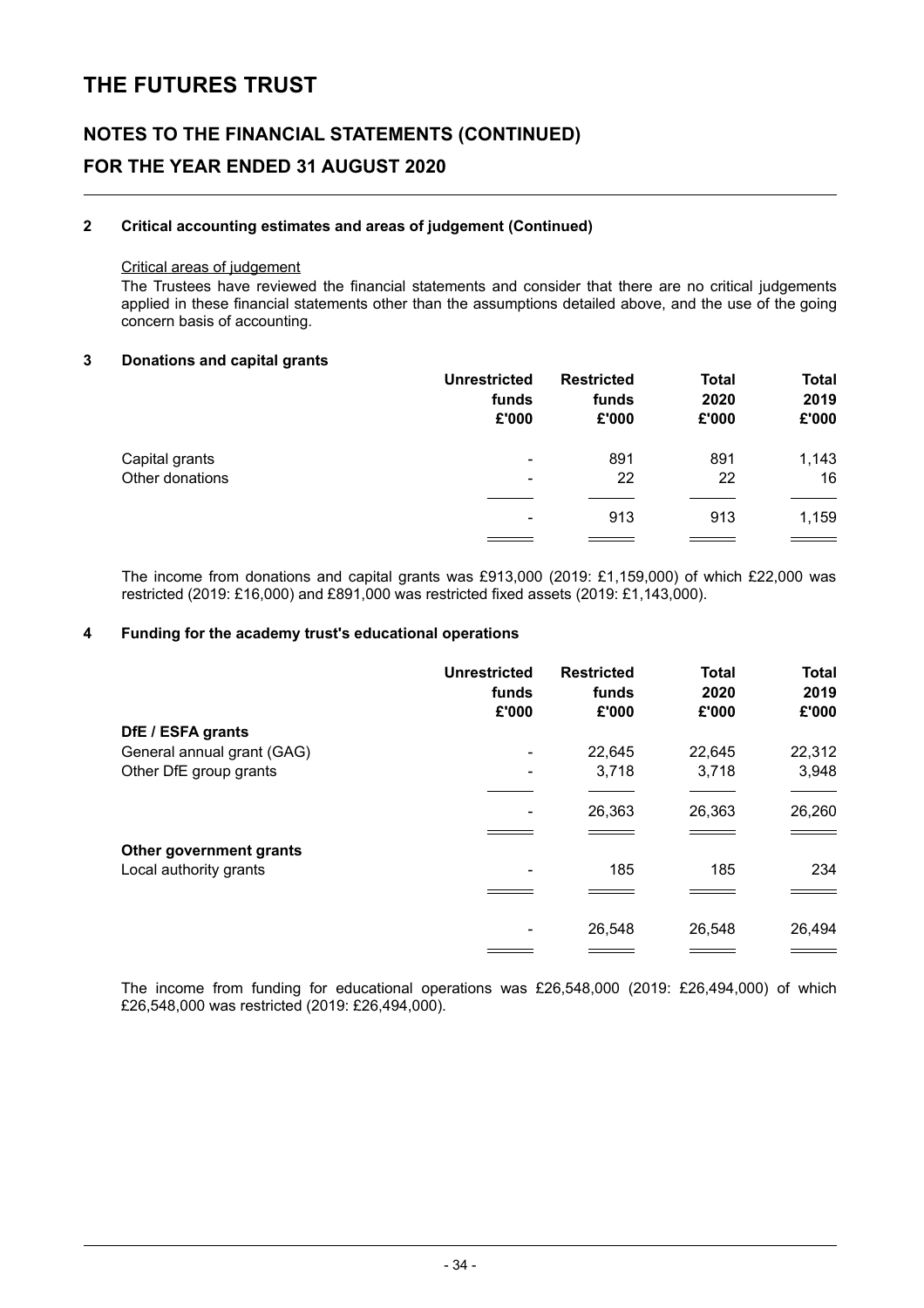### **NOTES TO THE FINANCIAL STATEMENTS (CONTINUED) FOR THE YEAR ENDED 31 AUGUST 2020**

#### **5 Other trading activities**

| -               | <b>Unrestricted</b><br>funds<br>£'000 | <b>Restricted</b><br>funds<br>£'000 | <b>Total</b><br>2020<br>£'000 | <b>Total</b><br>2019<br>£'000 |
|-----------------|---------------------------------------|-------------------------------------|-------------------------------|-------------------------------|
| Lettings income | 27                                    | ۰                                   | 27                            | 14                            |
| Event income    | 111                                   | ۰                                   | 111                           | 82                            |
| Other income    | 251                                   | ۰                                   | 251                           | 462                           |
|                 | 389                                   | ۰                                   | 389                           | 558                           |
|                 |                                       |                                     |                               |                               |

The income from other trading activities was £389,000 (2019: £558,000) of which £389,000 was unrestricted (2019: £558,000).

#### **6 Investment income**

|                         | <b>Unrestricted</b> | <b>Restricted</b> | Total | <b>Total</b> |
|-------------------------|---------------------|-------------------|-------|--------------|
|                         | funds               | funds             | 2020  | 2019         |
|                         | £'000               | £'000             | £'000 | £'000        |
| Other investment income |                     | $\sim$            |       | 1            |

The income from funding for investment income was £1,000 (2019: £1,000) of which £1,000 was unrestricted (2019: £1,000).

#### **7 Expenditure**

|                                  |                    | <b>Non Pay Expenditure</b> |              | <b>Total</b> | <b>Total</b> |
|----------------------------------|--------------------|----------------------------|--------------|--------------|--------------|
|                                  | <b>Staff costs</b> | <b>Premises</b>            | <b>Other</b> | 2020         | 2019         |
|                                  | £'000              | £'000                      | £'000        | £'000        | £'000        |
| Expenditure on raising funds     |                    |                            |              |              |              |
| - Direct costs                   | 66                 |                            | 133          | 199          | 218          |
| Academy's educational operations |                    |                            |              |              |              |
| - Direct costs                   | 18,934             |                            | 1.337        | 20.271       | 19,768       |
| - Allocated support costs        | 4.470              | 1,800                      | 1,961        | 8.231        | 8,070        |
| <b>Total costs</b>               | 23,470             | 1,800                      | 3.431        | 28,701       | 28,056       |
|                                  |                    |                            |              |              |              |

The expenditure on raising funds was £199,000 (2019: £218,000) of which £133,000 was unrestricted (2019: £147,000) and £66,000 was restricted (2019: £71,000).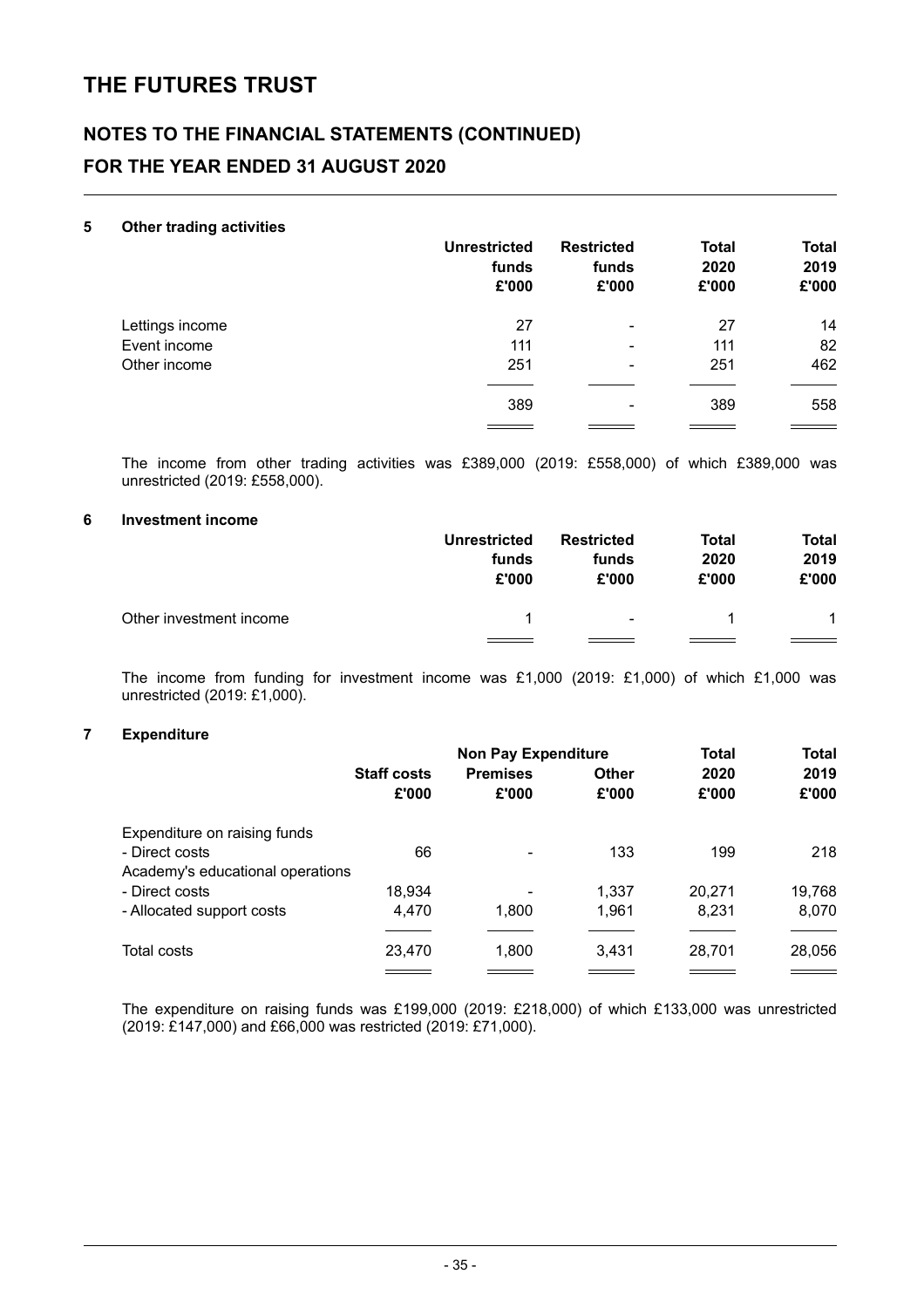# **NOTES TO THE FINANCIAL STATEMENTS (CONTINUED) FOR THE YEAR ENDED 31 AUGUST 2020**

#### **7 Expenditure (Continued)**

| Net income/(expenditure) for the year includes:                                                                        | 2020<br>£'000 | 2019<br>£'000 |
|------------------------------------------------------------------------------------------------------------------------|---------------|---------------|
| Operating lease rentals                                                                                                | 196           | 196           |
| Depreciation of tangible fixed assets                                                                                  | 814           | 750           |
| Net interest on defined benefit pension liability                                                                      | 250           | 284           |
| Fees payable to RSM UK Audit LLP and its associates in respect of both<br>audit and non-audit services are as follows: |               |               |
| - Audit                                                                                                                | 28            | 27            |
| - Other services                                                                                                       | 17            |               |
|                                                                                                                        |               |               |

#### **8 Charitable activities**

|                               | <b>Unrestricted</b><br>funds<br>£'000 | <b>Restricted</b><br>funds<br>£'000 | <b>Total</b><br>2020<br>£'000 | <b>Total</b><br>2019<br>£'000 |
|-------------------------------|---------------------------------------|-------------------------------------|-------------------------------|-------------------------------|
| <b>Direct costs</b>           |                                       |                                     |                               |                               |
| <b>Educational operations</b> | 358                                   | 19,913                              | 20.271                        | 19,768                        |
| <b>Support costs</b>          |                                       |                                     |                               |                               |
| <b>Educational operations</b> | ۰                                     | 8,231                               | 8.231                         | 8,070                         |
|                               |                                       |                                     |                               |                               |
|                               | 358                                   | 28.144                              | 28,502                        | 27,838                        |
|                               |                                       |                                     |                               |                               |

The expenditure on charitable activities was £28,502,000 (2019: £27,838,000) of which £358,000 was unrestricted (2019: £nil), £27,330,000 was restricted (2019: £27,088,000) and £814,000 was restricted fixed assets (2019: £750,000).

|                           | 2020  | 2019  |
|---------------------------|-------|-------|
|                           | £'000 | £'000 |
| Analysis of support costs |       |       |
| Support staff costs       | 4,470 | 4,041 |
| Depreciation              | 814   | 750   |
| Technology costs          | 381   | 461   |
| Premises costs            | 986   | 1,059 |
| Other support costs       | 1,509 | 1,698 |
| Governance costs          | 71    | 61    |
|                           | 8,231 | 8,070 |
|                           |       |       |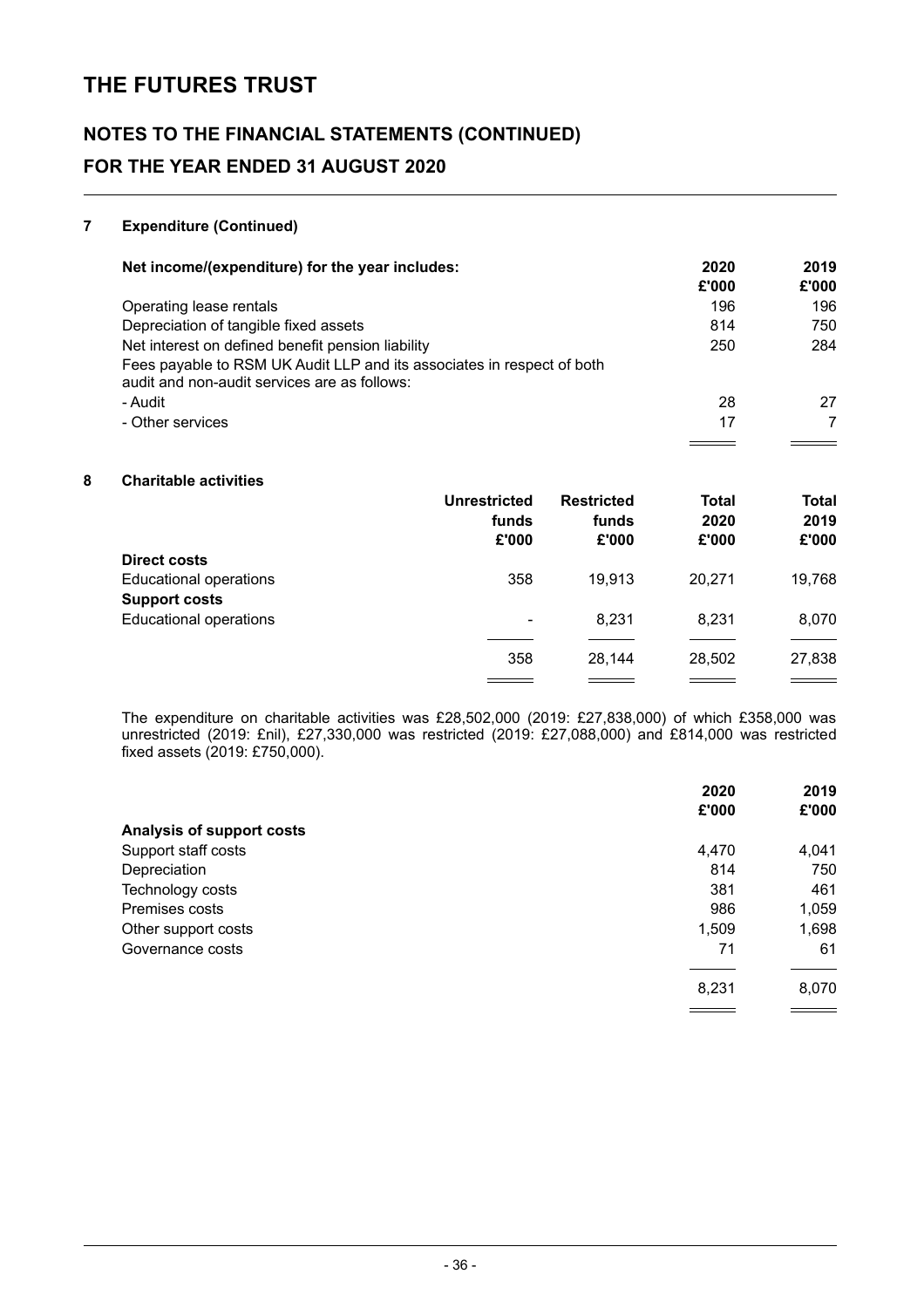# **NOTES TO THE FINANCIAL STATEMENTS (CONTINUED) FOR THE YEAR ENDED 31 AUGUST 2020**

#### **9 Staff**

**Staff costs**

Staff costs during the year were:

|                                     | 2020   | 2019   |
|-------------------------------------|--------|--------|
|                                     | £'000  | £'000  |
| Wages and salaries                  | 16,900 | 16,357 |
| Social security costs               | 1,620  | 1,553  |
| Pension costs                       | 4,558  | 3,640  |
| Staff costs - employees             | 23,078 | 21,550 |
| Agency staff costs                  | 368    | 628    |
| Staff restructuring costs           | 24     | 50     |
| Total staff expenditure             | 23,470 | 22,228 |
|                                     |        |        |
| Staff restructuring costs comprise: |        |        |
| Severance payments                  | 24     | 50     |

Included in staff restructuring costs are non-contractual severance payments totalling £23,774. Individually, the payments were: £9,665 made on 28/02/2020, £9,609 made on 30/04/2020 and £4,500 made on

### **Staff numbers**

31/05/2020.

The average number of persons employed by the academy trust during the year was as follows:

|                            | 2020<br><b>Number</b> | 2019<br><b>Number</b> |
|----------------------------|-----------------------|-----------------------|
| Teachers                   | 275                   | 272                   |
| Administration and support | 176                   | 170                   |
| Management                 | 39                    | 39                    |
|                            | 490                   | 481                   |
|                            |                       |                       |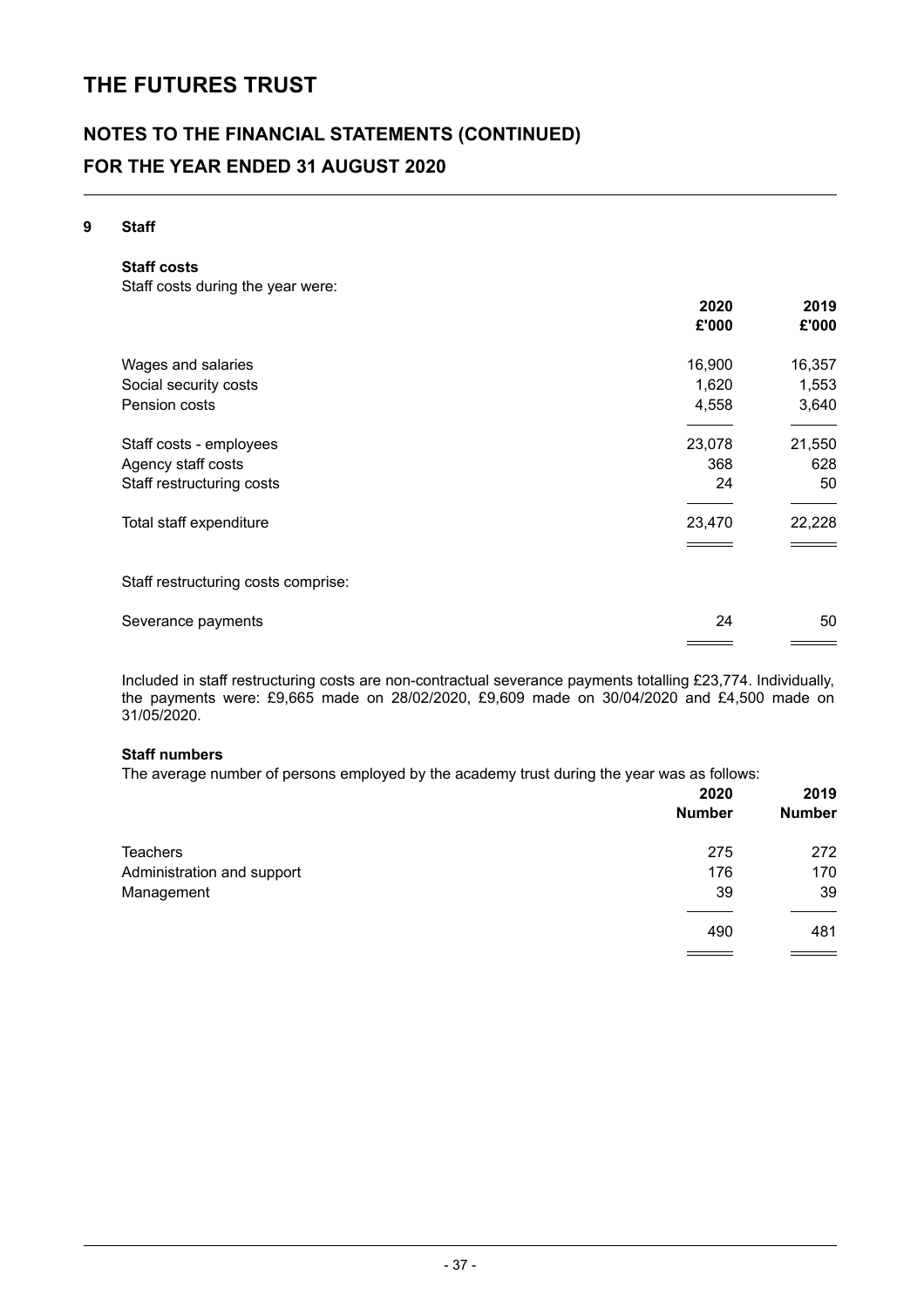# **NOTES TO THE FINANCIAL STATEMENTS (CONTINUED) FOR THE YEAR ENDED 31 AUGUST 2020**

#### **9 Staff (Continued)**

#### **Higher paid staff**

The number of employees whose employee benefits (excluding employer pension costs) exceeded £60,000 was:

|                     | 2020          | 2019          |
|---------------------|---------------|---------------|
|                     | <b>Number</b> | <b>Number</b> |
| £60,001 - £70,000   | 10            | 5             |
| £70,001 - £80,000   | 3             | 3             |
| £80,001 - £90,000   | 2             | 3             |
| £90,001 - £100,000  | 3             | ۰             |
| £120,001 - £130,000 | -             | 1             |
| £130,001 - £140,000 |               |               |
|                     |               |               |

#### **Key management personnel**

The key management personnel of the academy trust comprise the trustees and the senior management team as listed on page 1. The total amount of employee benefits (including employer pension contributions) received by key management personnel for their services to the academy trust was £1,000,000 (2019: £874,000).

#### **10 Central services**

The academy trust has provided the following central services to its academies during the year:

- human resources;
- financial services;
- legal services;
- $\bullet$ educational support services;
- others as arising.

The trust charges for these services based on 3.5% of the GAG income received by the academy.

| The amounts charged during the year were as follows: | 2020<br>£'000 | 2019<br>£'000 |
|------------------------------------------------------|---------------|---------------|
| Keresley Newland Primary Academy                     | 25            | 22            |
| <b>President Kennedy School</b>                      | 296           | 393           |
| Barr's Hill School                                   | 149           | 137           |
| Parkgate Primary School                              | 88            | 82            |
| Keresley Grange Academy                              | 43            | 38            |
| Stoke Park School                                    | 191           | 190           |
|                                                      | 792           | 862           |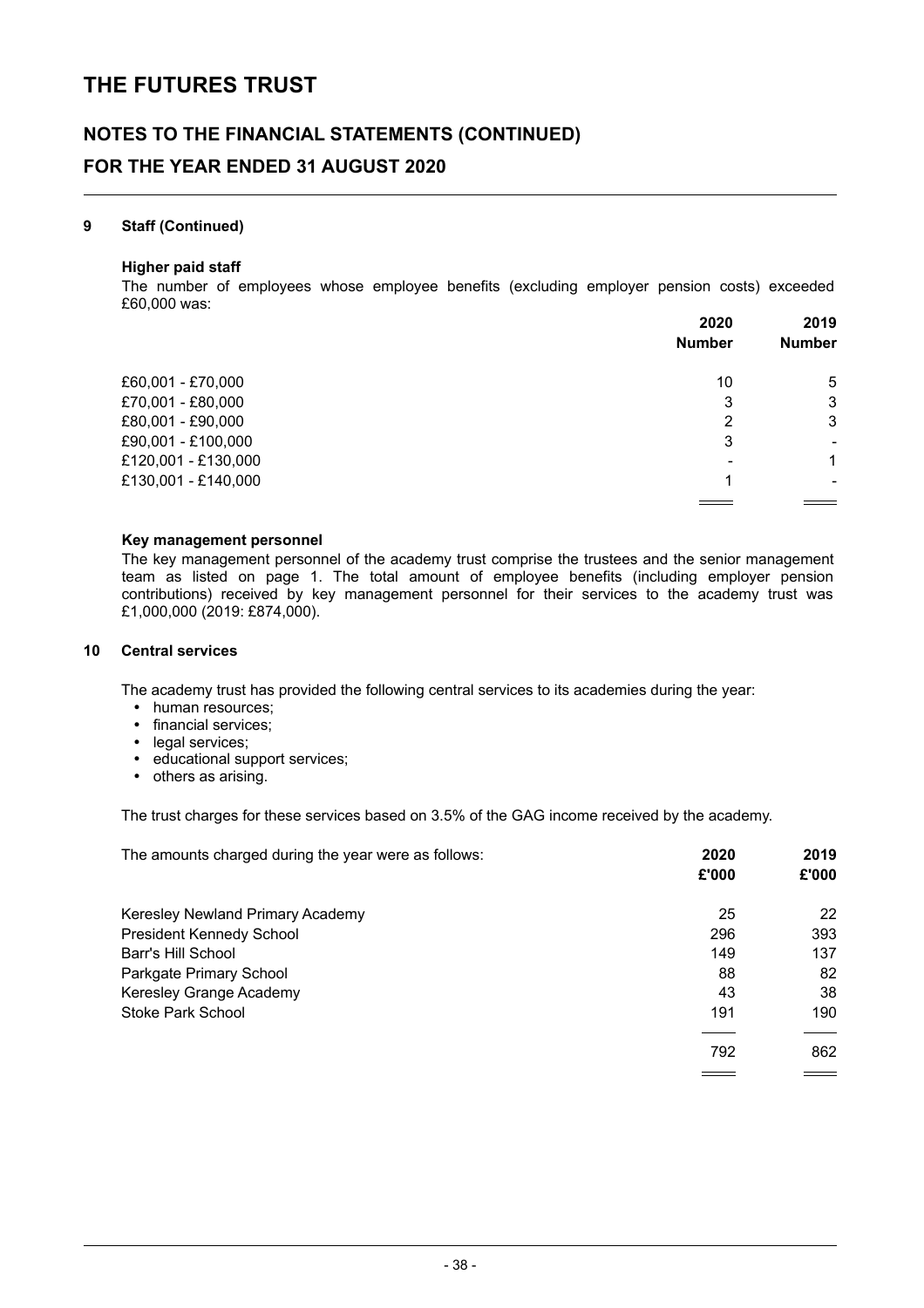# **NOTES TO THE FINANCIAL STATEMENTS (CONTINUED) FOR THE YEAR ENDED 31 AUGUST 2020**

#### **11 Trustees' remuneration and expenses**

One of the trustees has been paid remuneration or has received other benefits from an employment with the academy trust. The principal only receives remuneration in respect of services they provide undertaking the role of principal under their contract of employment, and not in respect of their services as trustee. Other trustees were not paid any remuneration.

The value of trustees' remuneration and other benefits was as follows:

The CEO received remuneration of £140,000 in 2020 (2019: £125,000) and is accruing retirement benefits under the Teachers' Pension Scheme. The contributions paid in the year amounted to £29,600 (2019: £20,600).

No Governors were reimbursed expenses during the period (2019: none).

#### **12 Trustees and officers' insurance**

In accordance with normal commercial practice, the academy trust has purchased insurance to protect trustees and officers from claims arising from negligent acts, errors or omissions occurring whilst on academy trust business. The insurance provides cover up to £2,000,000 on any one claim and the cost for the year ended 31 August 2020 was £1,327 (2019: £2,034). The cost of this insurance is included in the total insurance cost.

#### **13 Tangible fixed assets**

|                     | <b>Freehold</b><br>buildings | Long<br>property | Fixtures,<br>leasehold fittings and<br>equipment | <b>Motor</b><br>vehicles | <b>Total</b> |
|---------------------|------------------------------|------------------|--------------------------------------------------|--------------------------|--------------|
|                     | £'000                        | £'000            | £'000                                            | £'000                    | £'000        |
| Cost                |                              |                  |                                                  |                          |              |
| At 1 September 2019 | 18,190                       | 16,639           | 861                                              | 31                       | 35,721       |
| Additions           | 330                          | 215              | 130                                              | 11                       | 686          |
| At 31 August 2020   | 18,520                       | 16,854           | 991                                              | 42                       | 36,407       |
| <b>Depreciation</b> |                              |                  |                                                  |                          |              |
| At 1 September 2019 | 930                          | 1,164            | 200                                              | 8                        | 2,302        |
| Charge for the year | 370                          | 337              | 99                                               | 8                        | 814          |
| At 31 August 2020   | 1,300                        | 1,501            | 299                                              | 16                       | 3,116        |
| Net book value      |                              |                  |                                                  |                          |              |
| At 31 August 2020   | 17,220                       | 15,353           | 692                                              | 26                       | 33,291       |
| At 31 August 2019   | 17,260                       | 15,475           | 661                                              | 23                       | 33,419       |
|                     |                              |                  |                                                  |                          |              |

The long leasehold properties are leased from The Council of the City of Coventry, relating to the land and buildings at the President Kennedy School, Parkgate Primary School, Keresley Grange Academy and Keresley Newland Primary Academy and are leased for a period of 125 years for a peppercorn rent, if demanded. No such charges have been made in the current year (2019: £nil).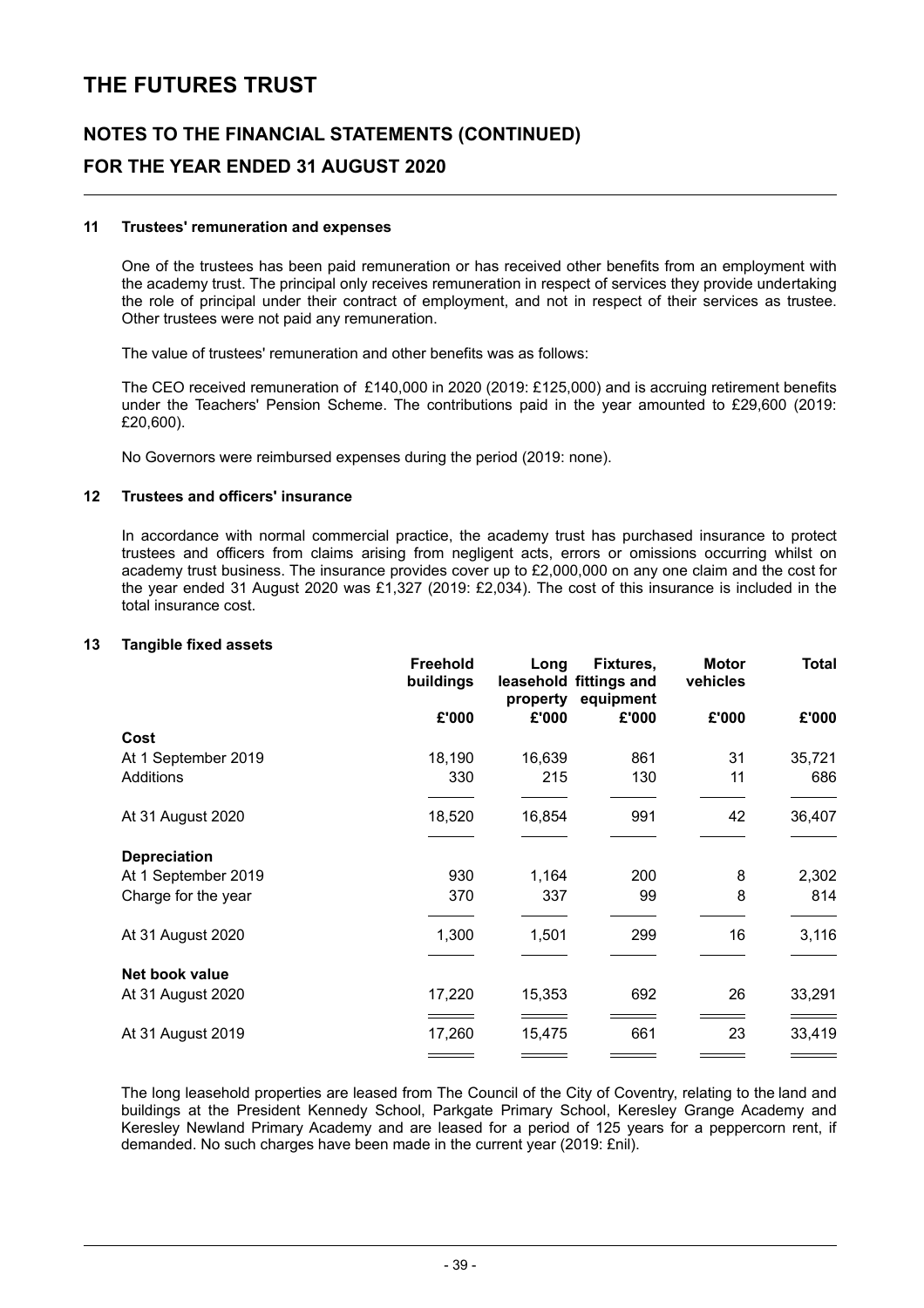# **NOTES TO THE FINANCIAL STATEMENTS (CONTINUED) FOR THE YEAR ENDED 31 AUGUST 2020**

#### **14 Debtors**

|    |                                                | 2020<br>£'000 | 2019<br>£'000 |
|----|------------------------------------------------|---------------|---------------|
|    | Trade debtors                                  | 8             | 27            |
|    | Other debtors                                  | 49            | 356           |
|    |                                                |               |               |
|    | Prepayments and accrued income                 | 2,759         | 2,296         |
|    |                                                | 2,816         | 2,679         |
|    |                                                |               |               |
| 15 | Creditors: amounts falling due within one year |               |               |
|    |                                                | 2020          | 2019          |
|    |                                                | £'000         | £'000         |
|    | Trade creditors                                | 535           | 946           |
|    | Other taxation and social security             | 286           | 389           |
|    | Other creditors                                | 426           | 344           |
|    | Accruals and deferred income                   | 36            | 19            |
|    |                                                | 1,283         | 1,698         |
|    |                                                |               |               |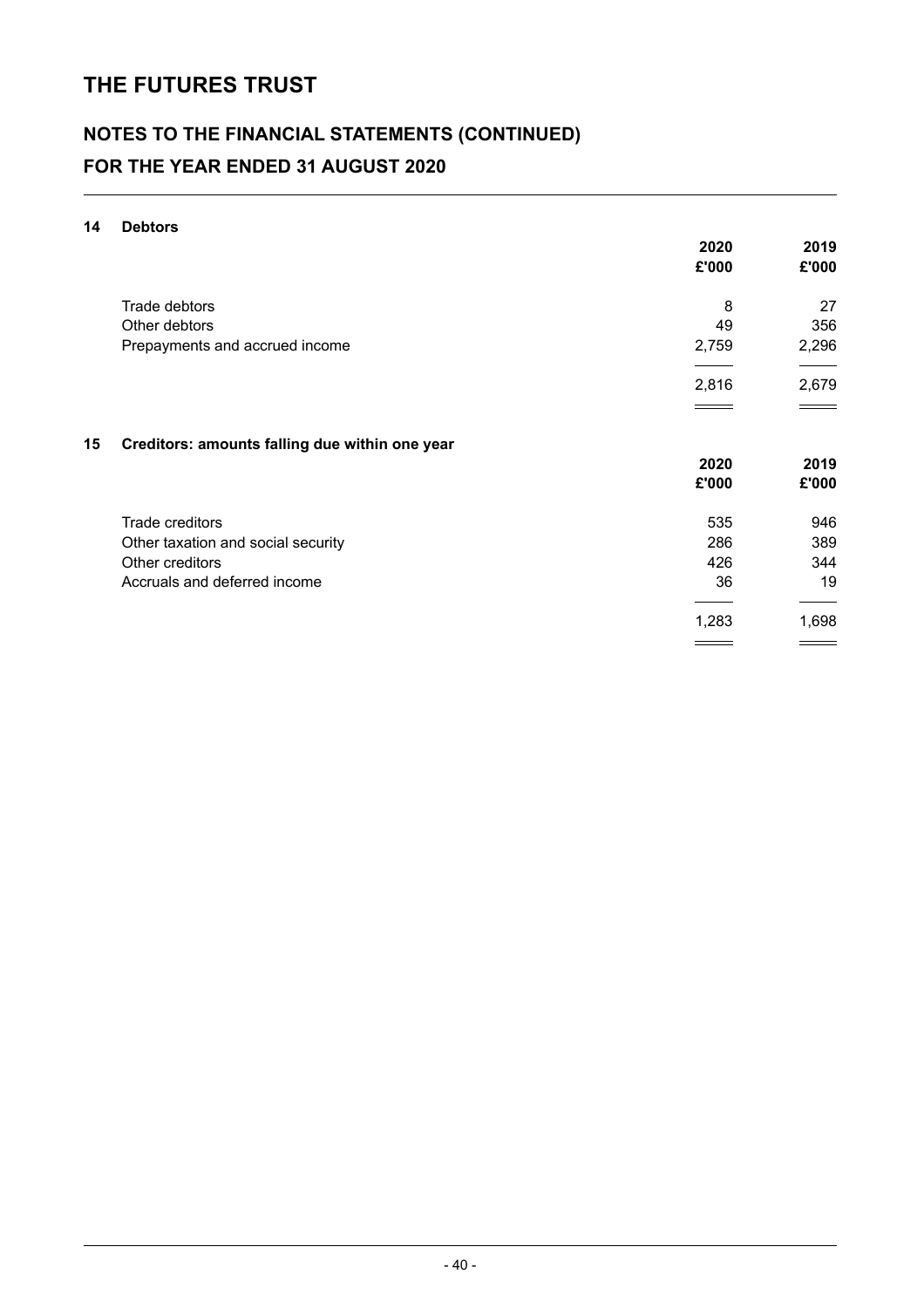# **NOTES TO THE FINANCIAL STATEMENTS (CONTINUED) FOR THE YEAR ENDED 31 AUGUST 2020**

| 16 | <b>Funds</b>                        |                                  |                        |                             |                      |                                |
|----|-------------------------------------|----------------------------------|------------------------|-----------------------------|----------------------|--------------------------------|
|    |                                     | <b>Balance at</b><br>1 September |                        |                             | Gains,<br>losses and | <b>Balance at</b><br>31 August |
|    |                                     | 2019<br>£'000                    | <b>Income</b><br>£'000 | <b>Expenditure</b><br>£'000 | transfers<br>£'000   | 2020<br>£'000                  |
|    | <b>Restricted general funds</b>     |                                  |                        |                             |                      |                                |
|    | General Annual Grant (GAG)          | 31                               | 22,645                 | (22, 676)                   |                      |                                |
|    | Other DfE / ESFA grants             | 20                               | 3,718                  | (3,738)                     |                      |                                |
|    | Other government grants             |                                  | 185                    | (185)                       |                      |                                |
|    | Other restricted funds              |                                  | 22                     | (22)                        |                      |                                |
|    | Pension reserve                     | (13, 859)                        |                        | (775)                       | (3,257)              | (17, 891)                      |
|    |                                     | (13,808)                         | 26,570                 | (27, 396)                   | (3,257)              | (17, 891)                      |
|    |                                     |                                  |                        |                             |                      |                                |
|    | <b>Restricted fixed asset funds</b> |                                  |                        |                             |                      |                                |
|    | Inherited on conversion             | 30,311                           |                        |                             |                      | 30,311                         |
|    | DfE group capital grants            | 3,292                            | 891                    | (814)                       | 141                  | 3,510                          |
|    |                                     | 33,603                           | 891                    | (814)                       | 141                  | 33,821                         |
|    |                                     |                                  |                        |                             |                      |                                |
|    | <b>Total restricted funds</b>       | 19,795                           | 27,461                 | (28, 210)                   | (3, 116)             | 15,930                         |
|    |                                     |                                  |                        |                             |                      |                                |
|    | <b>Unrestricted funds</b>           |                                  |                        |                             |                      |                                |
|    | General funds                       | 2,570                            | 390                    | (491)                       | (141)                | 2,328                          |
|    |                                     |                                  |                        |                             |                      |                                |
|    | <b>Total funds</b>                  | 22,365                           | 27,851                 | (28, 701)                   | (3,257)              | 18,258                         |
|    |                                     |                                  |                        |                             |                      |                                |

The specific purposes for which the funds are to be applied are as follows:

#### *Restricted general funds*

This fund represents grants received for the Academy Trust's operational activities and development. This includes the pension reserve which represents the potential liability due by the Academy Trust at the year end.

#### *Restricted fixed asset funds*

This fund represents the net book value of fixed assets that the Academy Trust has purchased out of grants received and have been transferred on conversion.

#### *Unrestricted funds*

The unrestricted funds represent funds available to the trustees to apply for the general purposes of the Academy Trust.

Under the funding agreement with the Secretary of State, the Academy Trust was not subject to a limit on the GAG that is could carry forward at 31 August 2020.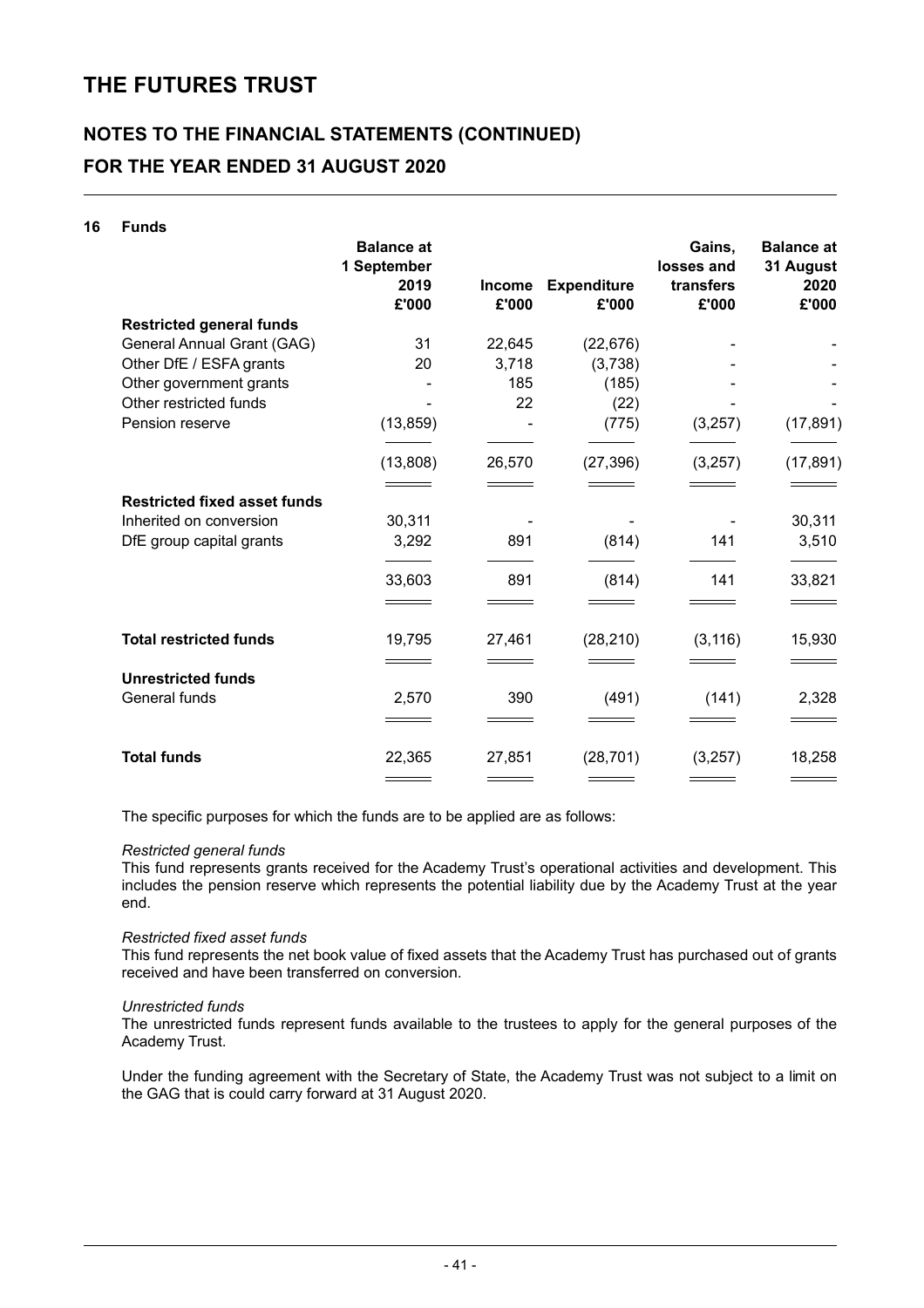# **NOTES TO THE FINANCIAL STATEMENTS (CONTINUED) FOR THE YEAR ENDED 31 AUGUST 2020**

### **16 Funds (Continued)**

### **Funds prior year**

|                                     | <b>Balance at</b><br>1 September<br>2018<br>£'000 | <b>Income</b><br>£'000 | <b>Expenditure</b><br>£'000 | Gains,<br>losses and<br>transfers<br>£'000 | <b>Balance at</b><br>31 August<br>2019<br>£'000 |
|-------------------------------------|---------------------------------------------------|------------------------|-----------------------------|--------------------------------------------|-------------------------------------------------|
| <b>Restricted general funds</b>     |                                                   |                        |                             |                                            |                                                 |
| General Annual Grant (GAG)          |                                                   | 22,312                 | (22, 236)                   | (45)                                       | 31                                              |
| Other DfE / ESFA grants             |                                                   | 3,948                  | (3,928)                     |                                            | 20                                              |
| Other government grants             |                                                   | 234                    | (234)                       |                                            |                                                 |
| Other restricted funds              |                                                   | 16                     | (16)                        |                                            |                                                 |
| Pension reserve                     | (10, 910)                                         | (364)                  | (745)                       | (1,840)                                    | (13, 859)                                       |
|                                     | (10, 910)                                         | 26,146                 | (27, 159)                   | (1,885)                                    | (13, 808)                                       |
| <b>Restricted fixed asset funds</b> |                                                   |                        |                             |                                            |                                                 |
| Transfer on conversion              | 27,916                                            | 2,395                  |                             |                                            | 30,311                                          |
| DfE group capital grants            | 2,854                                             | 1,143                  | (750)                       | 45                                         | 3,292                                           |
|                                     | 30,770                                            | 3,538                  | (750)                       | 45                                         | 33,603                                          |
|                                     |                                                   |                        |                             |                                            |                                                 |
| <b>Total restricted funds</b>       | 19,860                                            | 29,684                 | (27, 909)                   | (1,840)                                    | 19,795                                          |
|                                     |                                                   |                        |                             |                                            |                                                 |
| <b>Unrestricted funds</b>           |                                                   |                        |                             |                                            |                                                 |
| General funds                       | 2,088                                             | 629                    | (147)                       |                                            | 2,570                                           |
| <b>Total funds</b>                  | 21,948                                            | 30,313                 | (28,056)                    | (1,840)                                    | 22,365                                          |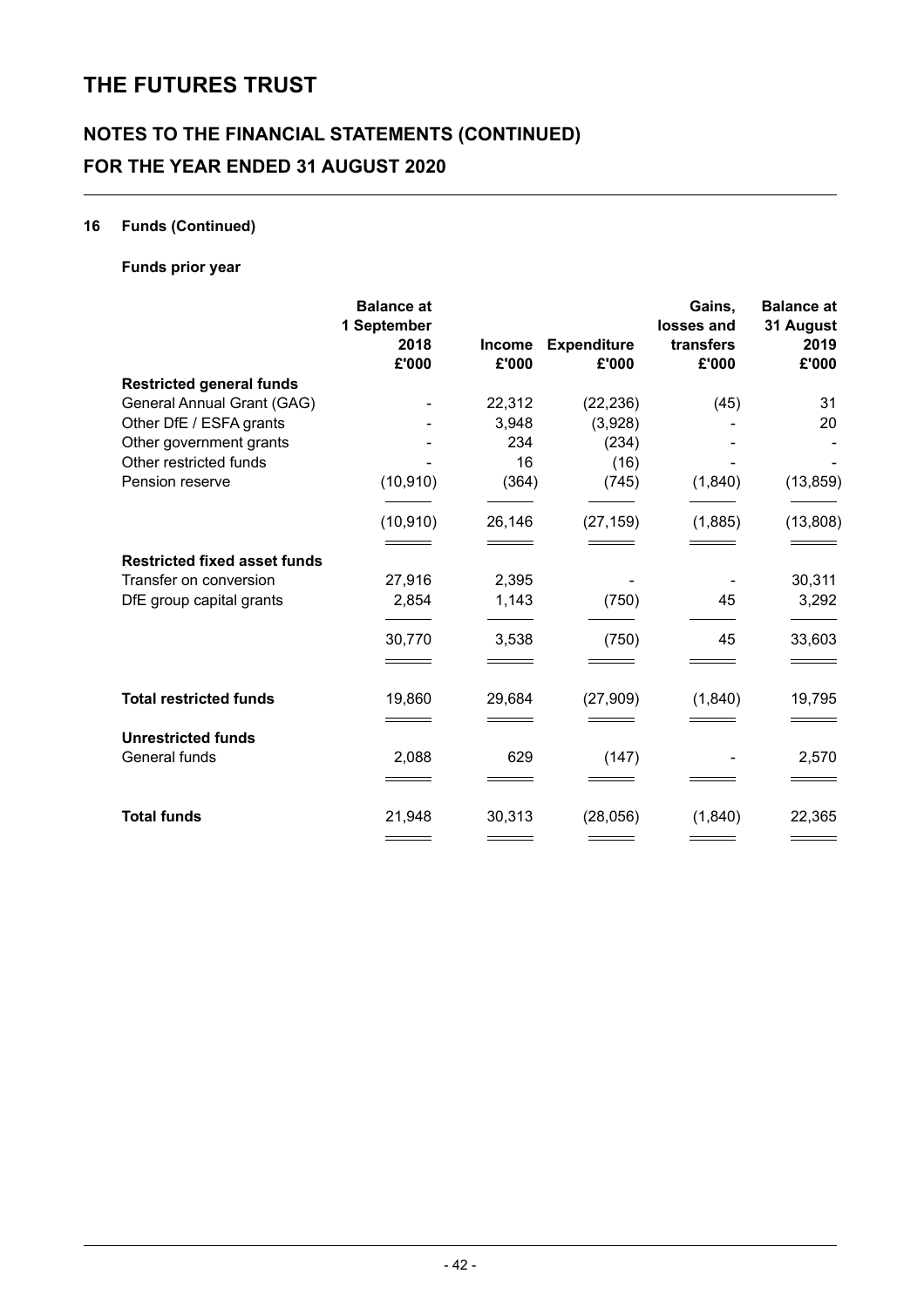# **NOTES TO THE FINANCIAL STATEMENTS (CONTINUED) FOR THE YEAR ENDED 31 AUGUST 2020**

#### **16 Funds (Continued)**

| Total funds analysis by academy                            |               |               |
|------------------------------------------------------------|---------------|---------------|
| Fund balances at 31 August 2020 were allocated as follows: | 2020<br>£'000 | 2019<br>£'000 |
| Keresley Newland Primary Academy                           | 77            | 70            |
| <b>President Kennedy School</b>                            | 1,784         | 1,763         |
| Barr's Hill School                                         | 417           | 220           |
| Parkgate Primary School                                    | 637           | 714           |
| Keresley Grange Academy                                    | (158)         | (57)          |
| <b>Stoke Park School</b>                                   | 546           | 486           |
| Central services                                           | (975)         | (575)         |
| Total before fixed assets fund and pension reserve         | 2,328         | 2,621         |
| Restricted fixed asset fund                                | 33,821        | 33,603        |
| Pension reserve                                            | (17,891)      | (13, 859)     |
| Total funds                                                | 18,258        | 22,365        |
|                                                            |               |               |

The deficit in funds for Central services and Keresley Grange Academy is planned to be removed in future years.

#### **Total cost analysis by academy**

Expenditure incurred by each academy during the year was as follows:

|                          | <b>Teaching and</b> |                           |                    | <b>Other costs</b> |              |        |
|--------------------------|---------------------|---------------------------|--------------------|--------------------|--------------|--------|
|                          |                     | educational Other support | <b>Educational</b> | excluding          | <b>Total</b> | Total  |
|                          | support staff       | staff costs               | supplies           | depreciation       | 2020         | 2019   |
|                          | £'000               | £'000                     | £'000              | £'000              | £'000        | £'000  |
| Keresley Newland Primary |                     |                           |                    |                    |              |        |
| Academy                  | 591                 | 187                       | 7                  | 120                | 905          | 770    |
| President Kennedy School | 6,632               | 1,057                     | 154                | 2,024              | 9,867        | 9,571  |
| Barr's Hill School       | 2,928               | 789                       | 73                 | 851                | 4,641        | 4,563  |
| Parkgate Primary School  | 2,366               | 438                       | 36                 | 621                | 3,461        | 3,326  |
| Keresley Grange Academy  | 1,062               | 271                       | 25                 | 254                | 1.612        | 1,549  |
| Stoke Park School        | 4,101               | 904                       | 70                 | 1,022              | 6,097        | 6,422  |
| Central services         | 487                 | 78                        | 5                  | 745                | 1,315        | 909    |
|                          | 18,167              | 3,724                     | 370                | 5,637              | 27,898       | 27,110 |
|                          |                     |                           |                    |                    |              |        |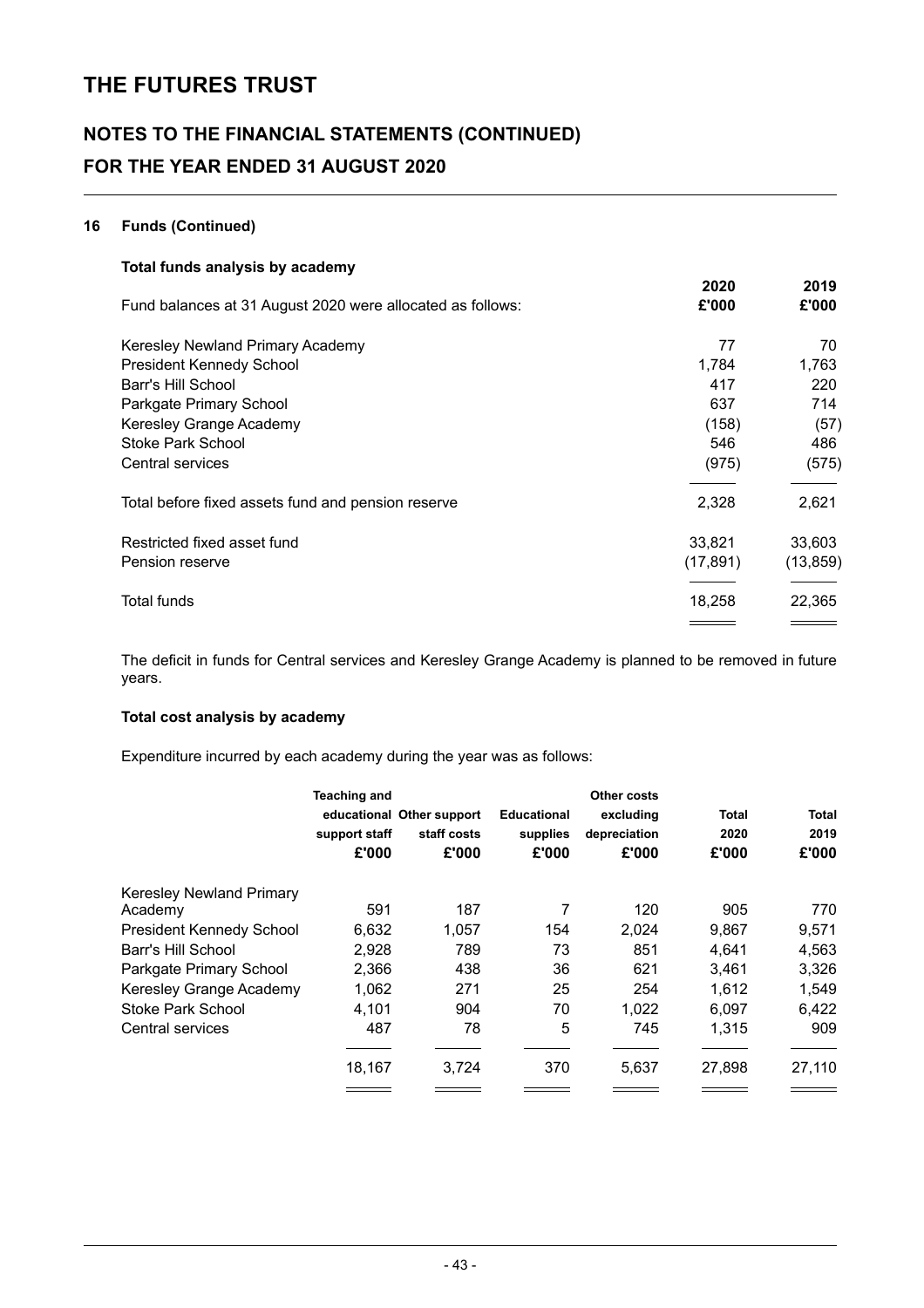# **NOTES TO THE FINANCIAL STATEMENTS (CONTINUED) FOR THE YEAR ENDED 31 AUGUST 2020**

#### **17 Analysis of net assets between funds**

|                                                        | Unrestricted<br><b>Funds</b> | <b>Restricted</b><br>General<br><b>Funds</b> | <b>Restricted</b><br><b>Fixed Asset</b><br><b>Funds</b> | Total<br><b>Funds</b> |
|--------------------------------------------------------|------------------------------|----------------------------------------------|---------------------------------------------------------|-----------------------|
|                                                        | £'000                        | £'000                                        | £'000                                                   | £'000                 |
| Fund balances at 31 August 2020 are<br>represented by: |                              |                                              |                                                         |                       |
| Tangible fixed assets                                  |                              | ۰                                            | 33,291                                                  | 33,291                |
| <b>Current assets</b>                                  | 3,611                        |                                              | 530                                                     | 4,141                 |
| Creditors falling due within one year                  | (1,283)                      |                                              |                                                         | (1, 283)              |
| Defined benefit pension liability                      |                              | (17, 891)                                    | -                                                       | (17, 891)             |
| <b>Total net assets</b>                                | 2,328                        | (17, 891)                                    | 33,821                                                  | 18,258                |

|                                                        | Unrestricted          |                  | <b>Restricted funds:</b>    |                       |
|--------------------------------------------------------|-----------------------|------------------|-----------------------------|-----------------------|
|                                                        | <b>Funds</b><br>£'000 | General<br>£'000 | <b>Fixed asset</b><br>£'000 | <b>Funds</b><br>£'000 |
| Fund balances at 31 August 2019 are<br>represented by: |                       |                  |                             |                       |
| Tangible fixed assets                                  | ۰                     |                  | 33,419                      | 33,419                |
| Current assets                                         | 2.570                 | 1.749            | 184                         | 4,503                 |
| Creditors falling due within one year                  | ٠                     | (1,698)          | ۰                           | (1,698)               |
| Defined benefit pension liability                      | ۰                     | (13, 859)        | ۰                           | (13, 859)             |
|                                                        |                       |                  |                             |                       |
| <b>Total net assets</b>                                | 2,570                 | (13,808)         | 33,603                      | 22,365                |
|                                                        |                       |                  |                             |                       |

#### **18 Commitments under operating leases**

At 31 August 2020 the total of the academy trust's future minimum lease payments under non-cancellable operating leases was:

|                                        | 2020<br>£'000 | 2019<br>£'000 |
|----------------------------------------|---------------|---------------|
| Amounts due within one year            | 145           | 196           |
| Amounts due between one and five years | 556           | 545           |
| Amounts due after five years           | 2,285         | 2,420         |
|                                        | 2,986         | 3,161         |
|                                        |               |               |

There is a PFI contract in place for a school building at the President Kennedy site, which is subject to a supplementary agreement with the Secretary of State for Education. Total commitments under the contracts are £135,000 (2019: £135,000) within 1 year and £540,000 (2019: £540,000) between 1 and 5 years, and £2.285m (2019: £2.42m) in over 5 years.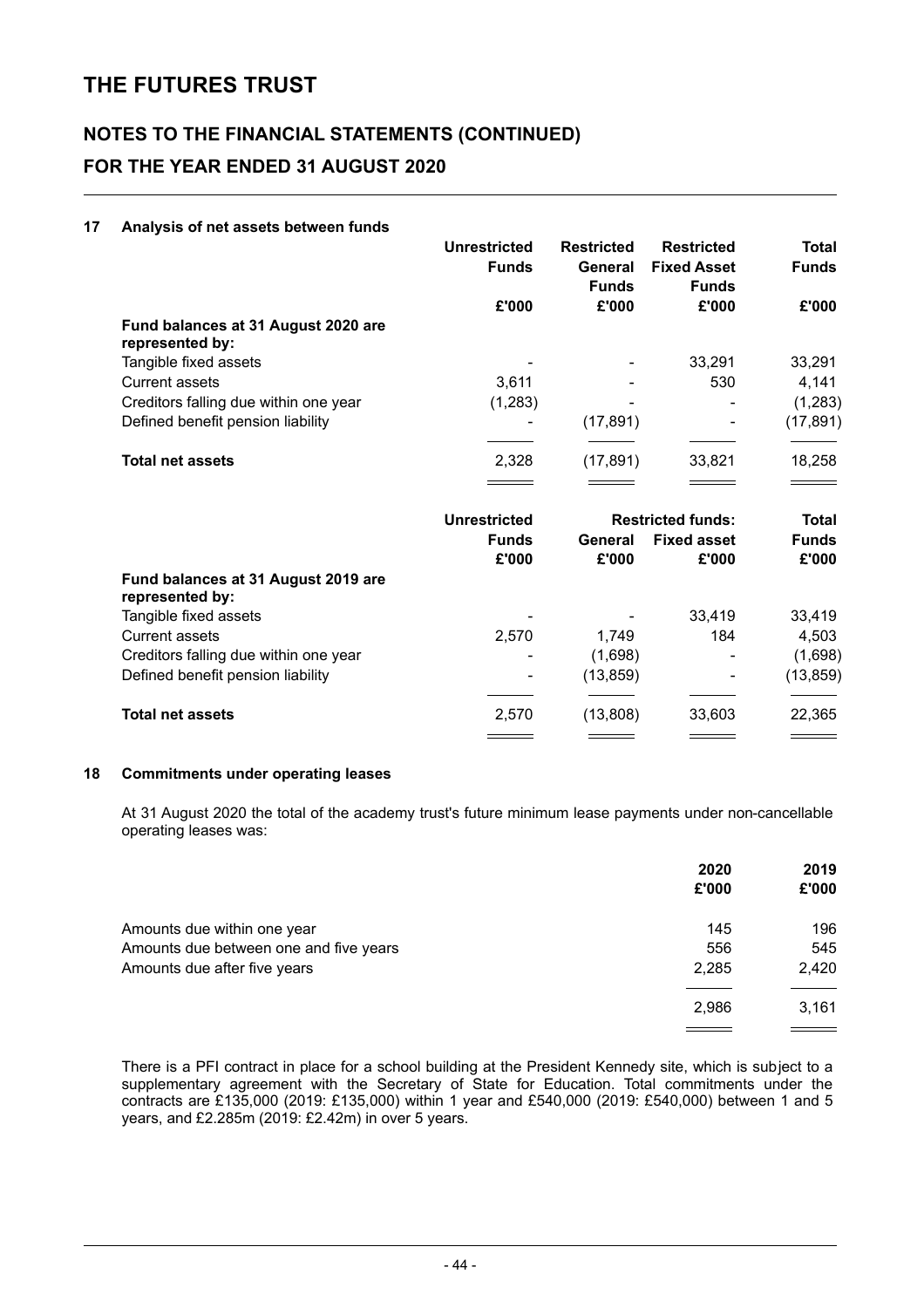# **NOTES TO THE FINANCIAL STATEMENTS (CONTINUED) FOR THE YEAR ENDED 31 AUGUST 2020**

| Reconciliation of net (expenditure)/income to net cash flow from operating activities |               |               |
|---------------------------------------------------------------------------------------|---------------|---------------|
|                                                                                       | 2020<br>£'000 | 2019<br>£'000 |
| Net (expenditure)/income for the reporting period (as per the statement of            |               |               |
| financial activities)                                                                 | (850)         | 2,257         |
| Adjusted for:                                                                         |               |               |
| Net surplus on conversion / transfer into academy                                     |               | (2,998)       |
| Capital grants from DfE and other capital income                                      | (891)         | (1, 143)      |
| Interest receivable                                                                   | (1)           | (1)           |
| Defined benefit pension scheme costs less contributions payable                       | 525           | 461           |
| Defined benefit pension scheme finance cost                                           | 250           | 284           |
| Depreciation of tangible fixed assets                                                 | 814           | 750           |
| <b>Movements in working capital:</b>                                                  |               |               |
| (Increase) in debtors                                                                 | (137)         | (601)         |
| (Decrease) in creditors                                                               | (415)         | (21)          |
| Stocks, debtors and creditors transferred on                                          |               |               |
| conversion                                                                            |               | 897           |
| Net cash used in operating activities                                                 | (705)         | (115)         |
|                                                                                       |               |               |

#### **20 Analysis of changes in net funds**

|      | 1 September<br>2019<br>£'000 | <b>Cash flows</b><br>£'000 | 31 August<br>2020<br>£'000 |
|------|------------------------------|----------------------------|----------------------------|
| Cash | 1.824                        | (499)                      | 1,325                      |
|      |                              |                            |                            |

#### **21 Pension and similar obligations**

The academy trust's employees belong to two principal pension schemes: the Teachers' Pension Scheme England and Wales (TPS) for academic and related staff; and the Local Government Pension Scheme (LGPS) for non-teaching staff, which is managed by West Midlands Pension Fund (WMPF) and Warwickshire Pension Fund (WPF). Both are multi-employer defined benefit schemes.

The latest actuarial valuation of the TPS related to the period ended 31 March 2019, and of the LGPS 31 March 2016.

Contributions amounting to £167,392 (2019: £343,165) were payable to the schemes at 31 August 2020 and are included within creditors.

#### **Teachers' Pension Scheme**

#### **Introduction**

The Teachers' Pension Scheme (TPS) is a statutory, contributory, defined benefit scheme, governed by the Teachers' Pensions 2014.

The TPS is an unfunded scheme and members contribute on a 'pay as you go' basis - these contributions along with those made by employers are credited to the Exchequer.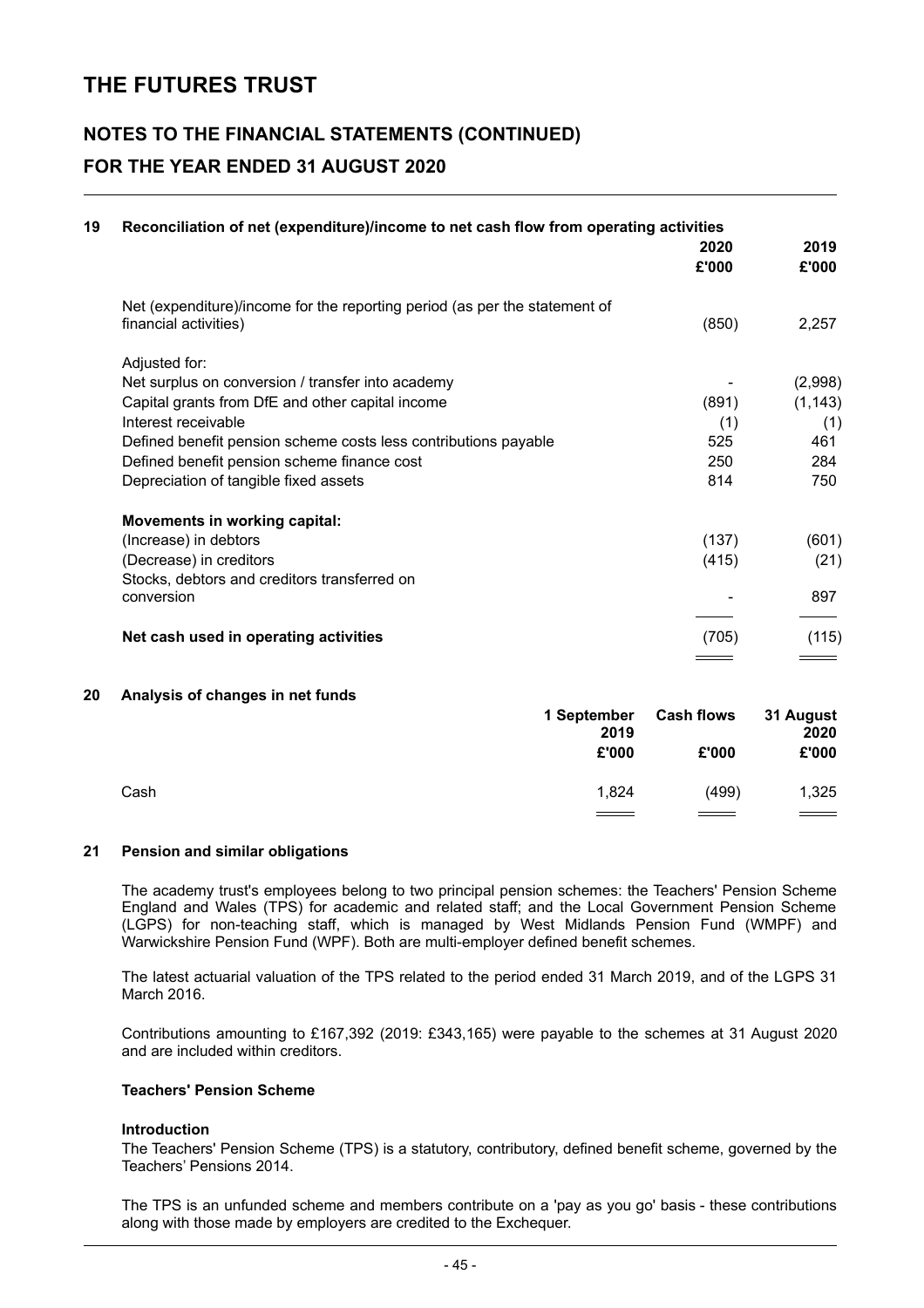### **NOTES TO THE FINANCIAL STATEMENTS (CONTINUED) FOR THE YEAR ENDED 31 AUGUST 2020**

#### **21 Pension and similar obligations (Continued)**

#### **Valuation of the Teachers' Pension Scheme**

The Government Actuary, using normal actuarial principles, conducts a formal actuarial review of the TPS in accordance with the Public Service Pensions (Valuations and Employer Cost Cap) Directions 2014 published by HM Treasury. The aim of the review is to specify the level of future contributions. Actuarial scheme valuations are dependent on assumptions about the value of future costs, design of benefits and many other factors. The latest actuarial valuation of the TPS was carried out as at 31 March 2016 and in accordance with the Public Service Pensions (Valuations and Employer Cost Cap) Directions 2014 except it has been prepared following the Government's decision to pause the operation of the cost control mechanisms at the time when legal challenges were still pending.

The valuation report was published in April 2019. The key results of the valuation and subsequent consultation are:

- Total scheme liabilities for service (pensions currently payable and the estimated cost of future benefits) of £218 billion
- Value of notional assets (estimated future contributions together with the proceeds from the notional investments held at the valuation date) of £196 billion
- Notional past service deficit of £22 billion
- Discount rate is 2.4% in excess of CPI

As a result of the valuation, new employer contribution rates were set at 23.68% of pensionable pay from from September 2019 onwards (compared to 16.48% during 2018/19.) DfE has agreed to pay a teachers' pension employer contribution grant to cover the additional costs during the 2019-20 academic year.

The employer's pension costs paid to the TPS in the period amounted to £2,507,000 (2019: £1,548,000).

The TPS is a multi-employer pension plan and there is insufficient information to account for the scheme as a defined benefit plan so it is accounted for as a defined contribution plan.

#### **Local Government Pension Scheme**

The LGPS is a funded defined benefit scheme, with the assets held in separate trustee-administered funds. The total contributions are as noted below. The agreed contribution rates for future years are 19.3% for employers and 5.5 - 12.5% for employees.

Parliament has agreed, at the request of the Secretary of State for Education, to a guarantee that, in the event of academy closure, outstanding Local Government Pension Scheme liabilities would be met by the Department for Education. The guarantee came into force on 18 July 2013.

| <b>Total contributions made</b> | 2020<br>£'000 | 2019<br>£'000 |
|---------------------------------|---------------|---------------|
| Employer's contributions        | 1,395         | 1,347         |
| Employees' contributions        | 295           | 283           |
|                                 |               |               |
| Total contributions             | 1,690         | 1,630         |
|                                 |               |               |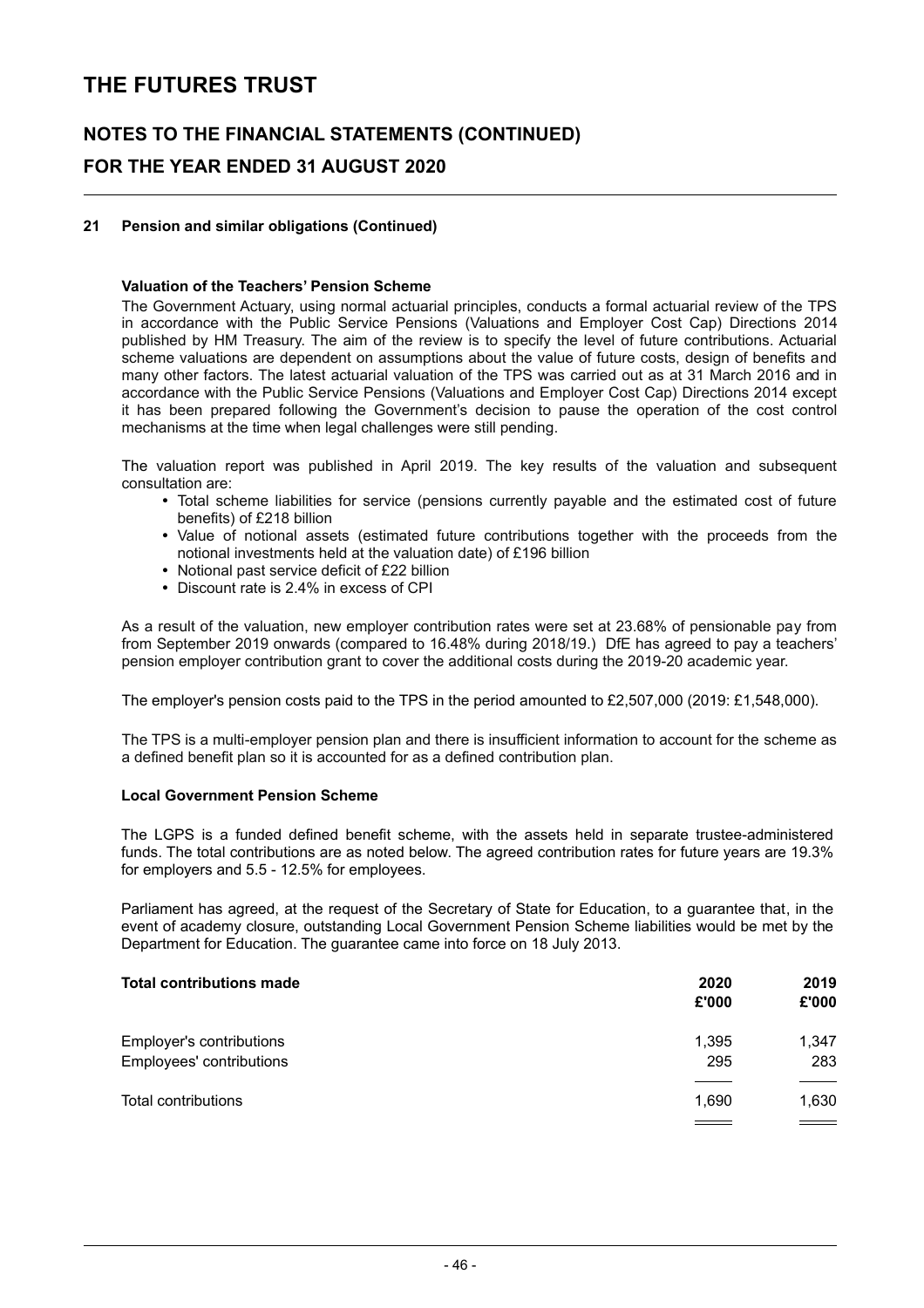### **NOTES TO THE FINANCIAL STATEMENTS (CONTINUED) FOR THE YEAR ENDED 31 AUGUST 2020**

#### **21 Pension and similar obligations (Continued)**

#### **Principal actuarial assumptions**

The following information is based upon a full actuarial valuation of the fund at 31 March 2016 updated to 31 August 2019 by a qualified independent actuary.

|                                                                                          | 2020<br>%         | 2019<br>%         |
|------------------------------------------------------------------------------------------|-------------------|-------------------|
| Rate of increases in salaries                                                            | $3.00 - 3.25$     | $2.30 - 3.70$     |
| Rate of increase for pensions in payment/inflation                                       | $2.20 - 2.25$     | $2.20 - 2.90$     |
| Discount rate for scheme liabilities                                                     | $1.60 - 1.70$     | $1.80 - 1.85$     |
| The assumed life expectations on retirement age 65 are:                                  |                   |                   |
|                                                                                          | 2020              | 2019              |
|                                                                                          | <b>Years</b>      | <b>Years</b>      |
| Retiring today                                                                           | $21.60 - 21.90$   | $20.9 - 21.4$     |
| - Males<br>- Females                                                                     | $23.80 - 24.10$   | $23.2 - 23.6$     |
| Retiring in 20 years                                                                     |                   |                   |
| - Males                                                                                  | 22.50 - 23.80     | $22.4 - 22.6$     |
| - Females                                                                                | $25.40 - 26.00$   | $25.0 - 25.1$     |
|                                                                                          |                   |                   |
| The academy trust's share of the assets in the scheme                                    | 2020              | 2019              |
|                                                                                          | <b>Fair value</b> | <b>Fair value</b> |
|                                                                                          | £'000             | £'000             |
| Equities                                                                                 | 5,864             | 5,029             |
| Government bonds                                                                         | 1,045             | 726               |
| Other bonds                                                                              | 563               | 471               |
| Cash/liquidity                                                                           | 654               | 284               |
| Property                                                                                 | 824               | 708               |
| Other assets                                                                             | 1,438             | 1,138             |
| Total fair value of assets                                                               | 10,388            | 8,356             |
| The actual return on scheme assets was £652,000 (2019: £499,000).                        |                   |                   |
| Amount recognised in the statement of financial activities                               | 2020              | 2019              |
|                                                                                          | £'000             | £'000             |
| Current service cost                                                                     | 1,916             | 1,580             |
| Net interest cost                                                                        | 250               | 284               |
| Plan introductions, changes, gain/(loss) on curtailment and gain/(loss) on<br>settlement | 4                 | 228               |
| Total operating charge                                                                   | 2,170             | 2,092             |
|                                                                                          |                   |                   |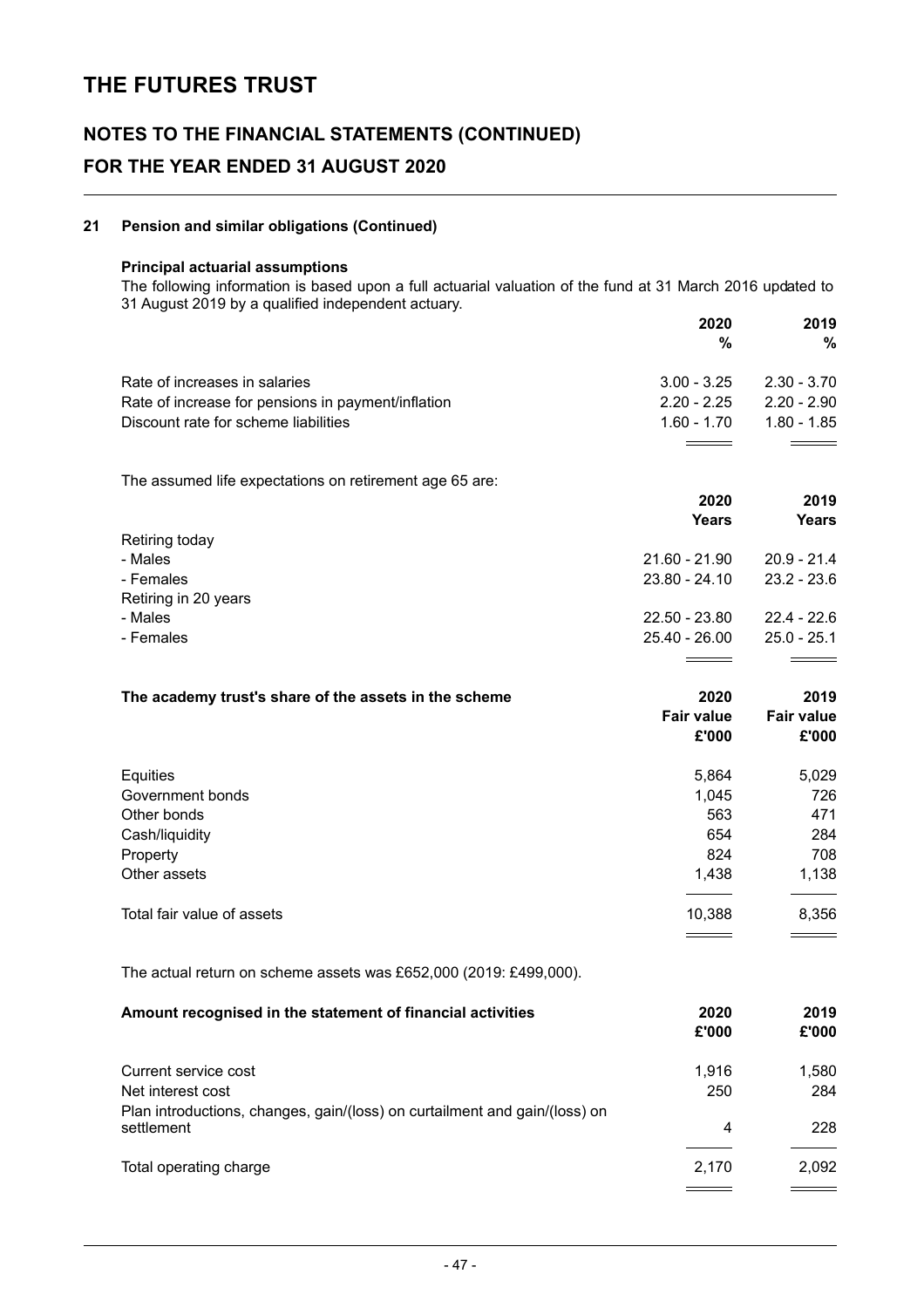### **NOTES TO THE FINANCIAL STATEMENTS (CONTINUED) FOR THE YEAR ENDED 31 AUGUST 2020**

### **21 Pension and similar obligations (Continued) Changes in the present value of defined benefit obligations 2020 £'000** At 1 September 2019 22,215 Current service cost 1,916 Interest cost 412 Employee contributions 295 Actuarial loss 3,747 Benefits paid (310) Plan introductions, benefit changes, curtailments and settlements 4 At 31 August 2020 28,279 **Changes in the fair value of the academy trust's share of scheme assets 2020 £'000** At 1 September 2019 8,356 **Interest income 162** Return on plan assets (excluding net interest on the net defined pension liability) 490 Employer contributions 1,395 Employee contributions 295 Benefits paid (310) At 31 August 2020 10,388

#### **22 Members' liability**

Each member of the charitable company undertakes to contribute to the assets of the charitable company in the event of it being wound up while he or she is a member, or within one year after he or she ceases to be a member, such amount as may be required, not exceeding £10 for the debts and liabilities contracted before he or she ceases to be a member.

#### **23 Post balance sheet events**

On 1 December 2020, Hinckley Academy and John Cleveland Sixth Form Centre transferred into the trust. The financial quantification could not be calculated at this current time. All of the operations, assets and liability of the academy were transferred into the trust at that date.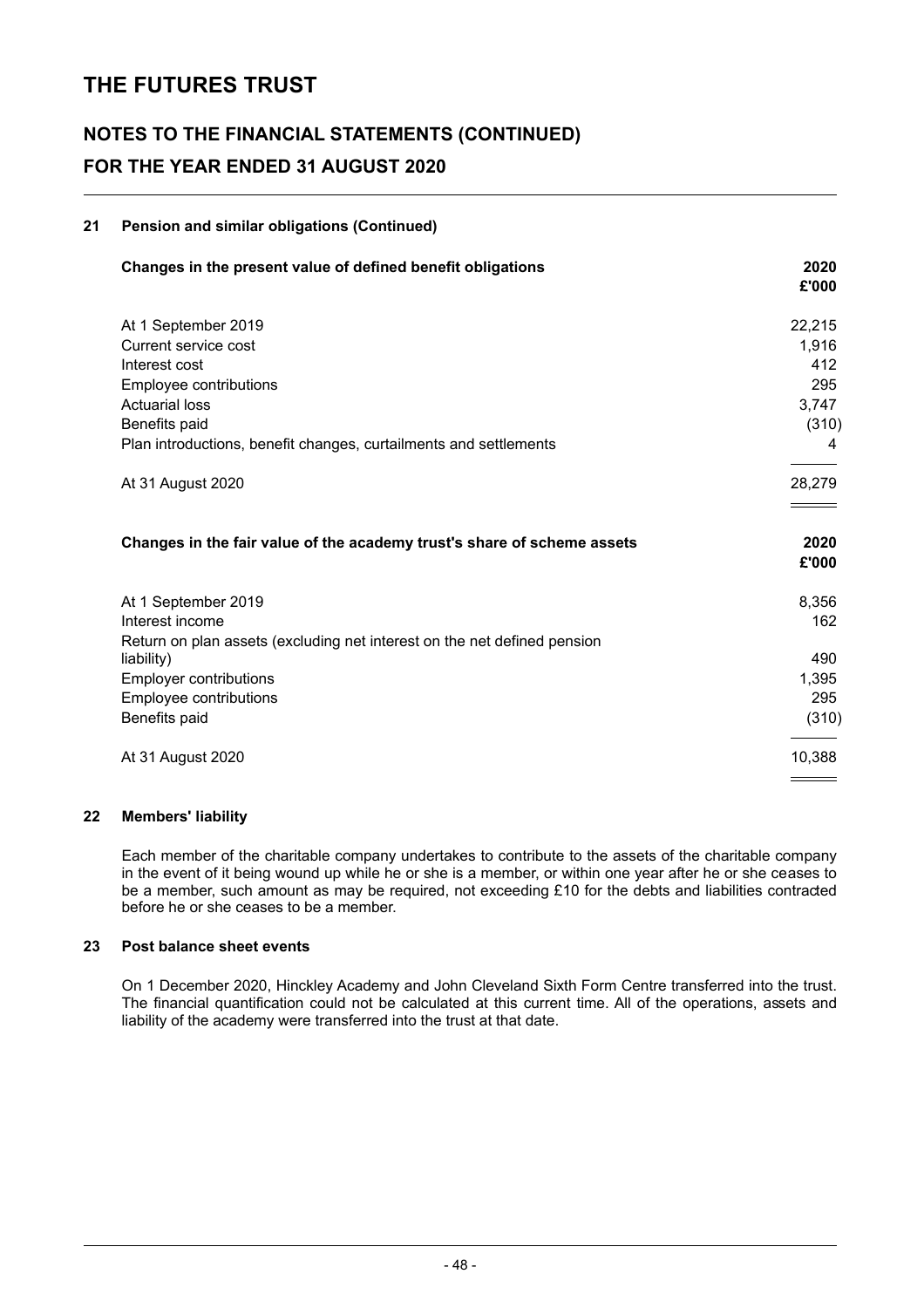# **NOTES TO THE FINANCIAL STATEMENTS (CONTINUED) FOR THE YEAR ENDED 31 AUGUST 2020**

#### **24 Related party transactions**

Key management personnel remuneration is disclosed in note 9.

Weston Education became a related party from 22 February 2017 when a trustee was appointed to the Board. Services at cost during the year amounted to £1,400 (2019: £3,300). At the year end £nil (2019: £nil) was outstanding.

Services at cost to Curee Ltd, a related party through virtue of control, amounted to £nil (2019: £nil). At the year end £nil (2019: £nil) was outstanding.

#### **25 Agency arrangements**

The Academy Trust administers the disbursement of the new discretionary support for learners, 16-19 Bursary Funds, on behalf of the ESFA. In the year it received £52,874 (2019: £59,305) and disbursed £54,923 (2019: £38,159). An amount of £57,935 (2019: £59,984) is included in other creditors relating to undistributed funds that is repayable to ESFA.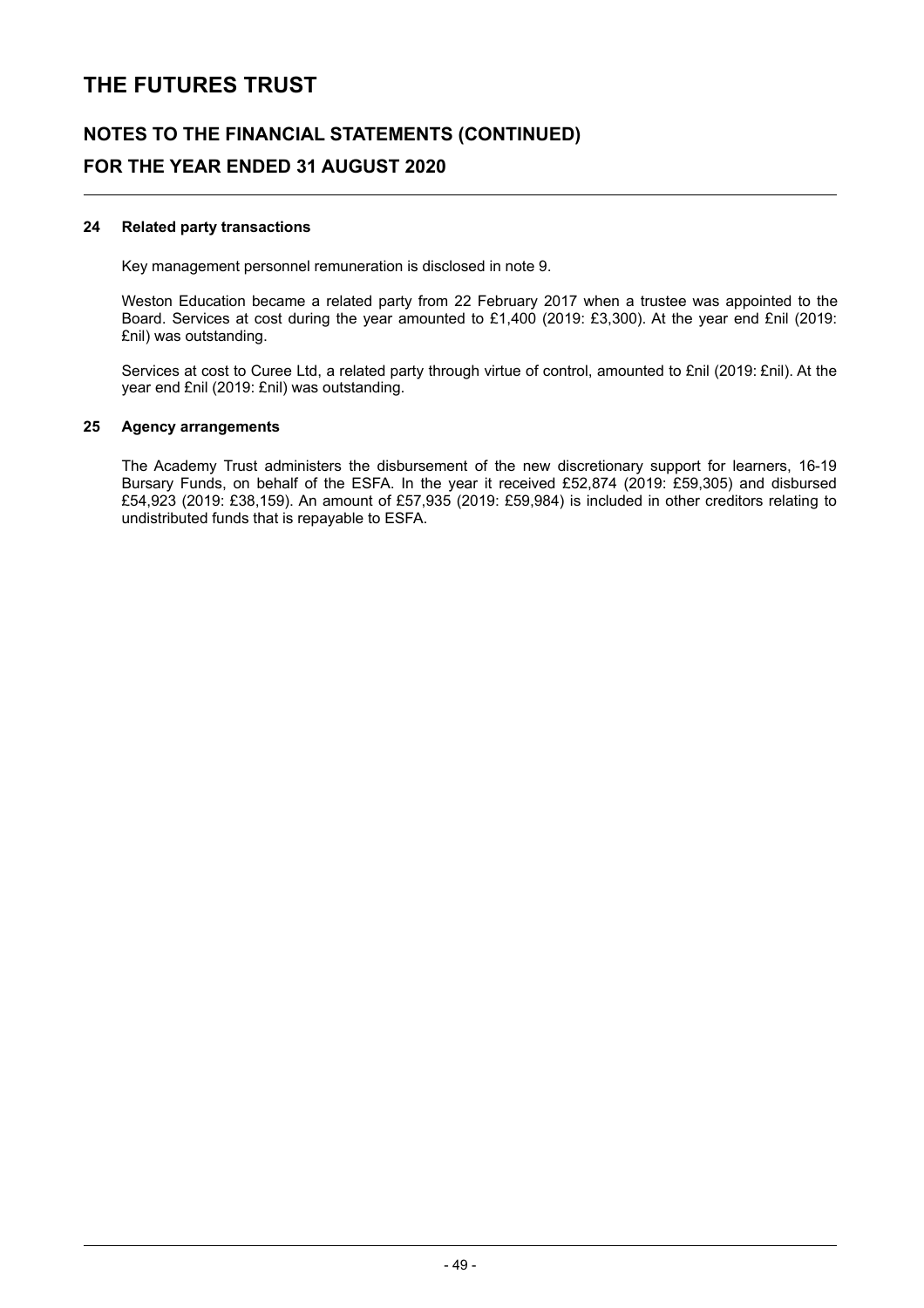### **INDEPENDENT REPORTING ACCOUNTANT'S ASSURANCE REPORT ON REGULARITY TO THE FUTURES TRUST AND THE EDUCATION AND SKILLS FUNDING AGENCY**

#### **Conclusion**

We have carried out an engagement in accordance with the terms of our engagement letter dated 9 August 2017 and further to the requirements of the Education and Skills Funding Agency (ESFA) as included in the Academies Accounts Direction 2019 to 2020, to obtain limited assurance about whether the expenditure disbursed and income received by The Futures Trust during the period 1 September 2019 to 31 August 2020 have been applied to the purposes identified by Parliament and the financial transactions conform to the authorities which govern them.

In the course of our work, nothing has come to our attention which suggests that in all material respects the expenditure disbursed and income received during the period 1 September 2019 to 31 August 2020 has not been applied to purposes intended by Parliament and the financial transactions do not conform to the authorities which govern them.

#### **Basis for conclusion**

The framework that has been applied is set out in the Academies Accounts Direction 2019 to 2020 Annex B: Regularity Reporting. We are independent of The Futures Trust in accordance with the ethical requirements that are applicable to this engagement and we have fulfilled our ethical requirements in accordance with these requirements. We believe the assurance evidence we have obtained is sufficient to provide a basis for our conclusion.

#### **Responsibilities of The Futures Trust's accounting officer and trustees**

The accounting officer is responsible, under the requirements of The Futures Trust's funding agreement with the Secretary of State for Education dated 9 August 2017 and the Academies Financial Handbook, extant from 1 September 2019, for ensuring that expenditure disbursed and income received is applied for the purposes intended by Parliament and the financial transactions conform to the authorities which govern them. The accounting officer is also responsible for preparing the Statement of Regularity, Propriety and Compliance. The trustees (who are also the directors of the charitable company for the purposes of company law) are responsible for the proper conduct and financial operation of The Futures Trust and appointment of the accounting officer.

#### **Reporting Accountant's responsibilities for reporting on regularity**

Our responsibilities for this engagement are established in the United Kingdom by our profession's ethical guidance and are to obtain limited assurance and report in accordance with our engagement letter and the requirements of the Academies Accounts Direction 2019 to 2020.

The objective of a limited assurance engagement is to perform such procedures as to obtain information and explanations in order to provide us with sufficient appropriate evidence to express a negative conclusion on regularity. A limited assurance engagement is more limited in scope than a reasonable assurance engagement and the procedures vary in nature and timing from, and are less in extent than for a reasonable assurance engagement; consequently a limited assurance engagement does not enable us to obtain assurance that we would become aware of all significant matters that might be identified in a reasonable assurance engagement. Accordingly, we do not express a positive opinion.

We report to you whether anything has come to our attention in carrying out our work which suggests that in all material respects, expenditure disbursed and income received during the period 1 September 2019 to 31 August 2020 have not been applied to purposes identified by Parliament or that the financial transactions do not conform to the authorities which govern them.